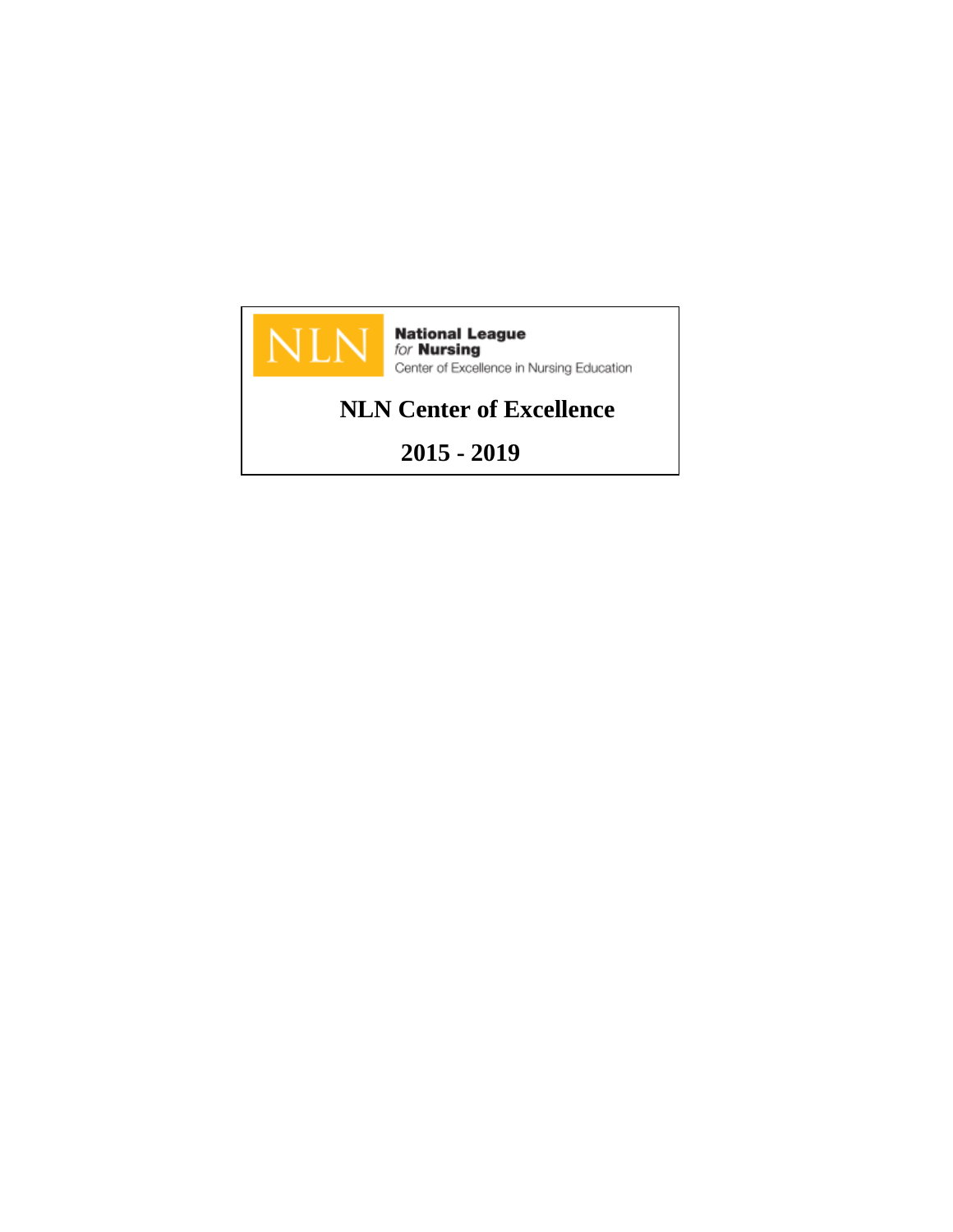Dear Students,

Welcome to the Union County College Practical Nursing Program. This handbook has been prepared to help you become familiar with the Nursing Program. It contains the policies and procedures that delineate the rights and responsibilities of Union County practical nursing students.

It is the responsibility of each student to review this handbook and refer to it as needed during his or her enrollment. All statements in the Union County College Practical Nursing Handbook are announcements of present policies and guidelines and are subject to change at the end of each semester and as necessary. The Practical Nursing Student Handbook serves as a supplement to the College Catalog and to the College Student Handbook.

Failure to read this or other college publications does not exempt students from rules and regulations that are in effect. For the most current information, log onto [www.ucc.edu a](http://www.ucc.edu/)nd [https://www.ucc.edu/academics/academic-divisions/division-of-allied-sciences/practical-nursing](https://www.ucc.edu/academics/academic-divisions/division-of-allied-sciences/practical-nursing-program)[program](https://www.ucc.edu/academics/academic-divisions/division-of-allied-sciences/practical-nursing-program) The Union County College Student Handbook is available online at: [https://www.ucc.edu/academics/academic-divisions/division-of-allied-sciences/practical-nursing](https://www.ucc.edu/academics/academic-divisions/division-of-allied-sciences/practical-nursing-program)[program](https://www.ucc.edu/academics/academic-divisions/division-of-allied-sciences/practical-nursing-program)

There has never been a better time to enter nursing. The current job market offers opportunity and variety. The faculty, staff and I are committed to helping you achieve your professional goals.

We wish you success in your pursuit of a nursing education here at Union County College.

Sincerely,

Christiana Nwachukwu, DNP, MSN, R.N. Director of Nursing

#### **Disclaimer**

The College reserves the right to change the contents and requirements of this Practical Nursing Student Handbook before the first day of classes each semester/term.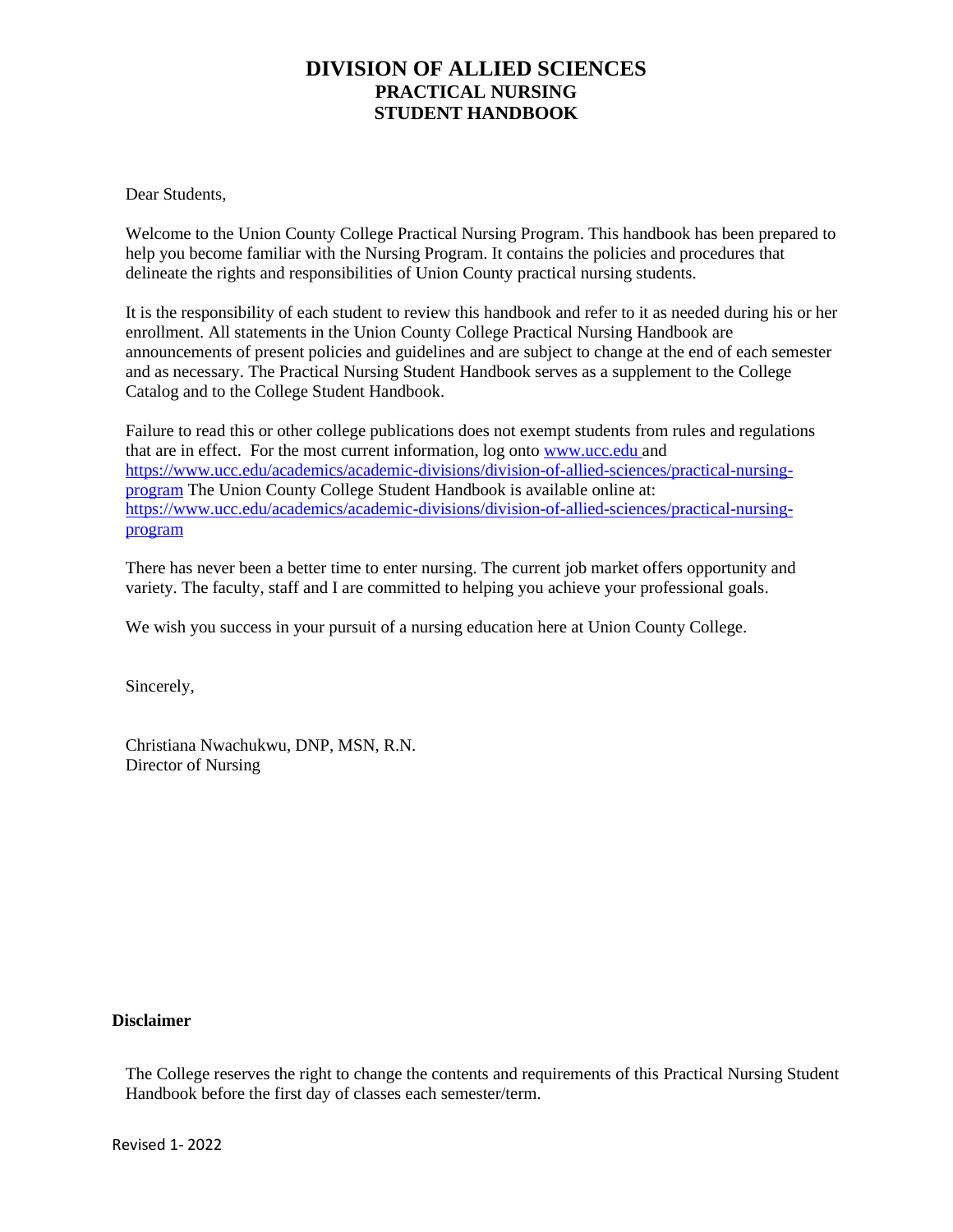| <b>Table of Contents</b>                        |    |
|-------------------------------------------------|----|
| New Jersey Licensing Regulations & Requirements | 5  |
| Program Philosophy                              | 6  |
| <b>Program Mission Statement</b>                | 7  |
| Program Goals                                   | 7  |
| Program Learning Outcomes                       | 7  |
| Program Curriculum                              | 8  |
| <b>Functional Accommodations</b>                | 12 |
| <b>Essential Function Guideline</b>             | 14 |
| <b>Disability Support Services</b>              | 15 |
| <b>General Clinical Education Requirements</b>  | 16 |
| Physical Examination                            | 16 |
| Criminal Background Check                       | 16 |
| Malpractice Insurance                           | 16 |
| <b>CPR</b> Certification                        | 14 |
| <b>Student Health Requirements</b>              | 17 |
| <b>Change of Name/Address</b>                   | 18 |
| <b>Program Requirements</b>                     |    |
| <b>Program Policies</b>                         | 18 |
| Schedule-Curriculum Changes                     | 18 |
| Advising                                        | 18 |
| <b>Academic Progress</b>                        | 19 |
| Grading                                         | 20 |
| Dismissal                                       | 20 |
| Attendance                                      | 20 |
| <b>Classroom Absences</b>                       | 20 |
| <b>Clinical Absence</b>                         | 21 |
| <b>Written Assessments</b>                      | 21 |
| <b>Test Review</b>                              | 21 |
| <b>Competency Testing</b>                       | 21 |
| <b>Unsatisfactory Performance</b>               | 21 |
| Laboratory                                      | 22 |
| <b>Program Policies</b>                         | 22 |
| Registration                                    | 22 |
| Schedule-Curriculum Changes                     | 22 |
| Advising                                        | 22 |
| Articulations                                   | 23 |
| Change in Health Status                         | 23 |
| Lateness                                        | 23 |
| <b>Infection Control</b>                        | 23 |
|                                                 |    |
| Readmission                                     | 24 |
| <b>Final Course Grades</b>                      | 24 |
| National Council Licensure Examination          | 24 |
| <b>Uniforms/Dress Code</b>                      | 24 |
| Resources                                       | 25 |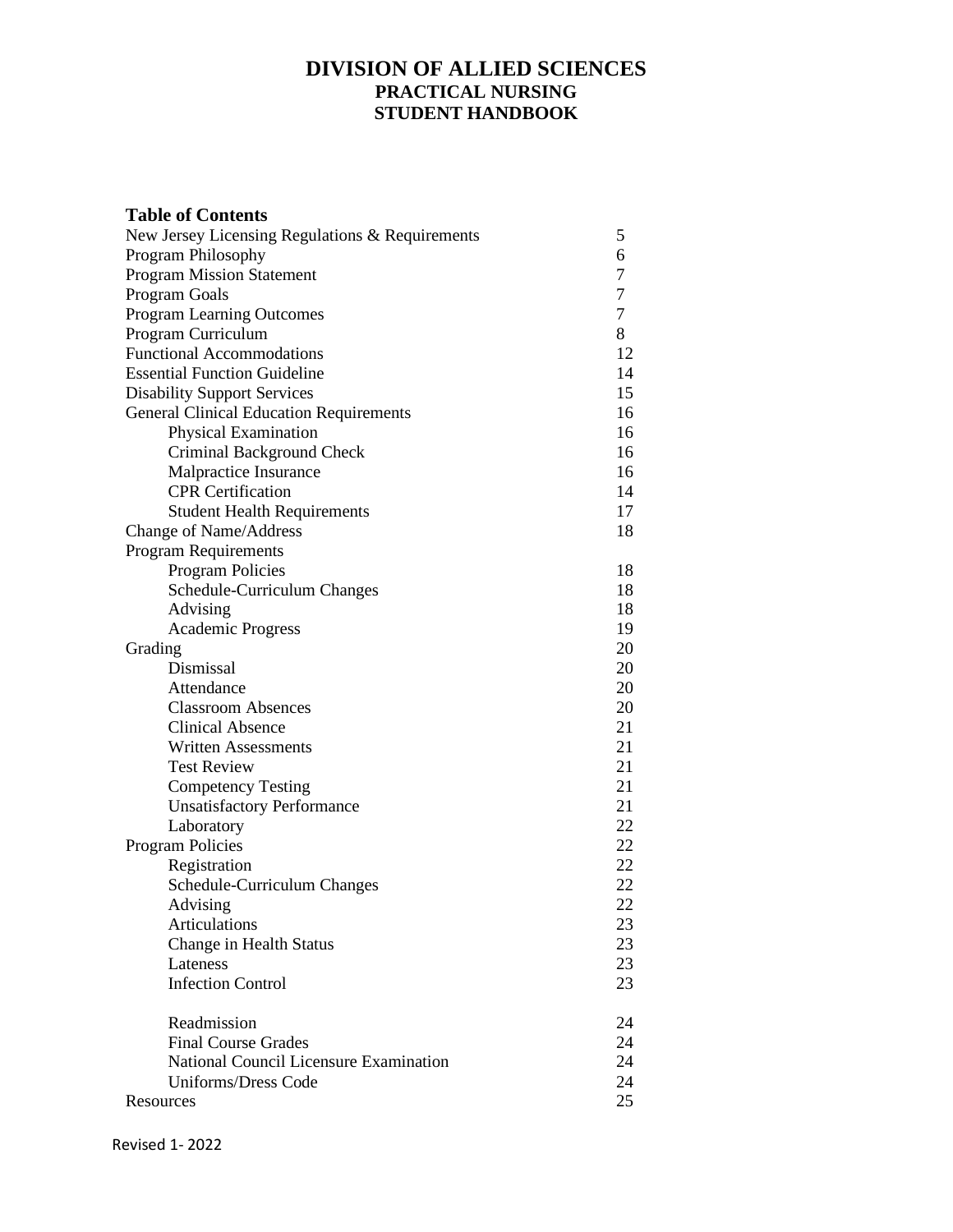| Nursing Skill and Simulation Laboratory                      | 26 |
|--------------------------------------------------------------|----|
| <b>Student Activities</b>                                    | 26 |
| <b>Website for Practical Nursing</b>                         | 26 |
| <b>Students Rights and Obligations</b>                       | 26 |
| Academic Integrity                                           | 26 |
| <b>Fitness for Duty</b>                                      | 26 |
| Miscellaneous                                                |    |
| Communication                                                | 27 |
| <b>Cell Phones</b>                                           | 27 |
| <b>Student Guidance and Grievance</b>                        | 27 |
| <b>Student Records</b>                                       | 28 |
| Forms                                                        |    |
| Release Form                                                 | 29 |
| Photography & Videotaping Consent                            | 30 |
| <b>Informed Consent</b>                                      | 31 |
| <b>Fitness for Duty</b>                                      | 32 |
| Privacy and Confidentiality Agreement                        | 33 |
| <b>Examination Confidentiality Agreement</b>                 | 34 |
| <b>Student Request for Test Question Review</b>              | 35 |
| <b>Statement of Understanding</b>                            | 36 |
| <b>Practical Nursing Student Handbook Agreement</b>          | 37 |
| <b>Program Directory</b>                                     | 38 |
| Hours                                                        | 39 |
| <b>BON</b> and <b>ACEN</b> Accreditation                     | 39 |
| National League for Nursing Core Components and Competencies | 40 |
|                                                              |    |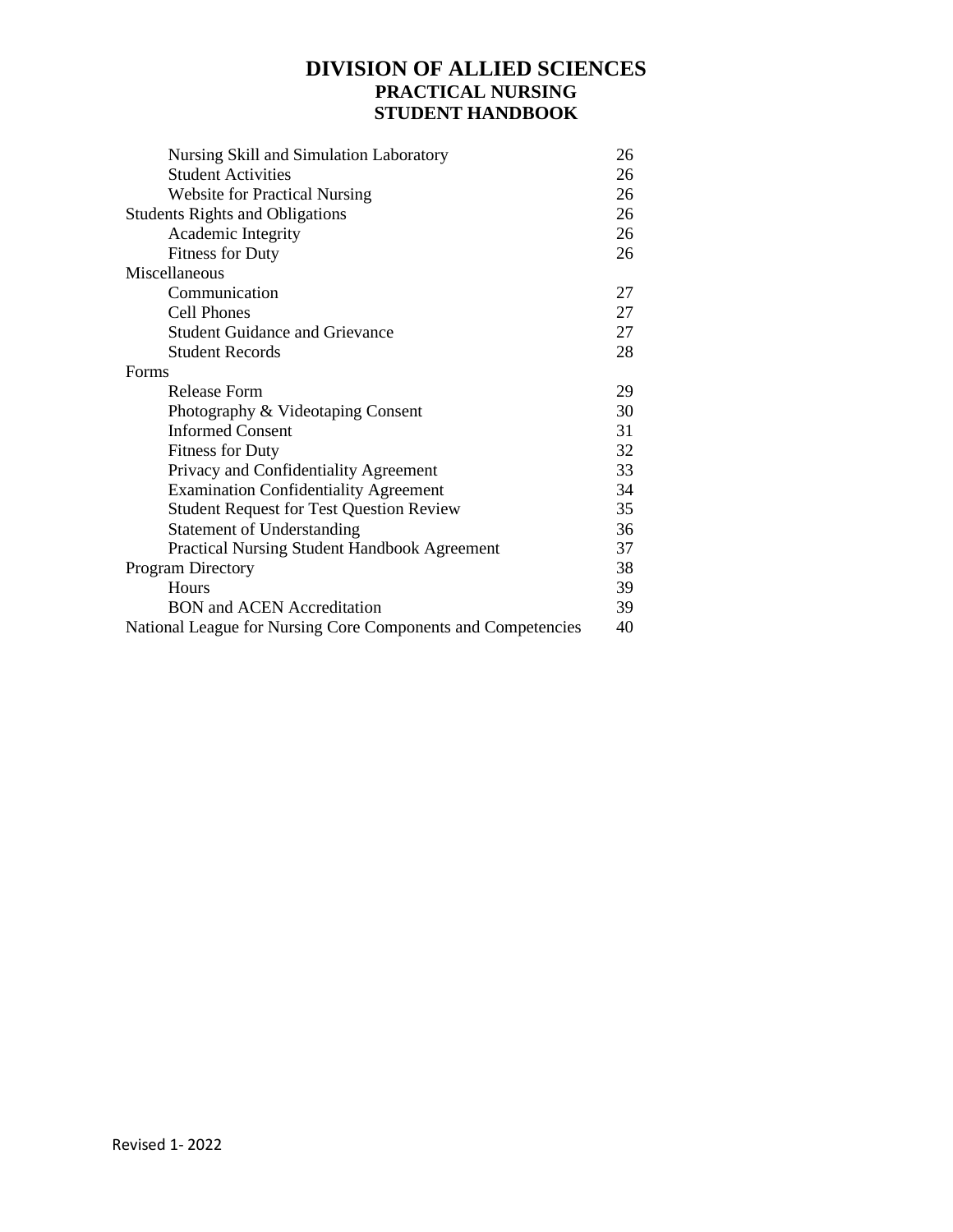#### **NEW JERSEY LICENSING REGULATIONS & REQUIREMENTS**

#### **Licensing Requirements: New Jersey State Board of Nursing Requirements**

Applicants to the Nursing Program need to be aware of the New Jersey State Board of Nursing statue 45:11-26 and 27, Professional Nurses.

a. Qualifications of applicants.

An applicant for a license to practice professional nursing shall submit to the board evidence in such form as the board may prescribe that the applicant –

- 1. Has attained his or her eighteenth birthday;
- 2. Is of good moral character, is not a habitual user of drugs and has never been convicted or has not pleaded nolo vult contendere or non vult to an indictment, information or complaint alleging a violation of any Federal or State law relating to narcotic drugs;
- 3. Holds a diploma from an accredited four-year high school or the equivalent thereof as determined by the New Jersey State Department of Education;
- 4. Has completed a course of professional nursing study in an accredited school of professional nursing as defined by the board and holds a diploma/certificate therefrom.

The application for licensure contains important directions and questions which you must answer. Please refer to the NJBON website for application for PN licensure at: <https://www.njconsumeraffairs.gov/nur/Pages/applications.aspx>

Please review the application and if you answer "Yes" to any of the questions on the application for state licensure, you must provide a complete explanation of the circumstances leading to the action, and supporting documentation, on separate sheets of paper.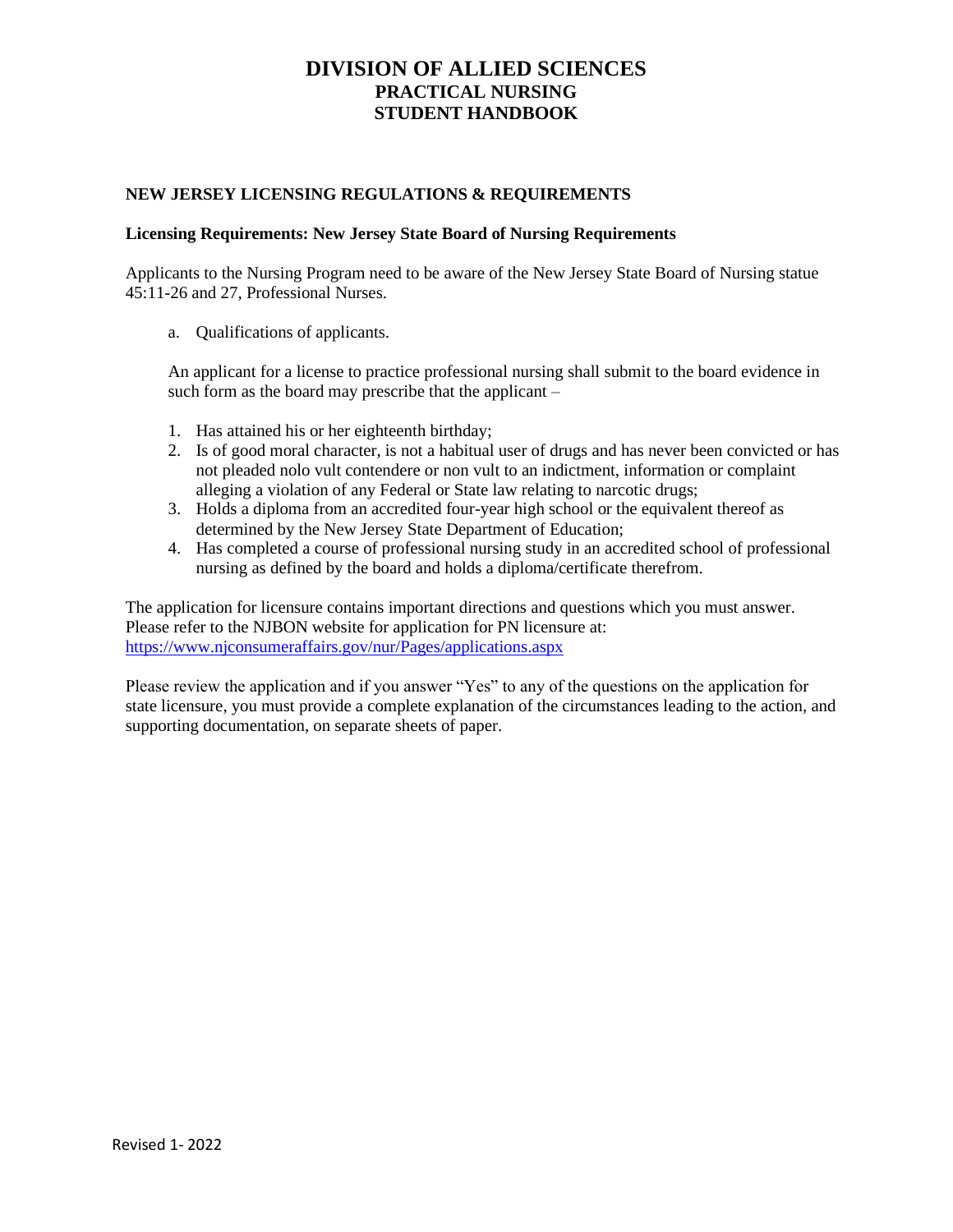### **PROGRAM PHILOSPHY**

The faculty believes that nursing education involves facilitating the students' acquisition of nursing knowledge, skills, and values through guidance, support, mentoring, and encouragement. The faculty assists students to assume individual accountability for their learning and to determine their potential as they prepare to enter the nursing profession. Students from diverse backgrounds are provided with the opportunity to pursue their academic and professional goals. As active members of the educational process, students learn to apply theoretical principles and develop problem-solving abilities.

The faculty believes that individuals interact, are influenced by, and respond to the environment and other members of the family, community, and society. The environment encompasses all the surroundings legal-ethical practice, caring in collaboration, competent care, teaching/learning, clinical reasoning, community, growth and development, and holistic, multicultural approach. and stimuli that individuals and groups are exposed and respond to, including an emotional atmosphere of harmony or dissonance. Individuals experience changes as they progress through the developmental stages that affect their physiological, psychological, sociocultural, and spiritual well-being. Individuals, as consumers, are participants in the recognition of self-care needs and achievement of their optimal level of health. Society is composed of a wide variety of individual members and groups. The society exists to support the needs and activities of its individual diverse members within families and communities. Nursing identifies and responds to the health care needs of the individual within the context of the society.

The faculty believes that education is a continual process. Nursing assists in meeting the self-care needs of individuals within the society as it moves forward. This requires the acquisition of updated theoretical knowledge and technological skills and the incorporation of information from a variety of related disciplines. Education provided within a college environment offers opportunities for students to broaden their perspectives by interacting with individuals from other fields. Students are exposed to the availability and value of continued education and articulation to higher levels of nursing.

The faculty believes that it is critical for students to continue their education in nursing, whether formally or informally, in order to provide safe and effective care. Students build upon a foundation of theoretical knowledge and clinical skills as they move through the curriculum. Learning occurs with the integration of knowledge, behaviors, and attitudes that are necessary for assuming the role of a beginning Practical Nurse. The faculty believes that an educational environment needs to be created where teaching methodologies and student activities will promote growth and active participation in the learning process. Students play an active role in the educational process by taking the initiative to seek out current relevant information from a variety of sources and disciplines and integrating it into their practice.

The faculty believes that the graduate of the program will demonstrate the ability to function as a new member of the health care team and provide care that is appropriate to the patient's self-care needs and respectful of the individual's dignity as a human being.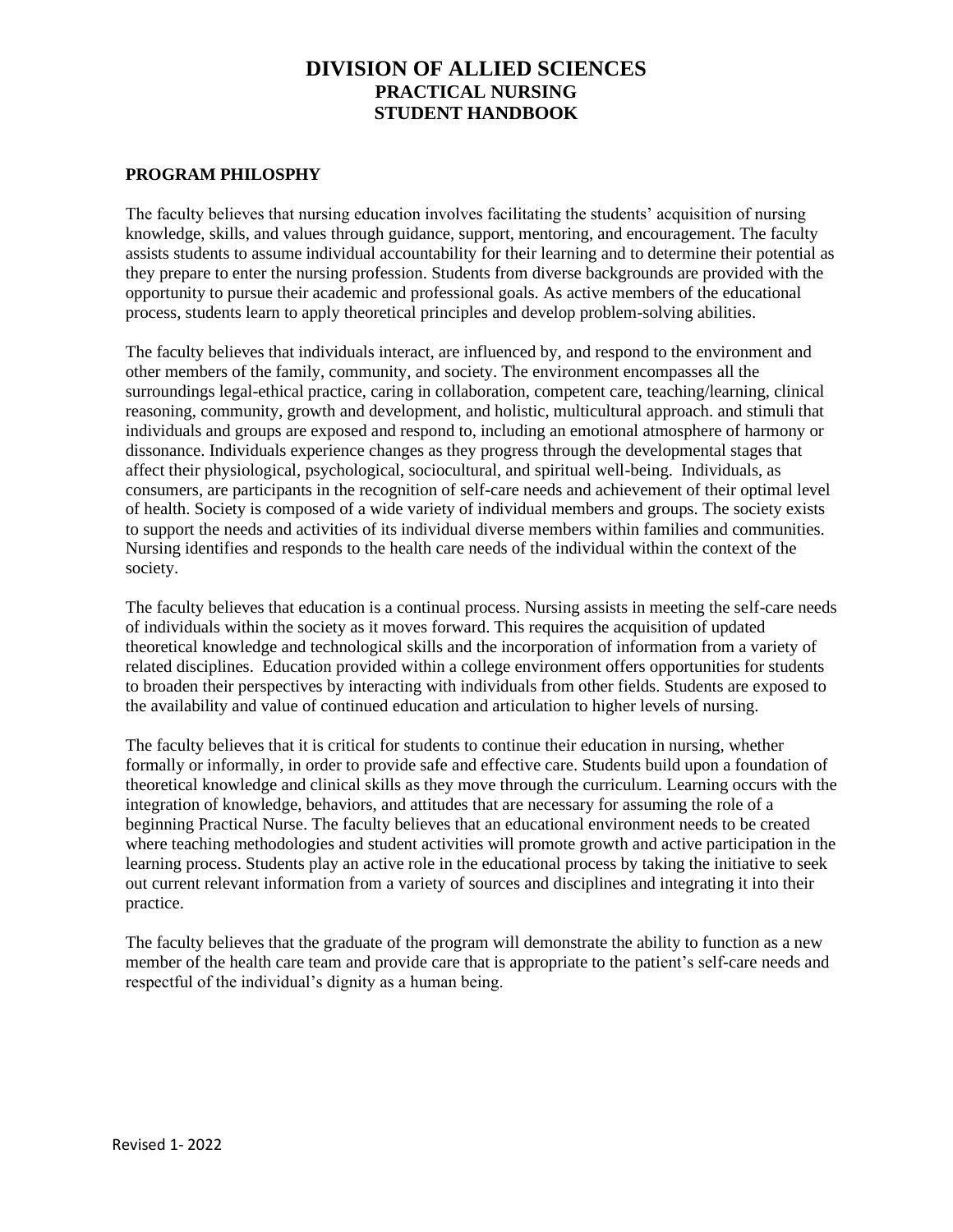### **MISSION STATEMENT**

The Nursing Program transforms our community by preparing highly qualified, entry-level professionals who promote safe and ethical professional practices within the scope of Practical Nursing. The Program is committed to excellence in providing an evidence-based Practical Nursing education, encouraging graduates to continue the pursuits of lifelong learning and relevant professional contributions.

### **PROGRAM GOAL**

The Practical Nursing Program at Union County College will:

- 1. Provide educational opportunities for students from diverse backgrounds.
	- a. Enroll students who reflect the diversity of the community.
- 2. Graduate a beginning practitioner who is competent to assume an entry level nursing position and function within a variety of health care settings.
	- a. Prepare graduates who will achieve a minimum pass rate of 80% on the NCLEX-PN licensure examination.
	- b. Prepare graduates at least 80% of whom will assume a position as an LPN within 2 years.
	- c. Prepare graduates to meet the needs of employers
	- d. Prepare graduates who will demonstrate competence in preparation for practice.
- 3. Promote continual learning and advancement within the profession by encouraging and facilitating articulation to RN programs
	- a. Prepare graduates at least 15% of whom will enroll in RN programs after completion of the PN Program.
- 4. Offer a career program within a college environment and to allow access to resources and services that are available within this setting.
- 5. Partner with community agencies to provide educational experiences for students and health care services for the population.
	- a. Ensure that clinical affiliation agreements are in place with a variety of health care agencies in the community.
	- b. Offer excellent clinical experiences to achieve student learning outcomes.
	- c. At least 80% of the graduates identify that clinical/simulation experiences assist in the achievement of student learning outcomes.

## **PROGRAM LEARNING OUTCOMES**

The graduate of the Practical Nursing Program will:

- 1. Provide holistic care to patients from diverse multi-cultural backgrounds, experiencing a variety of self-care needs, within the context of the nursing process.
- 2. Collaborate with other members of the health care team.
- 3. Demonstrate accountability by practicing nursing within a legal and ethical framework.
- 4. Use effective verbal and written communication skills when interacting with patients, families, and other members of the health care team.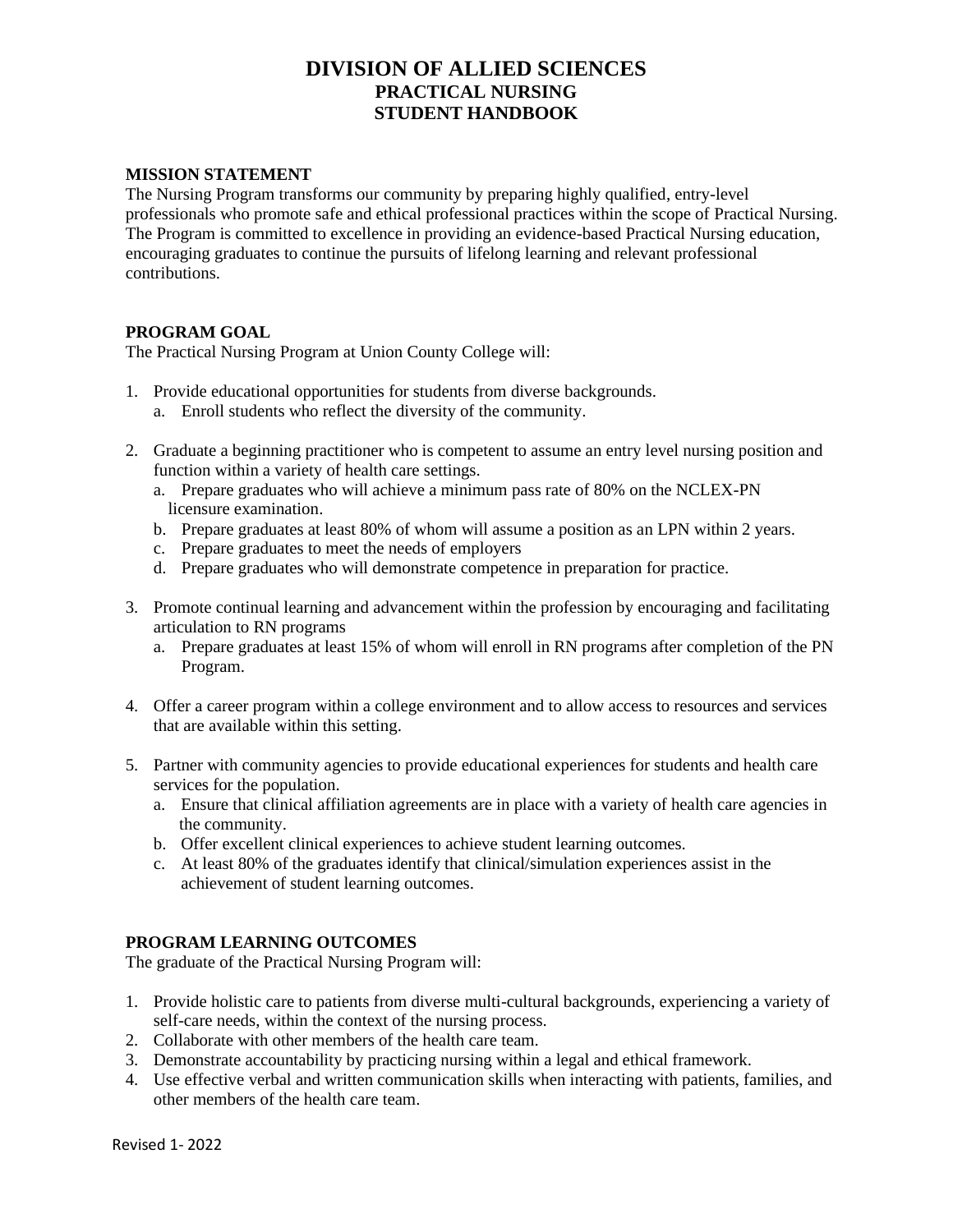- 5. Apply clinical reasoning in interactions with patients, families, and other members of the health care team.
- 6. Incorporate contemporary knowledge and tools from nursing and the biological and social sciences into the care provided to patients at different developmental levels throughout the life span.
- 7. Assume accountability for personal and professional growth.

#### **CURRICULUM SEQUENCE**

### **FIRST YEAR**

| <b>Fall/Spring Semester</b> |                                                               |     |                |
|-----------------------------|---------------------------------------------------------------|-----|----------------|
| Course #                    | <b>Course Title</b>                                           | CR. |                |
| <b>ENG 101</b>              | <b>English Composition I</b>                                  |     | $\frac{3}{3}$  |
| <b>PSY 101</b>              | General Psychology OR                                         |     |                |
| <b>PSY 102</b>              | Psychology of Personality                                     |     |                |
| BIO 102*                    | Human Biology                                                 |     | 4              |
| <b>PNU 190</b>              | <b>Nursing Concepts</b>                                       |     | $\overline{5}$ |
| <b>Semester Total</b>       |                                                               |     | 15             |
|                             | <b>Spring/Summer Semester</b>                                 |     |                |
| Course #                    | <b>Course Title</b>                                           | CR. |                |
| <b>PNU 191</b>              | <b>Adult Health I</b>                                         |     | 10             |
| Free Elective               |                                                               |     | $3 - 4$        |
| <b>Semester Total</b>       |                                                               |     | $13 - 14$      |
| <b>SECOND YEAR</b>          |                                                               |     |                |
|                             | <b>Summer/Fall Semester</b>                                   |     |                |
| Course $#$                  | <b>Course Title</b>                                           | CR. |                |
| <b>PSY 204</b>              | Lifespan Development OR                                       |     | 3              |
| <b>PSY 205</b>              | Child Psychology                                              |     |                |
| <b>PNU 210</b>              | <b>Maternal/Child, Pediatric, &amp; Mental Health Nursing</b> |     | 9              |
| <b>Semester Total</b>       |                                                               |     | 12             |
| <b>Spring/Fall Semester</b> |                                                               |     |                |
| <b>Course</b> #             | <b>Course Title</b>                                           | CR. |                |
| <b>PNU 211</b>              | <b>Adult Health II &amp; Role Transition</b>                  |     | 12             |
| <b>Semester Total</b>       |                                                               |     | 12             |

#### **Total Program Credits: 52-53**

\*BIO 105 and BIO 106 may be substituted for BIO 102. The Practical Nursing Program reserves the right to add or cancel courses based on instructor and clinical site availability, and/or student enrollment.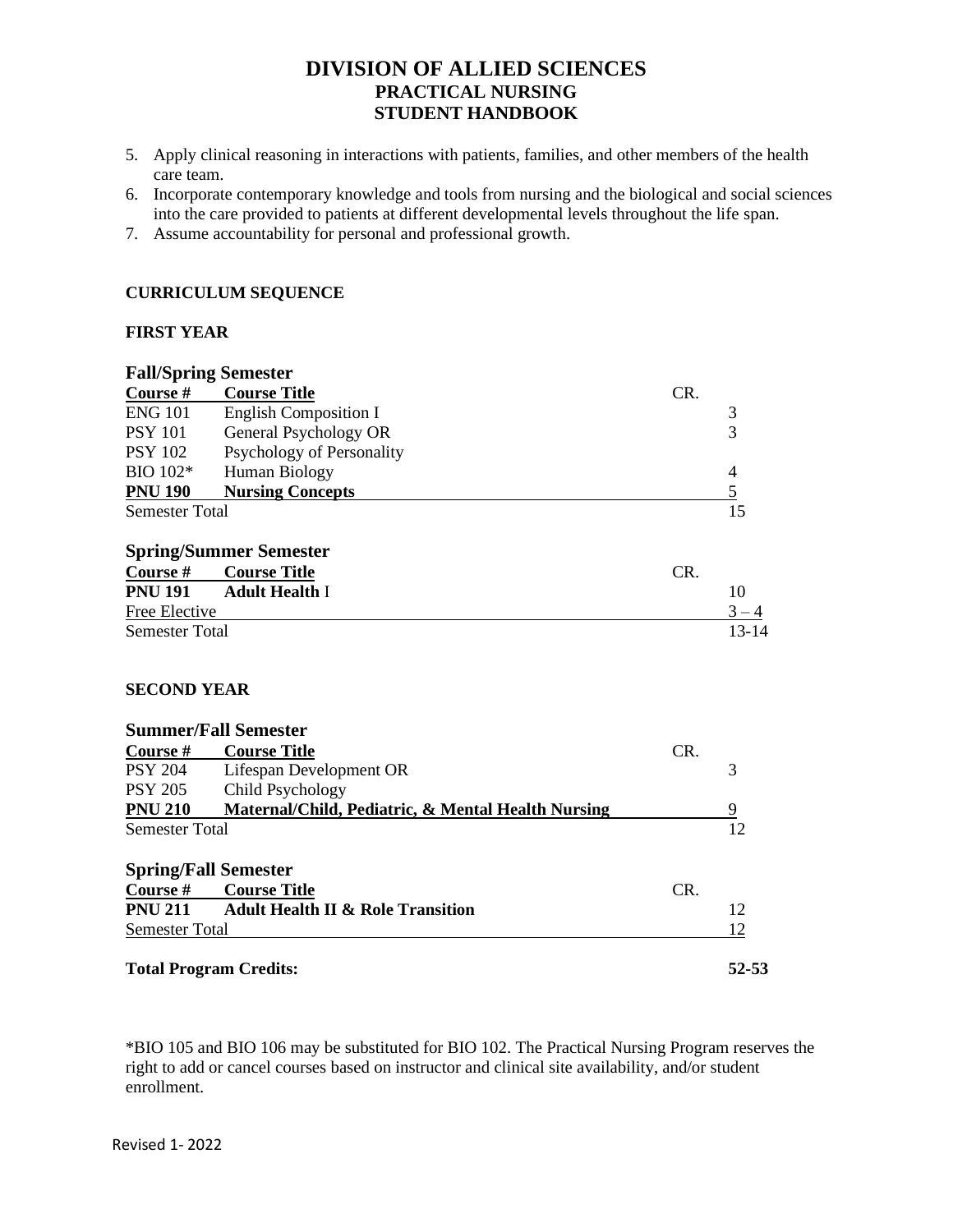### **PRACTICAL NURSING CURRICULUM DESIGN**

The curriculum framework is structured with the core concepts of the nursing process, communication, legal-ethical practice, caring in collaboration, competent care, teaching/learning, clinical reasoning, community, growth and development, and holistic, multicultural approach. The theoretical basis for the curriculum is Dorothea Orem's theory of self-care, which is woven throughout the Program content.

The visual representation of the curriculum is a helix design that reflects upward mobility as students' progress through the courses. The helix design demonstrates flexibility in the way in which students may acquire information and achieve program learning outcomes. Students may learn through classroom interactions, skills laboratory practice, clinical experiences in a variety of settings, and independent study, including computerized instruction. The helix increases in complexity as the student moves from general education courses up to recognizing the holistic nature and uniqueness of each patient. At the higher-level, the student is able to demonstrate clinical reasoning skills to formulate the plan of care that will foster optimal health in the patient. The twisting of the helix symbolizes the connectedness of the patient's needs, and the impact of the nurse-patient interaction. The helix is opened on the top, which illustrates that learning continues after graduation, whether by formal schooling or continuing education to maintain current knowledge for practice.

Attainment of student learning outcomes in each nursing course is measured through classroom and clinical evaluation strategies, including written and behavioral performance. The student learning outcomes flow from the program learning outcomes which are connected to the philosophy of the Program.

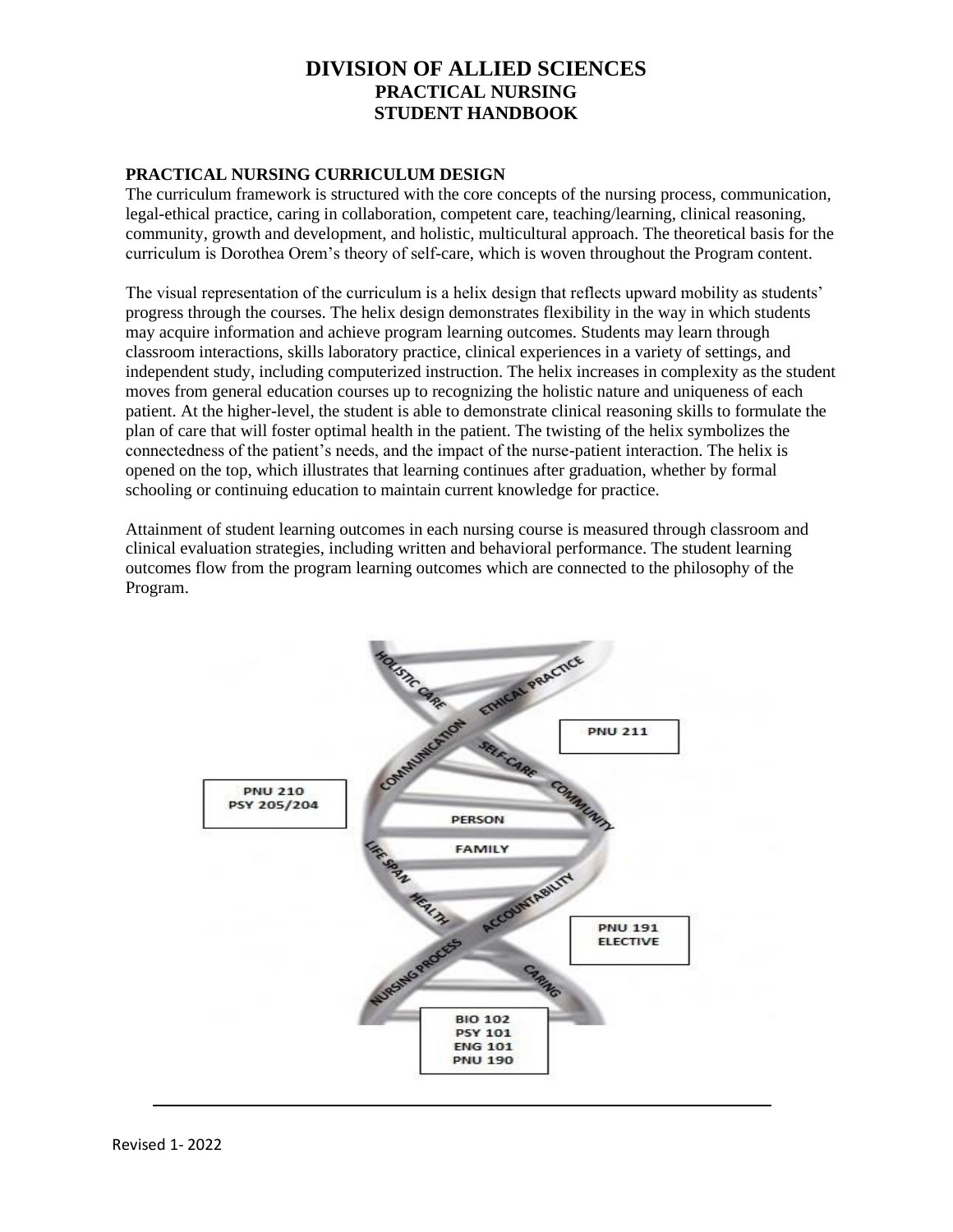Nursing course credits are distributed as follows: Theory – 15 hours/credit Clinical – 45 hours/credit (Example  $> 9$  hours/week = 3 credits = 135 hours/semester)

Nursing courses are taken in sequence. Not all courses are offered every semester. Summer session is 10 weeks. If students choose not to take courses in sequence, then the length of the program will be extended.

Every effort is made to provide students with consistent class and clinical schedules. To obtain clinical sites for clinical experiences, days and hours of classes and clinical experiences may be altered. Students will be informed as soon as possible of changes in course schedules or offerings. No student will be guaranteed certain days for clinical experiences. Students are advised that they may be required to be on campus, in lab, in simulation clinical lab and clinical site up to four days a week.

### **COURSE DESCRIPTIONS**

### **PNU 190 Nursing Concepts**

This course introduces the Practical Nursing student to the profession of nursing and the role of the LPN. Trends in nursing practice and the health care delivery system will be discussed. The integration of self-care and clinical reasoning principles into the nursing process will be a key focus. Fundamental nursing concepts and practices for health promotion, including communication, patient teaching, assessment, nutritional support, and general pharmacological and safety principles, will be presented. Students will practice and demonstrate beginning proficiency in selected skills, including the calculation of drug dosages, measurement of vital signs, hygienic care, and application of standard precautions, and the use of medical terminology.

**Prerequisites**: All Developmental Course Work, GPA 2.5. **Co-requisites**: ENG 101 or ENG 112, BIO 102 or BIO 106, PSY 101. **Must be completed with a C to move ahead in the program**. 60 lecture hours and 45 clinical lab hours. 5 credit hours (4 theory, 1 clinical lab).

#### **PNU 191 Adult Health** I

In this course, the student will continue to use the nursing process, within the selfcare framework, to assist adult patients in meeting their physiological and psychosocial self-care requisites in the long term and acute care setting. Emphasis will be placed on patient assessment and an understanding of the commonly occurring and chronic conditions that alter an individual's state of wellness. Care of patients pre- and postoperatively, and those experiencing fluid and electrolyte imbalances, infectious diseases, and selected cardiovascular, respiratory, musculoskeletal, and endocrine deviations will be discussed. Principles of critical thinking and therapeutic communication will be integrated throughout the course. Content that is presented in the classroom will be reinforced with clinical experiences in the skills laboratory and patient care settings where students will apply basic nursing principles and techniques. **Prerequisites:** PNU 190, ENG 101 or ENG 112, BIO 102 or BIO 106, PSY 101, GPA 2.5. **Corequisite:** Elective. 105 lecture hours and 135 clinical lab hours. 10 credit hours (7 theory, 3 clinical lab).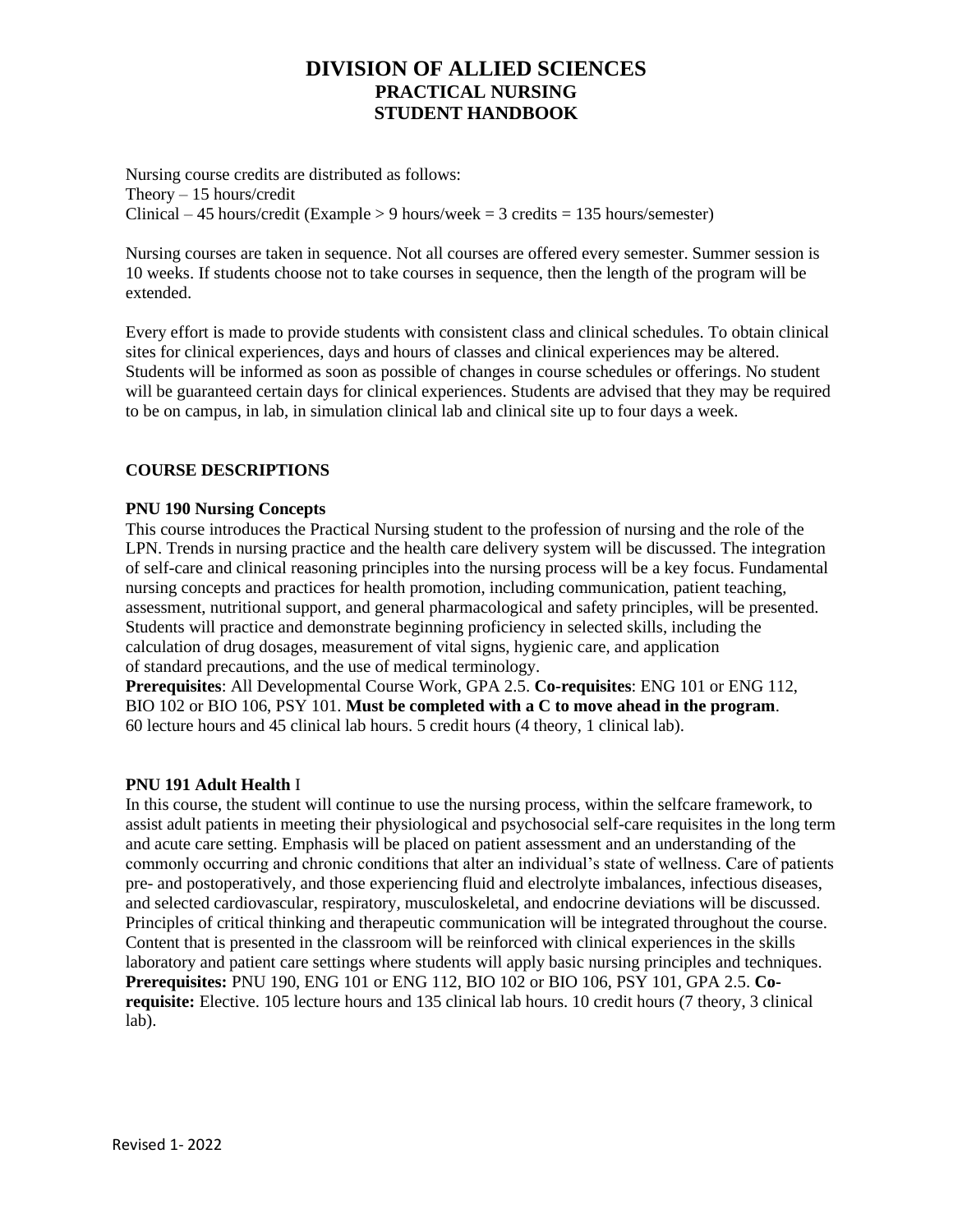### **PNU 210 Maternal/Child, Pediatric and Mental Health Nursing**

The focus of this course is the role of the Practical Nurse as a member of a multidisciplinary health team caring for patients and their families in obstetrical, pediatric, and mental health settings. Knowledge and skills are developed that will assist patients to attain self-care requisites, including therapeutic communication, application of growth and development principles, and incorporation of legal and ethical guidelines. Health promotion, maintenance, and restoration are emphasized in clinical experiences with patients and their families. Economic and sociocultural issues that influence the patient and family will be discussed. The student will continue to use the nursing process within the self-care framework in providing care to patients during clinical experiences in inpatient and/or ambulatory obstetric, pediatric, and mental health settings. **Prerequisites**: PNU 191, Elective, GPA 2.5 **Co-requisite**: PSY 204, 90 lecture hours and 135 clinical lab hours 9 credit hours (6 theory, 3 clinical lab)

### **PNU 211 Adult Health II & Role Transition**

In this course, the student focuses on meeting the holistic self-care needs of the adult patient in the acute care setting. In collaboration with the clinical instructor and RN health team member, the student will be given the opportunity to demonstrate use of clinical reasoning skills in collecting subjective and objective information, prioritizing care, intervening in meeting patient basic care needs, evaluating outcomes of care, and reporting and recording care. Concepts introduced in previous nursing courses are expanded and integrated into clinical and theory experiences. Emphasis in theory will be placed on more complex acute medical surgical health deviations, the assessment of signs and symptoms and recognition of medical and nursing interventions, including medication and nutrition therapies. Critical thinking skills will continue to be an avenue for student success in test-taking and clinical performance. Concepts of role transition and accountability will be discussed, as well as skills required for obtaining employment in a health care agency. Content reviews, focused testing, and a clinical practicum will assist the student to prepare for the NCLEX – PN Licensure Examination and the assumption of a position as a Licensed Practical Nurse. **Prerequisites**: PNU 210, PSY 204, GPA 2.5. 120 lecture hours, 180 clinical lab hours. 12 credit hours (8 theory, 4 clinical lab).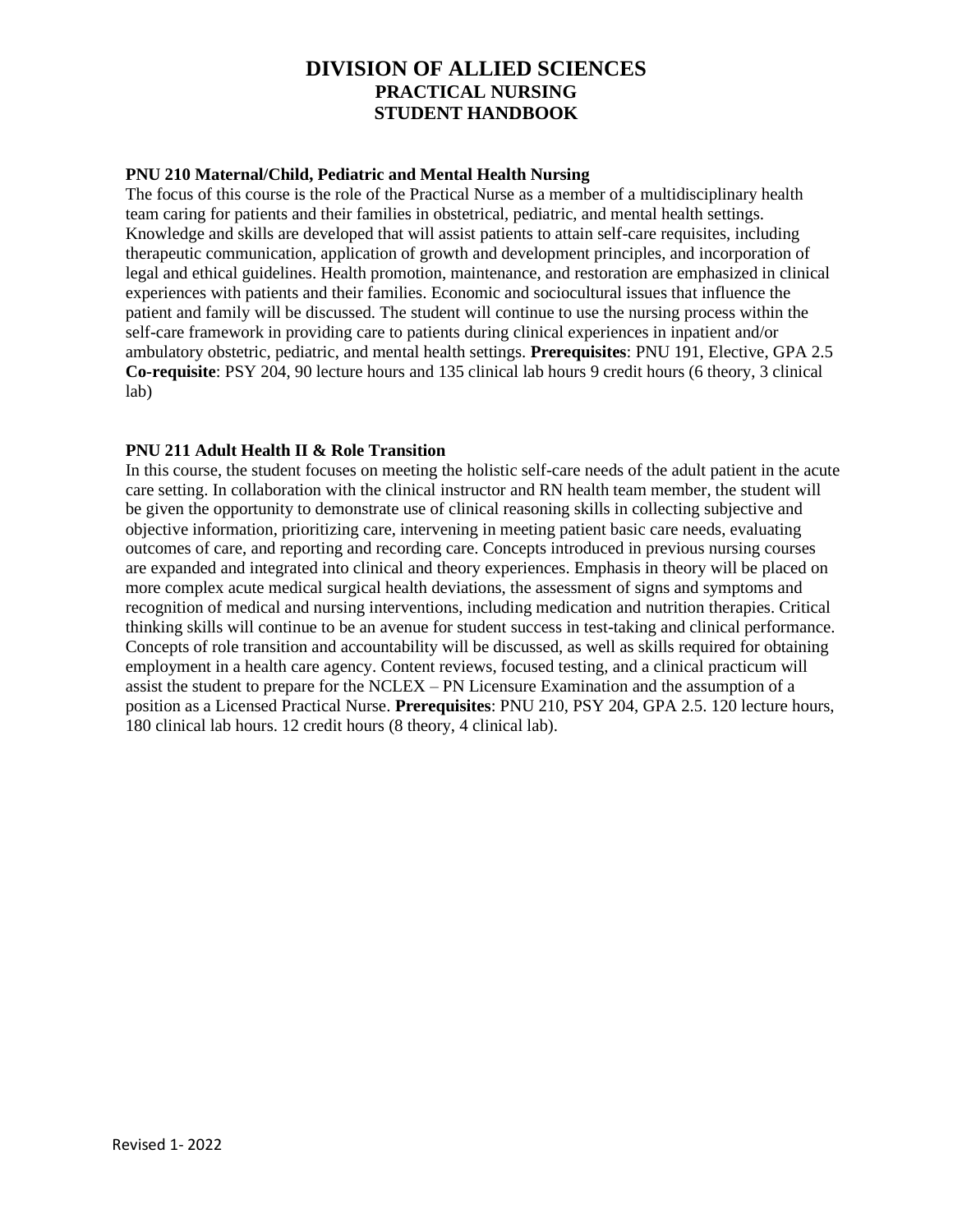## **FUNCTIONAL ACCOMMODATIONS**

Performance Abilities for Entry-Level Nursing Program

The following Core Performance Abilities have been developed for persons interested in nursing programs. These abilities are provided to let you know the type of things nurses need to do. Examples are provided but are not all-inclusive of the set skills. These are based on abilities that are compatible with effective performance in nursing program and scope of practice as defined by the New Jersey Board of Nursing. Students who have a documented disability and request and are granted reasonable accommodations are eligible to pursue acceptance to the program by meeting the program criteria. Information about disabilities is handled in a confidential manner through the Disability Support Services Please contact the office of Disability Support Services at [disabilitysvc@ucc.edu](mailto:disabilitysvc@ucc.edu)

| <b>INTELLECTUAL</b>                                                                                                                                                                                                                                                                                                                                                                                                                                                                                      |                                                                                                                                                                                                                                                                                                                                                                                                                                                                                                                                                                                                                  |                                                                                                                                                                                                                                                                                                                                                                                                |
|----------------------------------------------------------------------------------------------------------------------------------------------------------------------------------------------------------------------------------------------------------------------------------------------------------------------------------------------------------------------------------------------------------------------------------------------------------------------------------------------------------|------------------------------------------------------------------------------------------------------------------------------------------------------------------------------------------------------------------------------------------------------------------------------------------------------------------------------------------------------------------------------------------------------------------------------------------------------------------------------------------------------------------------------------------------------------------------------------------------------------------|------------------------------------------------------------------------------------------------------------------------------------------------------------------------------------------------------------------------------------------------------------------------------------------------------------------------------------------------------------------------------------------------|
| <b>Cognitive Perception</b><br><b>Critical Thinking</b><br>Careful thought, reasoned<br>judgment. Differentiated<br>from opinion and superficial<br>memorization of facts by the<br>ability to obtain and use an<br>appropriate quantity and<br>quality of data for a given<br>situation. Critical thinkers<br>question assumptions,<br>routines, and rituals,<br>reconsider "known facts"<br>when new information<br>becomes available and<br>develop new "rules" when<br>old ones fall or unavailable. | The ability to perceive events<br>realistically, to think, clearly<br>and rationally, and to function<br>appropriately in routine and<br>stressful situations. Student<br>must be able to independently<br>and accurately assess or<br>contribute to the assessment<br>of a client.<br>Critical thinking skills<br>demanded of nurses require<br>the ability to learn and<br>reason: to integrate, analyze<br>and synthesize data<br>concurrently. Students must<br>be able to problem solve<br>rapidly, consider alternatives<br>and make a decision for<br>managing or intervening in<br>the care of a client. | Identify changes in client<br>health status. Prioritize<br>multiple nursing activities in a<br>variety of situations.<br>Able to make effective<br>decisions in the classroom<br>and in the clinical sites.<br>Develop/contribute to nursing<br>care plans that accurately<br>reflect client concerns. Able<br>to make decisions reflective<br>of classroom learning in the<br>clinical sites. |
| <b>MOTOR SKILLS</b>                                                                                                                                                                                                                                                                                                                                                                                                                                                                                      |                                                                                                                                                                                                                                                                                                                                                                                                                                                                                                                                                                                                                  |                                                                                                                                                                                                                                                                                                                                                                                                |
| <b>Motor Skills</b>                                                                                                                                                                                                                                                                                                                                                                                                                                                                                      | Ambulatory capability<br>sufficient to maintain a center<br>of gravity when met with an<br>opposing force as in lifting,<br>supporting, and/or<br>transferring a client.                                                                                                                                                                                                                                                                                                                                                                                                                                         | Positions clients. Reach,<br>manipulate, and operate<br>equipment, instruments and<br>supplies e.g. syringes, sterile<br>equipment, monitors.<br>Electronic documentation.<br>Lift, carry, push and pull.<br>Perform CPR.                                                                                                                                                                      |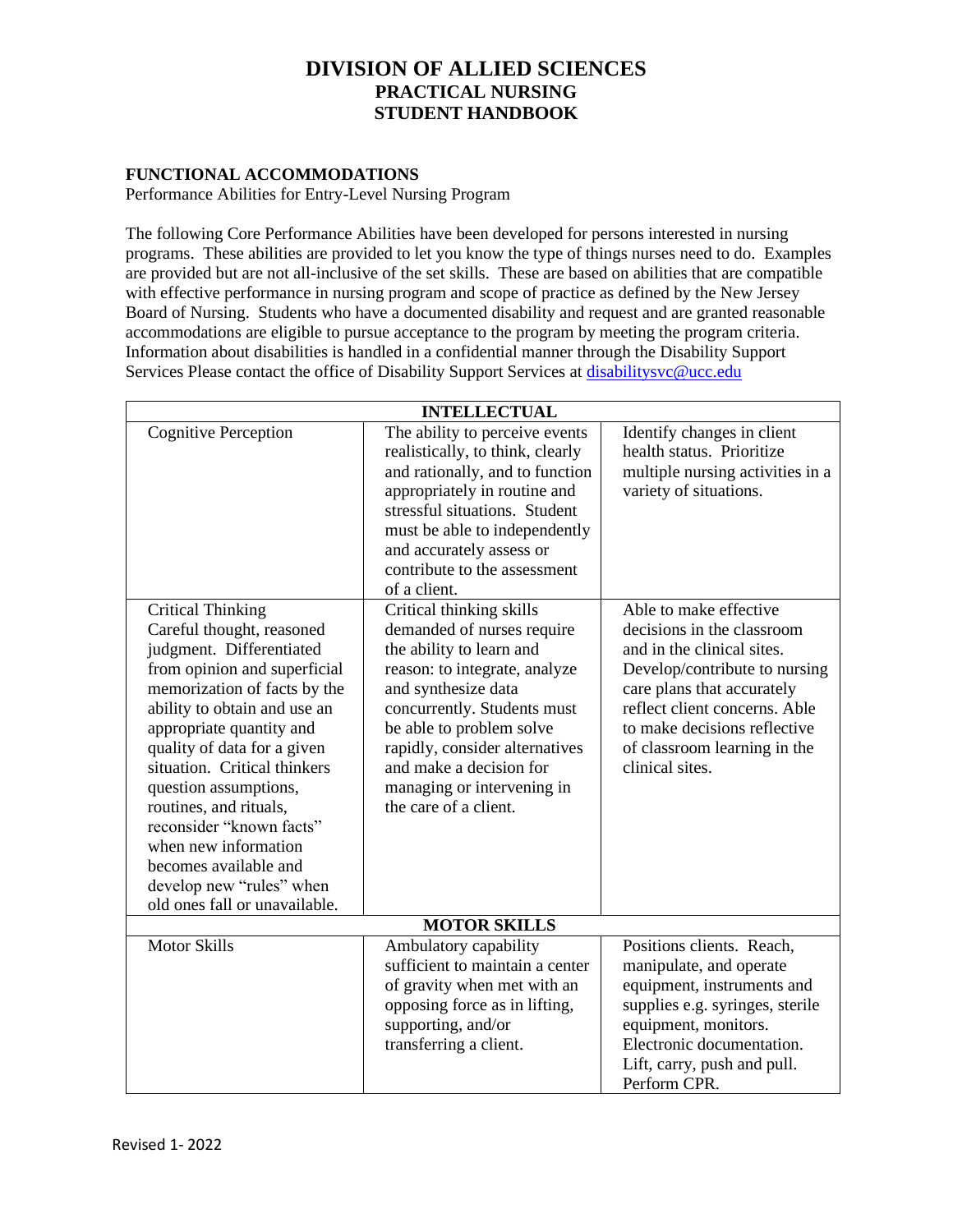| <b>Activity Tolerance</b>          | Ability to tolerate lengthy<br>periods of physical activity.                                                                                                                                                                                        | Move quickly and/or<br>continuously. Tolerate long<br>periods of standing and/or<br>sitting.                                                                                                                                                                                                                                       |
|------------------------------------|-----------------------------------------------------------------------------------------------------------------------------------------------------------------------------------------------------------------------------------------------------|------------------------------------------------------------------------------------------------------------------------------------------------------------------------------------------------------------------------------------------------------------------------------------------------------------------------------------|
|                                    | <b>COMMUNICATIONS</b>                                                                                                                                                                                                                               |                                                                                                                                                                                                                                                                                                                                    |
| Communication                      | Communication abilities in<br>English sufficient for<br>appropriate interaction with<br>others in verbal and written<br>form. Able to communicate<br>with clients and members of<br>the health care team in order<br>to plan and deliver safe care. | Utilize oral and written<br>communication skills<br>sufficiently for<br>teaching/learning and for<br>interaction with others. Read,<br>understand, write and speak<br>English. Explain treatment<br>procedures. Initiate and/or<br>reinforce health teaching.<br>Document client responses.<br>Clarify communications<br>received. |
| <b>Interpersonal Relationships</b> | Interact with clients, families,<br>staff, peers, instructors, and<br>groups from a variety of<br>social, emotional, cultural and<br>intellectual background.                                                                                       | Establish rapport with clients,<br>families, and colleagues.<br>Respond in a<br>professional/therapeutic<br>manner to a variety of client<br>expressions and behaviors.                                                                                                                                                            |
| <b>SENSES</b>                      |                                                                                                                                                                                                                                                     |                                                                                                                                                                                                                                                                                                                                    |
| Hearing                            | Auditory ability sufficient to<br>hear normal conversation<br>and/or assess health needs.                                                                                                                                                           | Hears monitor alarms,<br>emergency signals,<br>auscultatory sounds, cries for<br>help e.g. B/P, heart, lung and<br>bowel sounds, and cries for<br>help. Hears telephone<br>interactions/dictation. Hears<br>conversation with clients,<br>families and colleagues.                                                                 |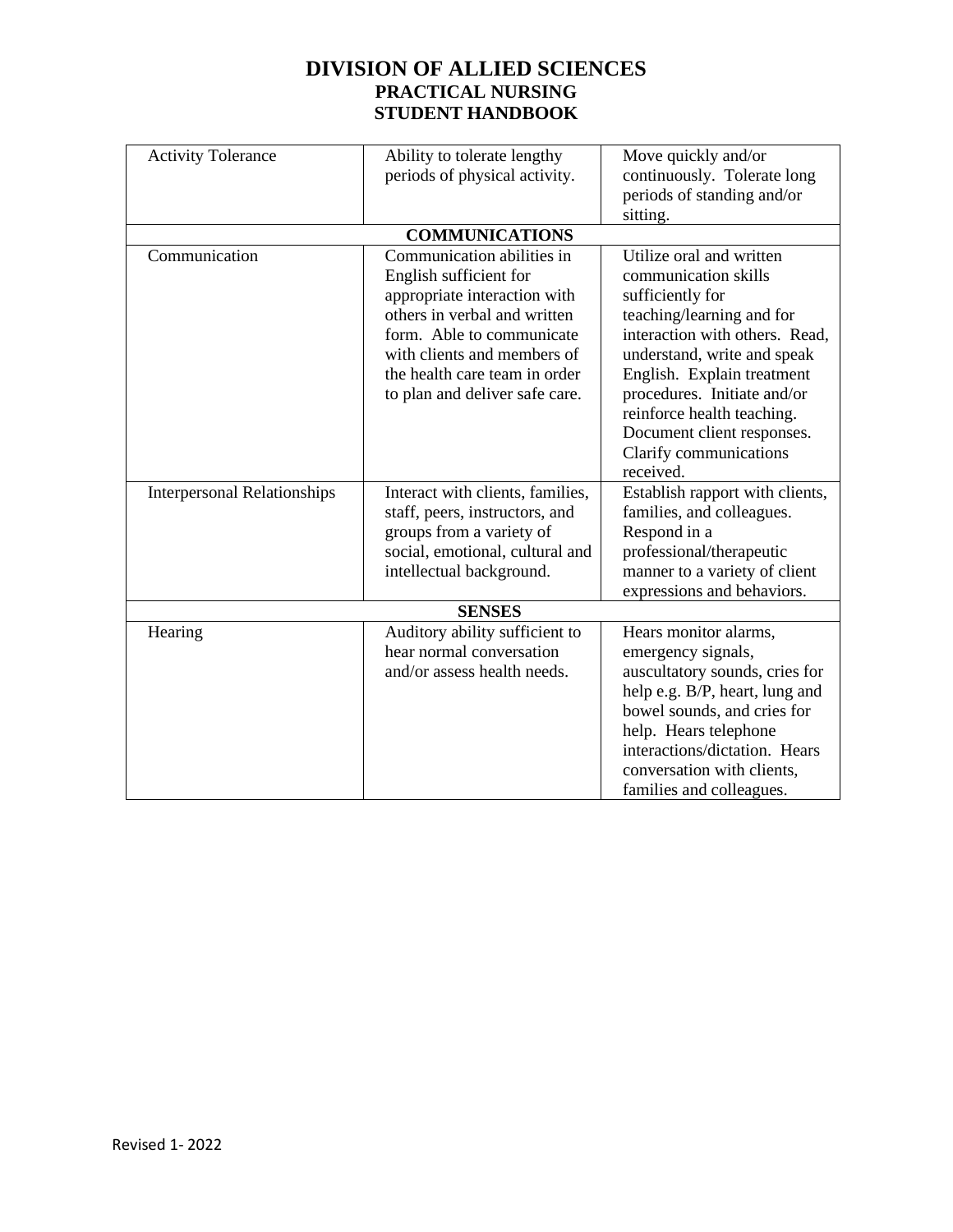### **ESSENTIAL FUNCTIONS GUIDELINES**

An individual must be able to independently, with or without reasonable accommodation, meet the following essential functions. Information about support services for students with disabilities is available at Disability Support Services. Individuals unable to resolve deficiencies in these essential functions, with or without reasonable accommodation, are counseled to pursue alternate careers.

#### Observation Skills:

Students must be able to acquire a defined level of required information as presented through educational experiences in both basic arts and sciences and clinical sciences. To achieve the required competencies in the classroom setting, students must perceive, assimilate and integrate information from a variety of sources. These sources include oral presentation, printed material, visual media and live demonstrations. Consequently, students must demonstrate adequate functional use of visual, tactile, auditory and other sensory and perceptual modalities to enable such observations and information acquisition necessary for academic and clinical performance.

#### Communication Skills:

Effective communication is critical for students to build relationships with faculty, advisors, fellow graduate students, coworkers, patients/clients and their families in the student's various roles of learner, colleague, consultant, educator and leader. Students must be able to gather, comprehend, utilize and disseminate information effectively according to professional standards. Students are required to communicate in the English language both verbally and in writing, at a level consistent with competent professional practice. Students are expected to use grammar and vocabulary proficiently. They must be able to elicit information, gather information and describe findings verbally and in writing. Communication should be comprehensible by faculty, peers, patients/clients, professionals, and laypersons.

Students must be able to communicate effectively and sensitively with patients/clients and colleagues, including individuals from different cultural and social backgrounds; this includes, but is not limited to, the ability to establish rapport with patients/clients and communicate clinical reasoning and decision making effectively. They should also be able to observe, recognize and interpret non-verbal communication, including body language, demonstrated by others. Students should be able to recognize non-verbal communication and body language of themselves, recognize the effect on others and adjust it as needed to meet professional standards and facilitate effective relationships.

#### Motor Skills:

Students must possess the motor functions needed to manipulate instruments or tools and to handle patients/clients. These functions will vary depending on the needs of everyone according to the patient/client management process (see additional standards below). The motor capacities usually include the physical strength and coordination to safely handle and move patients/clients, perform clinical procedures, and to manage and direct patients/clients in various practice settings.

#### Intellectual/Conceptual Abilities:

Students must demonstrate critical thinking skills so that they can problem-solve creatively, master abstract ideas, and synthesize information presented in academic, laboratory and fieldwork settings. Students must be able to measure, calculate, reason, analyze, process, integrate, synthesize, apply and retain facts, concepts, and data related to the art and science of health care. In some areas, this requires comprehension of three-dimensional relationships and spatial relationships of structures. Students must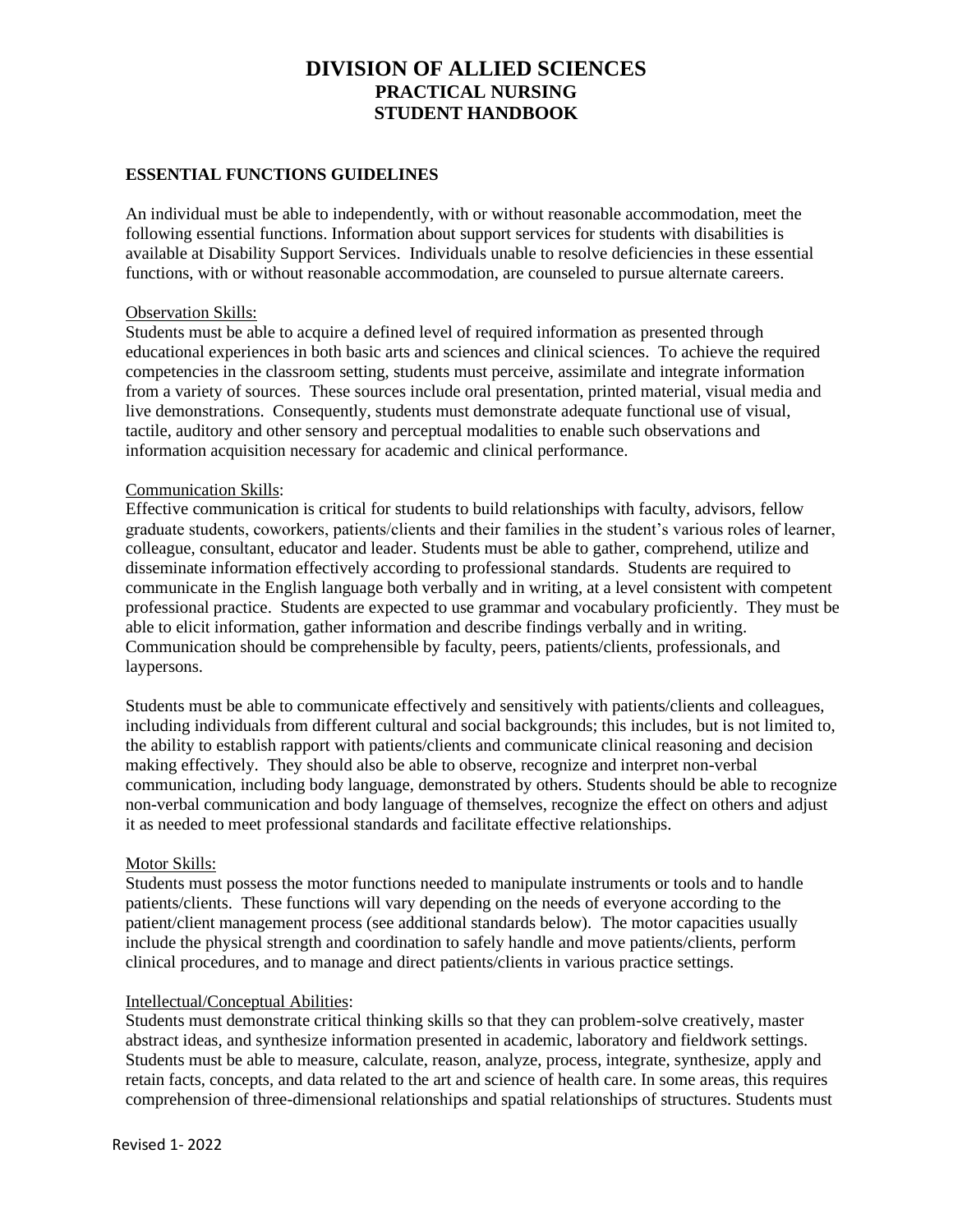develop and exhibit a sense of medical ethics, and recognize and apply pertinent legal and ethical standards.

#### Behavioral and Social Skills:

Students must demonstrate emotional stability and acceptable communication skills as noted above, and be capable of developing mature and effective interpersonal relationships with other students, faculty and health care workers. Students must be able to tolerate physically and emotionally stressful workloads while also functioning under pressure. They must be able to adapt to changing environments, display flexibility and function in the face of the uncertainties inherent to the classroom and clinical setting.

Students must exhibit the ability and commitment to work with individuals in an intense setting, therefore to meet the needs of people of diverse cultures, age groups, socioeconomic groups and challenges without bias. These individuals may be severely injured; they may be limited by cognitive, emotional and functional deficits that may create at times an adverse environment. The ability to interact with individuals with these impairments and dysfunctions without being judgmental or prejudiced is critical in establishing one's professionalism and therapeutic relationship. Compassion, integrity, interpersonal skills, interest and motivation are all personal qualities that are critical to complete the Practical Nursing Program.

### **DISABILITIES SUPPORT SERVICES**

Union County College is committed to providing a total educational experience for students with disabilities. Disability Services is designed to assist students with documented disabilities. The goal is to ensure that each Union County College student is provided equal access to the College's academic programs, activities, and awards without discrimination on the basis of a disabling condition. Students who have documented disabilities may receive help with the following:

- Academic Accommodations
- Academic Advisement and Registration Assistance
- Testing Accommodations
- Interpreters
- Referral to Community Resources
- Assistive Technologies
- Linkage to Para Transit Services providing transportation to and from the College

Accommodations are provided to address the special needs of students with documented disabilities, in compliance with the New Jersey Law Against Discrimination (NJLAD), Section 503/504 of the Rehabilitation Act of 1973, and the Americans with Disabilities Act (ADA) of 1990, including the recent Amendments. To learn more about Disability Support Services, contact us at [disabilitysvc@ucc.edu](mailto:disabilitysvc@ucc.edu)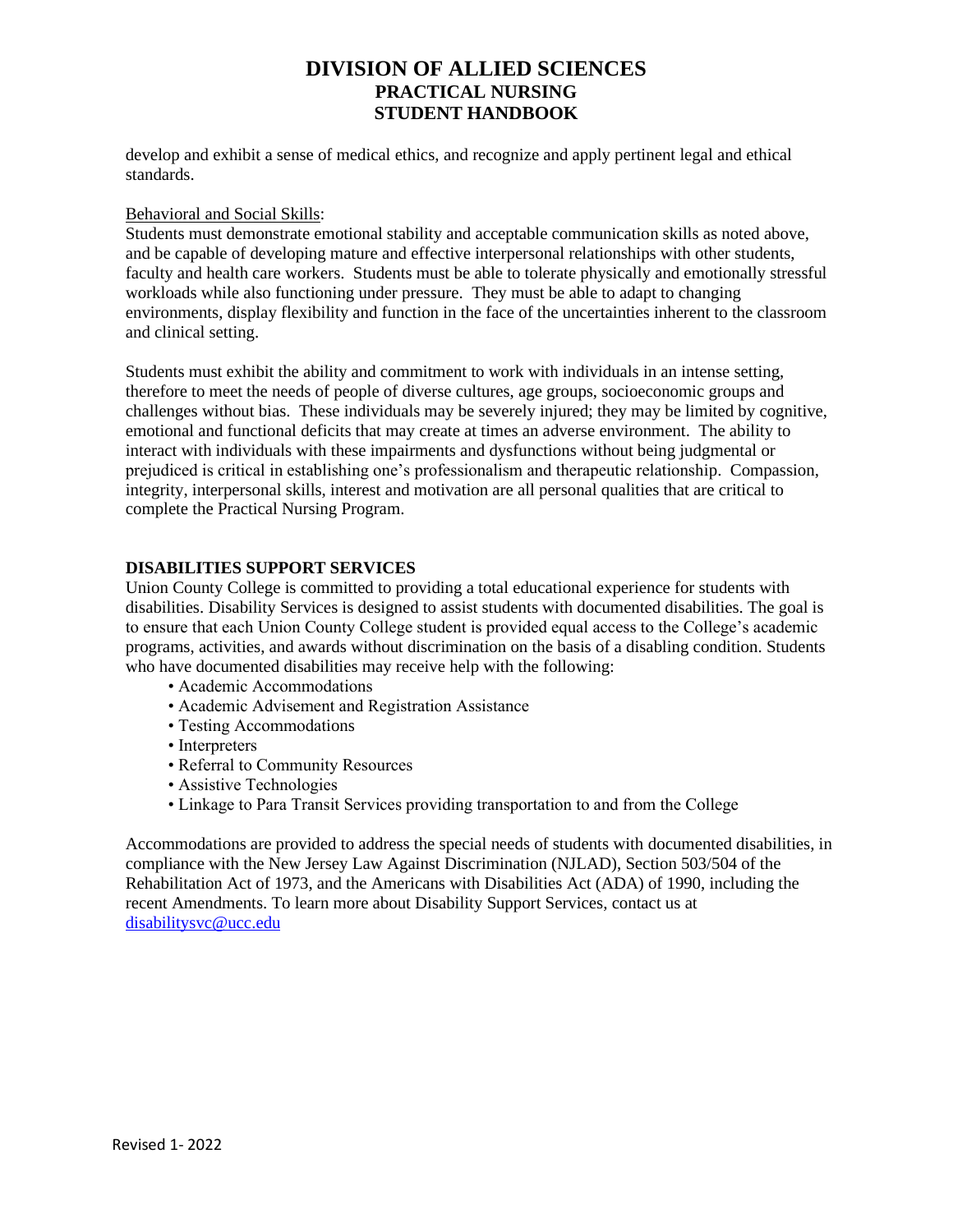### **GENERAL CLINICAL EDUCATION REQUIREMENTS**

Students who are planning to enroll in Practical Nursing Program need to have the following prior to the student's first clinical lab:

- $\checkmark$  Student Health Documentation submitted to the Castle branch website
- $\checkmark$  Healthcare Insurance
- ✓ HIPPA Form
- $\checkmark$  Drug Testing
- ✓ First Aid/CPR certification for the Health Care Provider (American heart Association AHA)
- $\checkmark$  Malpractice Insurance
- $\checkmark$  Criminal record history background check
- $\checkmark$  Satisfactory completion of prior semesters course work and competency skills

### **CLINICAL LABORATORY REQUIREMENTS**

#### **Physical Examination**

Each student admitted to the program is required to complete a physical examination. The physical examination requirement will affirm that each student is able to meet the demands of the program without compromising the patient or themselves. A Mantoux test must be done annually. The physician's exam and lab tests, which form the basis for the health status report, must have been conducted between August 1<sup>st</sup> and October 15<sup>th</sup> for the Spring term and between March 1<sup>st</sup> and May 15<sup>th</sup> for the Fall term. The physical examination will be performed by a physician/nurse practitioner of the student's choice. Students who do not submit a completed physical examination form prior to the beginning of the term will not be permitted to attend clinical laboratory.

### **Criminal Background Check**

Clinical agencies mandate criminal background checks for all individuals engaged in patient care, and all students must undergo criminal history background checks. These checks are conducted by an external vendor, and the information is sent to the College and to clinical agencies. Agency personnel will evaluate the information they receive and, in their sole discretion, make the final determination as to each student's ability to continue to engage in patient care in their agency. If a student is denied clinical placement by any clinical agency due to criminal history information, that student will be dropped from the program.

If a student is convicted of a crime of any type, the student must notify the office within 30 days of the conviction. Failure to disclose all previous convictions, other than minor traffic violations, will be grounds for dismissal from the program.

Background checks must be completed prior to enrollment in PNU 190. Students will be informed of the vendor for the background checks.

A criminal history background check clearance, by fingerprinting, is required for licensure as a Practical Nurse in the State of New Jersey.

#### **Malpractice Insurance**

All students who are enrolled in a clinical nursing course are to carry their own malpractice insurance (minimum coverage of one million dollars any one claim, three million dollars any one annual period of insurance). To be admitted to clinical practice, proof of insurance coverage must be submitted to the Nursing Office via the third-party vendor Castle branch.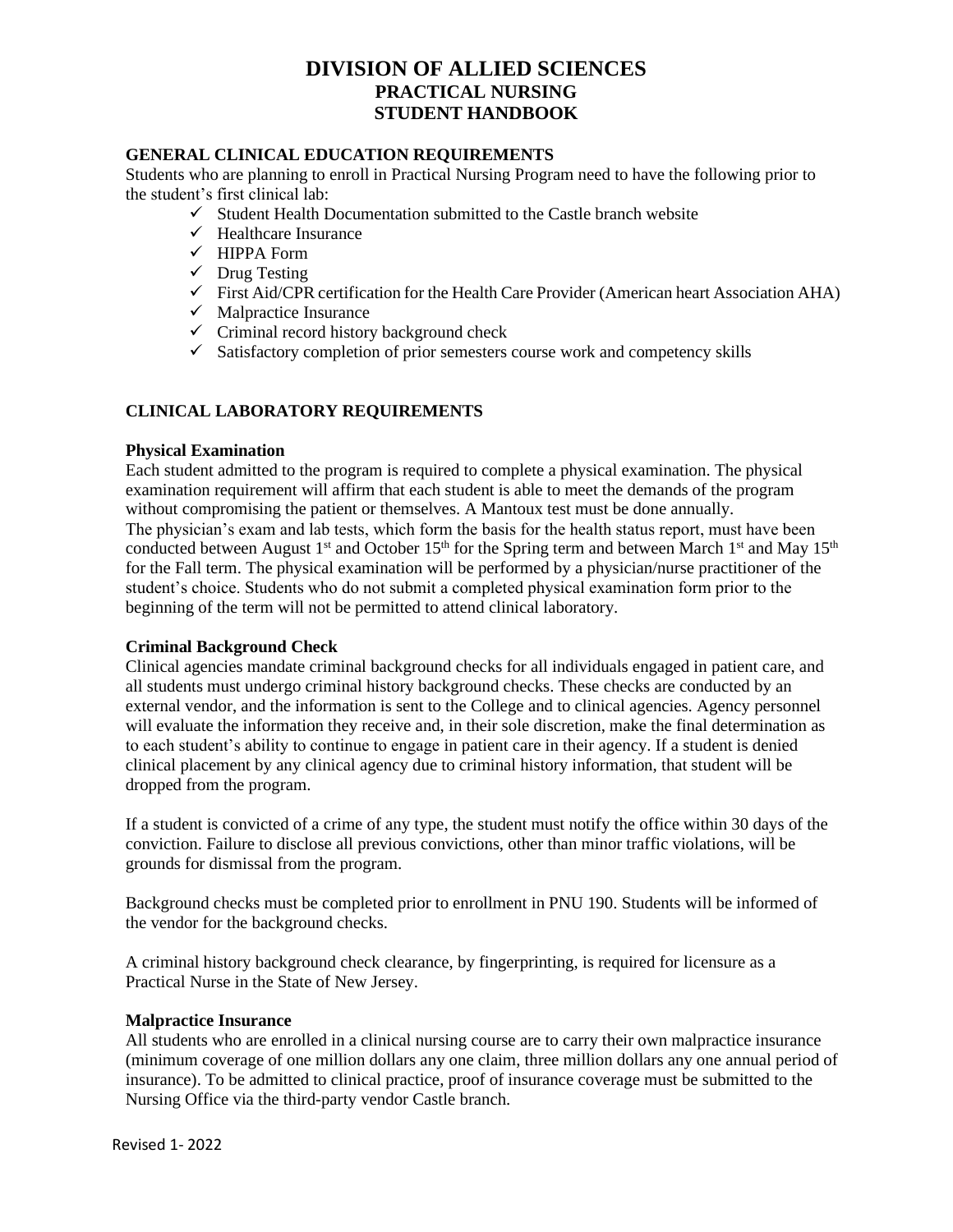Without proof of coverage, students will not be permitted to register for the subsequent class or attend class or clinical. It is the students' responsibility to maintain current coverage and provide documentation upon request. Malpractice insurance is renewed annually.

### **Cardio-Pulmonary Resuscitation (CPR Certification)**

Students are required to be CPR-certified (BLS-Basic Life Support1). Students may contact the American Heart Association, Red Cross (CPR for Professional Rescuers) or other area providers to meet this requirement. The certification card is to be presented on a date specified prior to registration for the first clinical course, PNU 191. It is the students' responsibility to maintain current certification and provide documentation upon request.

### **Student Health Requirements**

Students enrolling in their first clinical nursing course in the Practical Nursing Program, and those students who are resuming their nursing studies after an absence of a year or more, are to complete and satisfy health requirements through their personal health care provider. The student health requirements include:

- 1. Physical examination (within 3 months) then annually.
- 2. Laboratory studies (within 3 months): Urinalysis, complete blood count, blood chemistry panel, urine drug screening with confirmation from the laboratory (require the actual lab report from the laboratory)
- 3. Proof of immune status **blood titers** are required for all the following:
	- a. Measles/Mumps/Rubella
	- b. Varicella-zoster titer
	- c. Hepatitis full panel

Students **who do not** demonstrate immunity, will need to obtain a vaccination/booster, and may require a follow-up titer to see if immunity has developed.

- 4. Hepatitis C presence of disease, blood titers **or** proof of series
- 5. Flu Vaccination (at the first available opportunity)
- 6. Tetanus/Diphtheria/Pertussis (Tdap) Vaccine or declination
- 7. Two-Step Mantoux skin test for tuberculosis<sup>2.</sup>

<sup>1</sup>BLS CPR includes interventions for an adult, child,  $\&$  infant for: CPR, use of the AED, foreign body airway obstruction removal, and use of a bag-valve-mask device. No other CPR classes, such as Community/Heart saver level or online offerings, are applicable.

<sup>2</sup>All current students must have an annual Mantoux skin test for tuberculosis or Quanteferon Gold bloodwork, or T-Spot. A two-step Mantoux test is not required if proof of a negative Mantoux within 12 months is provided. Students who test positive to the Mantoux skin test or have received BCG will obtain a chest X-ray or pulmonary clearance. Mantoux testing or pulmonary clearance is required ANNUALLY. Chest X-rays are good for 3 years. Appropriate documentation is required to register for PNU 191, 210, and 211. Students who do not complete these health requirements will not be allowed to attend theory and clinical classes. A chest x-ray following a positive Mantoux test, or receipt of BCG vaccine is required.

#### **Students should have copies of ALL health records submitted to Castle branch** and for their personal files use. Health records are not released after submission to the Program. The health forms and reference sample are available on the PN website at: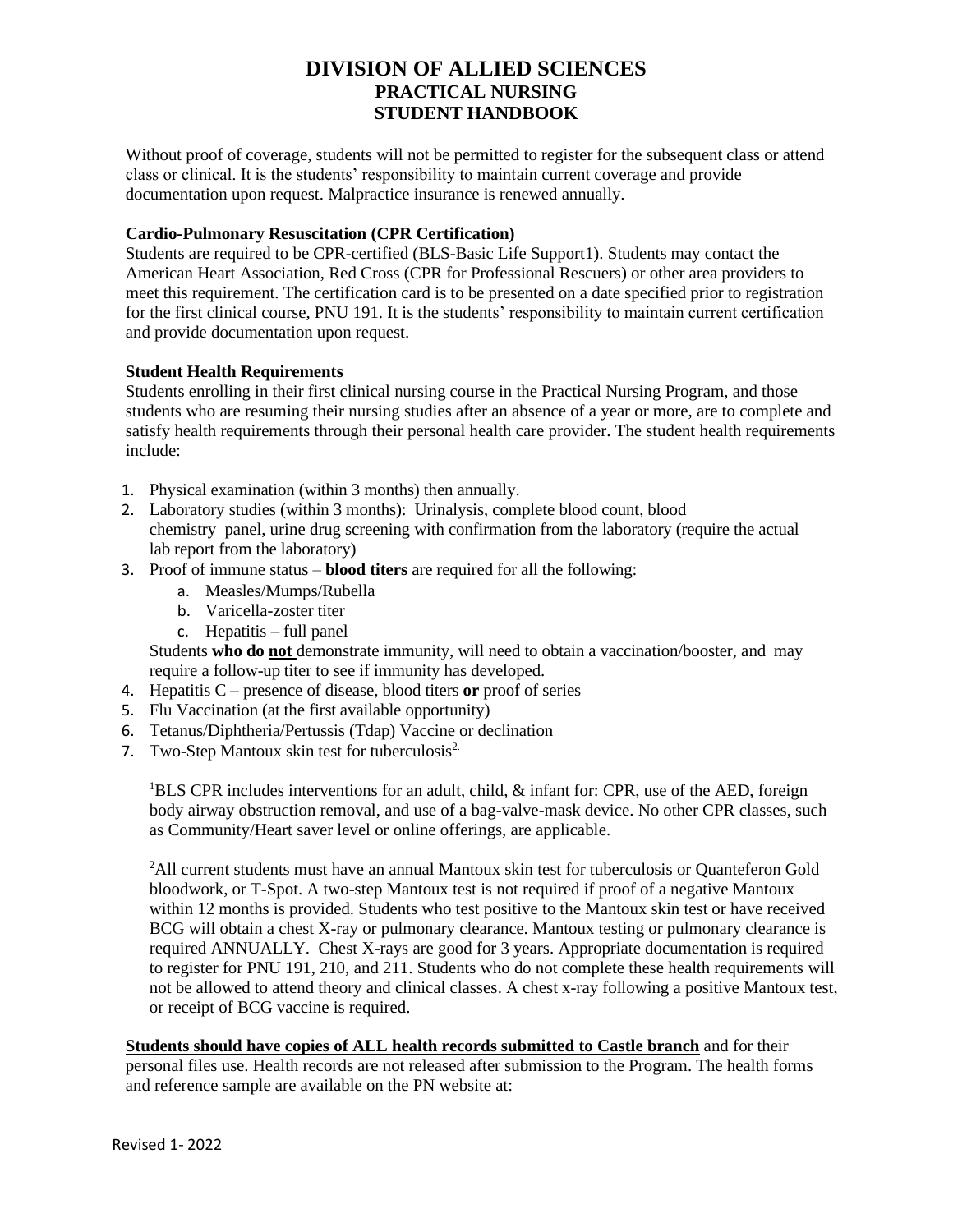Students who are not immune to measles, mumps, rubella, varicella, or hepatitis B will need to obtain the appropriate vaccination. A follow up titer is required following vaccinations.

Students who are not immune to the infectious diseases noted may be prohibited by the clinical agencies from participating in experiences in areas where disease transmission poses a high risk to patients, staff, visitors, and /or students.

NOTE – The State of New Jersey requires that all full-time students born after December 31, 1956 to be immunized against Measles, Mumps, Rubella, and Hepatitis B, or prove that they meet one of the exemption requirements. The Practical Nursing program has more requirements than the College for student health information and immunization to meet the standards of our clinical affiliates. Registration for nursing courses is dependent upon the completion of the health requirements.

#### **Change of Name/Address**

The student is responsible for notifying the Program Director and Union County College Student Services of any change in name, address and/or telephone.

### **Practical Nursing Program Policy and Union County College Policy**

The Nursing Program, as a department of Union County College adheres to the College's policies. There are instances, however, when the Nursing Program has established its own policies and procedures to meet the special needs of the curriculum, accrediting bodies, and clinical affiliates that supersede College policy.

### **PROGRAM REQUIREMENTS**

### **PROGRAM POLICIES**

#### **Schedule -Curriculum Changes**

Any schedule changes require approval from the Director of the Practical Nursing program. Students wishing to withdraw from a PNU course must submit the withdrawal form to the course faculty member for signature. If the student has received a clinical failure prior to the withdrawal a grade of "F" will be issued, and the student will be dismissed from the program. Withdrawal from a nursing course will count as a repeat attempt. Students may apply to change their curriculum after they have consulted with a member of the Student Service staff.

#### **Advising**

Academic advisement is available on all the College campuses. These services include assisting students with curriculum planning/advisement, career exploration, determination of academic status, and transfer information. Faculty and administration in the Practical Nursing Program are also available to assist students in academic decision-making or referral for personal counseling. Students are encouraged to seek assistance for academic and/or personal issues as soon as possible. Exit interviews may be planned with students who withdraw from or fail nursing courses. Articulations Graduates are encouraged to continue with their nursing education after completion of the Practical Nursing Program. There are two programs that, in cooperation with Union County College, offer courses for Registered Nurse Licensure. Students receive an Associate Degree and a Diploma in Nursing. Graduates also have options available for direct pursuit of a Bachelor's Degree in Nursing. Students in the Practical Nursing Program complete 16 general education credits that maybe applicable to the LPN to RN program. Practical Nursing course work is generally accepted for transfer, or credit is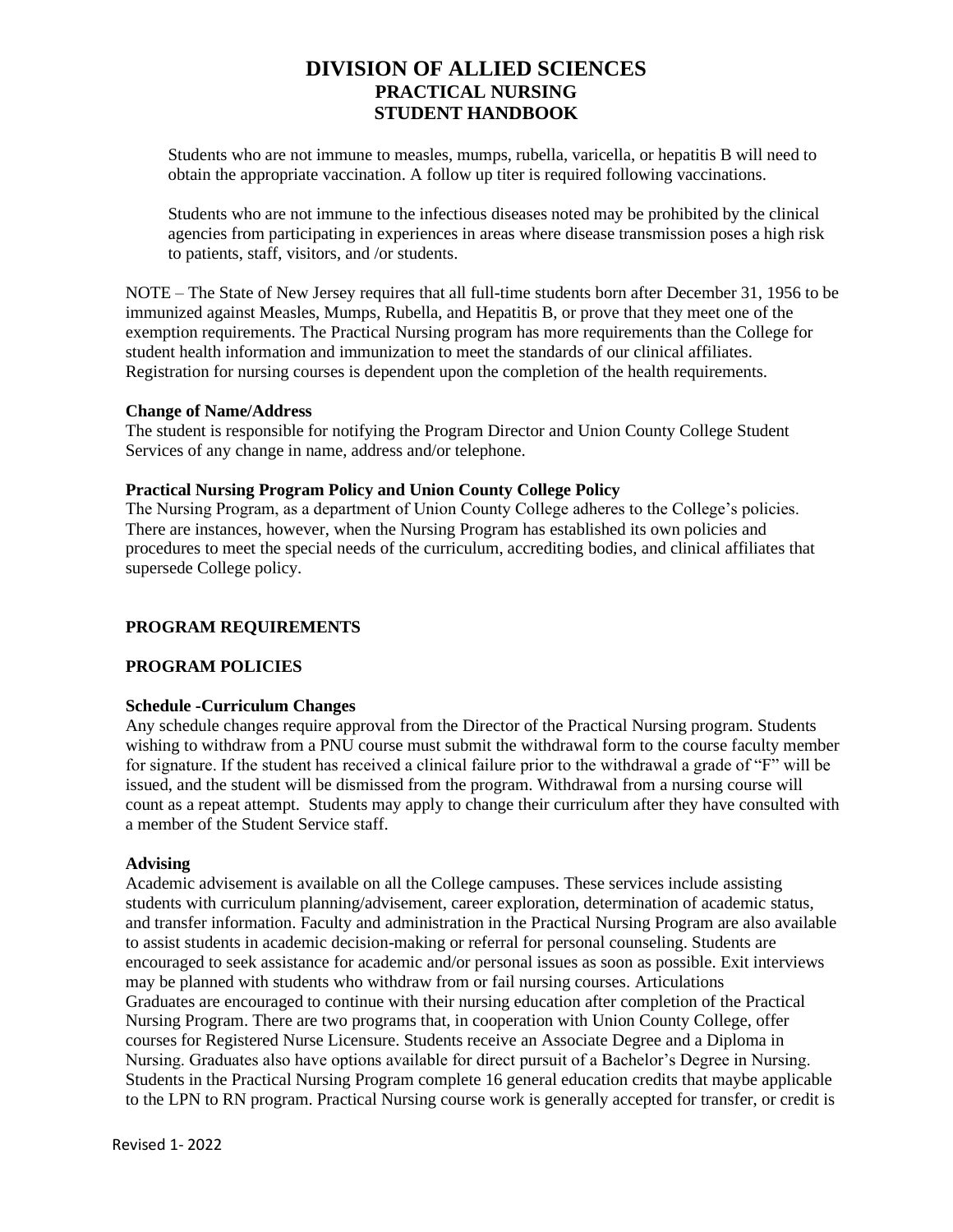received through challenge examinations. Further information on articulation with RN programs is available in the Student Services Office and through the Director of the Practical Nursing Program

#### **Academic Progress**

- 1. Student Handbook Waiver must be signed and submitted at new student orientation, indicating review and understanding of the Program's policies and procedures.
- 2. Fitness for Duty Contract must be signed, submitted and adhered to. Failure to adhere to this policy can result in a grade of F and dismissal from the program.
- 3. Release Form, Video and Photography Consent, Informed Consent, Privacy and Confidentiality Agreement and Examination Confidentiality Agreement must be signed and submitted at new student orientation.
- 4. Students must complete the entire program within three consecutive calendar years.
- 5. The program consists of a prescribed set of nursing and general education courses. The nursing courses are sequential and may be taken by students accepted into the program.
- 6. Students who fail a nursing course with a course average below 75% may retake the course at the next available offering. This occurrence may occur one time.
- 7. Students who fail PNU 190 are dismissed from the program and may submit a written appeal for readmission. An appeals checklist will be submitted by the student.
- 8. Students dismissed from the program for academic failure may apply once for readmission (refer to dismissal policy). A letter of appeal and checklist will be completed by student.
- 9. Students dismissed from the program for a clinical failure are not eligible for readmission.
- 10. Students who voluntarily self-drop or who are dismissed from the program will be readmitted under the current curriculum upon approval for readmission to the program by the committee.
- 11. A grade of C+ (75%) or higher must be earned in all nursing courses. Program course work includes didactic, laboratory and clinical practice.
- 12. Prior to readmission, students must validate clinical skills for all successfully completed courses.
- 13. Students must complete all examinations administered during the program.
- 14. Students are responsible for all written and verbal information that is shared in scheduled class.
- 15. Students are encouraged to seek assistance promptly from the Practical Nursing staff when and if they experience academic or personal difficulties.
- 16. Students who have an Accommodation Alert Form should provide a copy of the form to each instructor. The student will take the exams on the same day as the class.
- 17. Students may not be in clinical units outside of the scheduled clinical hours.
- 18. Students may not switch clinical assignments, labs or schedules without the written permission of the Program Director.
- 19. Students must always comply with all College policies and the policies of the Practical Nursing in the classroom, laboratory and clinical practice.
- 20. Students readmitted for prior academic failures will attend conference(s) with their assigned mentor and follow directives outlined in their personal strategic plan for success.
- 21. Students who are readmitted to the program or return to the program after an absence must ensure that all health requirements are up to date for clinical placement.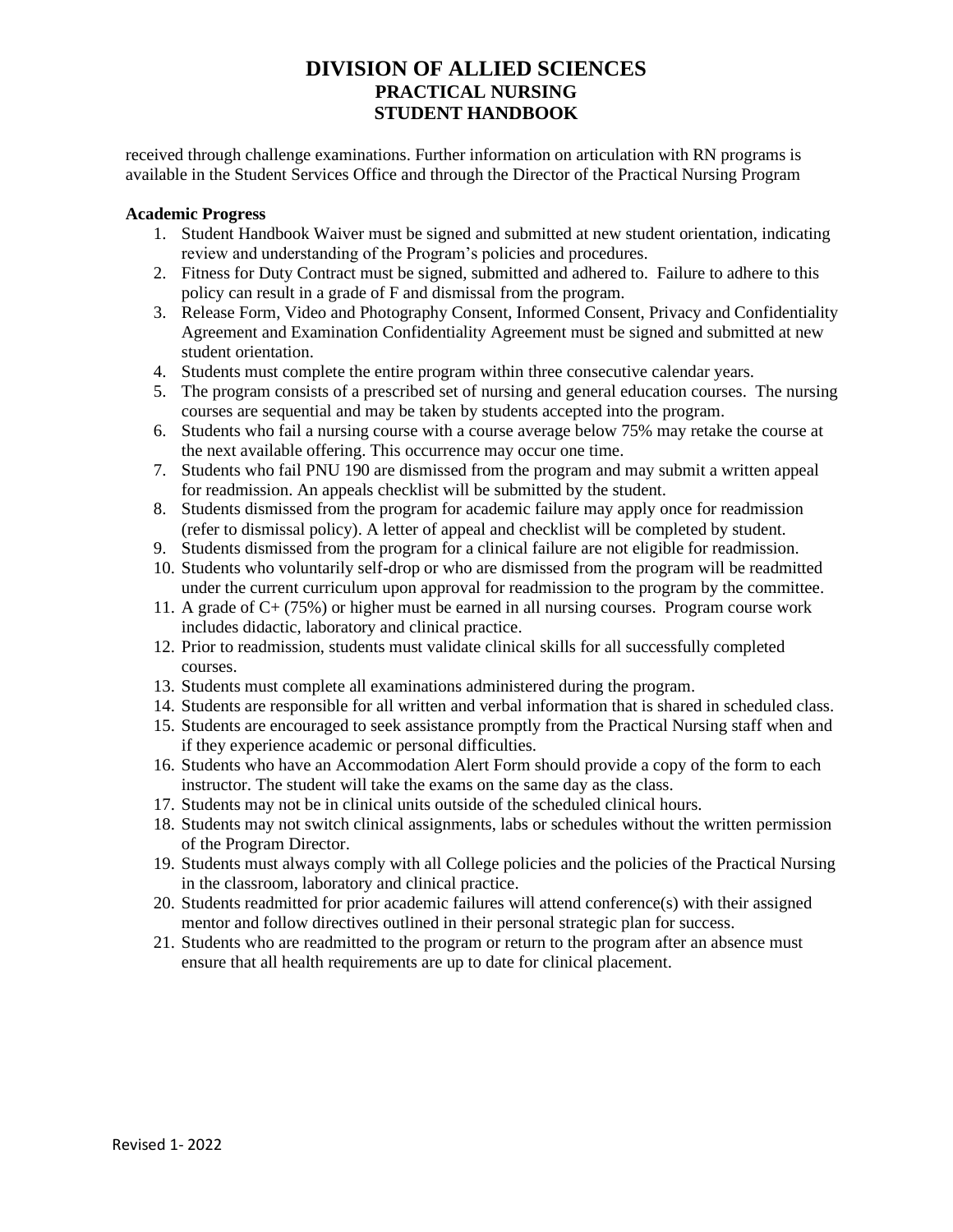### **Grading**

- 1. The student must earn a minimum grade of 75%  $(C+)$  or higher in all PN courses in order to maintain good academic standing in the PN Program.
- 2. Student who are unable to maintain good academic standing in a professional course will be dismissed from the program.
- 3. Instructors will post grades on Canvas within a week from the assessment date.
- 4. The official final grade due dates will be determined by the College for each semester, as published on the academic calendar on the Union County College website.

#### **Grading Scale**:

| <b>Numeric Grade</b> | Grade         |
|----------------------|---------------|
| 100-90               | Α             |
| 89-85                | $B+$          |
| 84-80                | B             |
| 79-75                | $C+$          |
| 74-70                | $\mathcal{C}$ |
| 69-65                | $D+$          |
| 64-60                | D             |
| Below 59             | F             |

74.4 or below designates an unacceptable level of professional performance.

0.5> will be rounded up

0.4< will be rounded down

### **Dismissal**

Students may repeat only one of the practical nursing courses during their enrollment in the program, whether it was the result of a withdrawal or they were unsuccessful academically. Students who are unsuccessful in the theory component of a nursing course on their second attempt in any of the Nursing courses will be dismissed from the Practical Nursing Program.

Students who failed a clinical laboratory will receive a grade of 'F' in the course and will be dismissed from the program. Students who are dismissed as the result of a clinical failure, are not eligible for readmission.

### **Attendance**

Students are expected to attend all scheduled classroom and clinical experiences so that the course learning outcomes will be met. Students must arrive on time to class or clinical. It is the responsibility of the student to notify the course faculty members of lateness or absence from class.

#### **Classroom Absences**

Students are accountable for all information that is presented in class and outside resources (computer assisted learning, text and journal readings, etc.). Students who miss a scheduled class are responsible to obtain notes, handouts, and any other pertinent information provided during that time. Students on Financial Aid need to be aware of attendance requirements that may have an impact on their funding.

**Clinical Absence** - Clinical absences are not permitted. Students who are absent during a semester for an emergency or severe illness will be considered for make-up session. Following an absence, students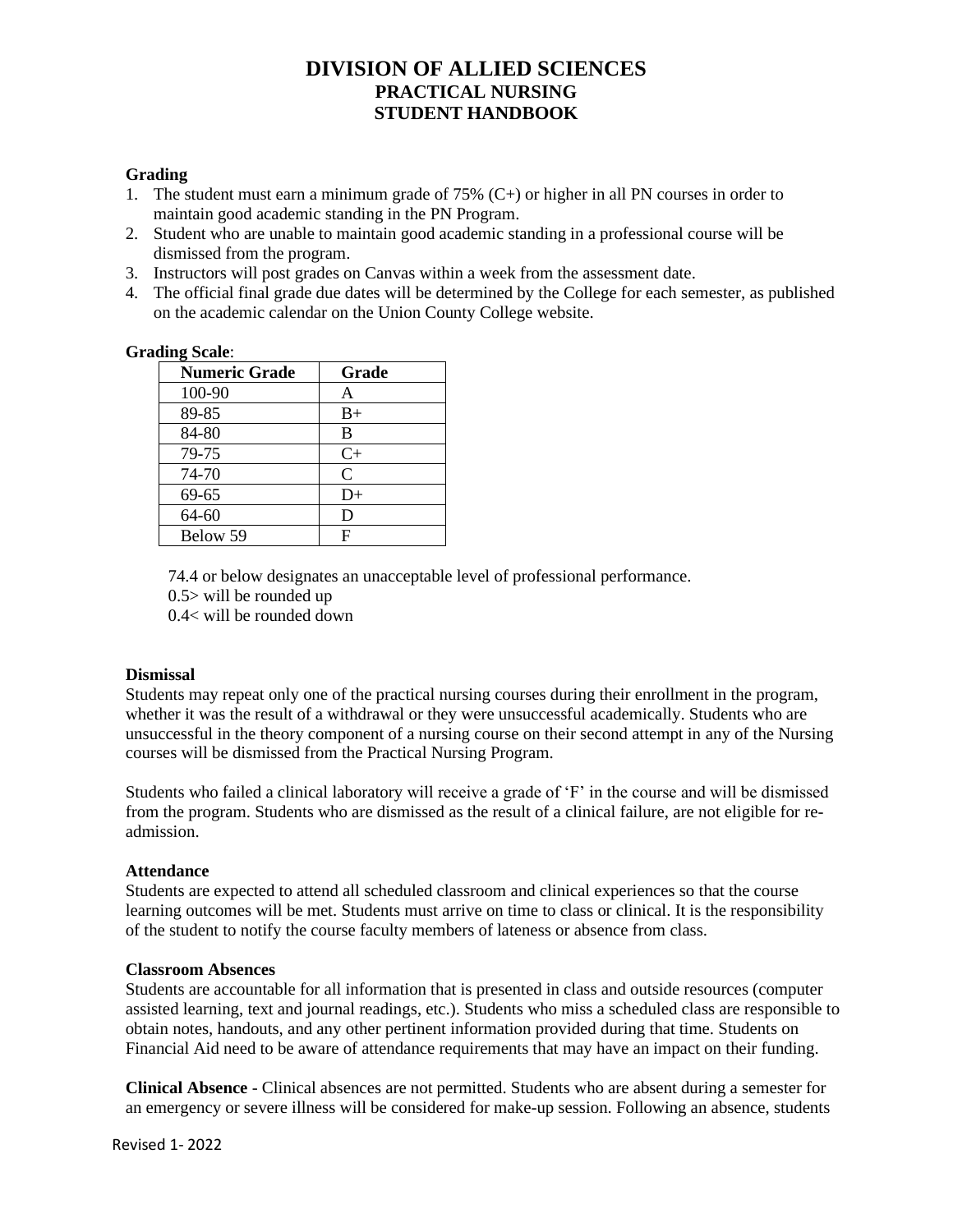need to provide documentation that supports the emergency. The Director will review the documentation to determine if the absence is justified. If the absence is approved, students are required to attend a scheduled make-up clinical day which may be on a day or at a time that is different from their regular clinical assignment during the semester. Faculty will determine clinical makeup and appropriate time and place in order to achieve course learning outcomes.

It is the responsibility of the student to arrange the clinical make-up time and achieve the learning outcomes. Students who do not complete the make-up requirements will not pass the clinical component of the course and will be dismissed from the program. Extenuating circumstances will be reviewed on an individual, case-to-case basis.

Students must demonstrate the ability to meet all the clinical learning outcomes for each course and participation in patient care experiences is crucial for learning the role of the Practical Nurse.

#### **Written Assessments**

- 1. All written requirements must be completed and submitted in order to take the final exam in a PN course.
- 2. Students must not leave their seats during an assessment/examination.
- 3. No communication between students will be tolerated during an assessment/examination.
- 4. Students may not share information about an assessment/examination with other students.
- 5. Students are expected to sit for all written testing assessments at the scheduled times. There are no re-takes for written examinations or quizzes.
- 6. Valid excused absences will be reviewed on an individual basis and missed exams will be rescheduled. The make-up exam may vary from the original test.
- 7. If the student does not notify the instructor of an absence for an exam, a zero grade will be given.
- 8. All clinical and classroom assignments must be handed in on time.
- 9. All written assignments, unless otherwise specified, are to be typed, double spaced, and presented in a neat and organized manner on the date specified by the course faculty.

#### **Test Review**

- 1. Student is entitled to review an examination for the purpose of a learning experience.
- 2. Exam will be reviewed in a mutually respectful atmosphere.
- 3. Each student will sign and date the reviewed exam before handing it back to the Instructor.

#### **Competency Testing**

- 1. Practical Nursing laboratory courses also include individualized competency testing for specified skills that have been identified as entry level skills.
- 2. Competency testing represents a method of assuring the clinical community that the PN student/learner is competent and safe to perform procedures and techniques with patients.
- 3. Competency testing will be conducted throughout the curriculum by the course instructor.
- 4. Student may retake a competency until entry level competency is achieved.
- 5. All competency testing is to be completed prior to the first Clinical Practice experience.

#### **Unsatisfactory Performance**

- 1. Student conferences are required for an unsatisfactory performance below 75% in any written test, assignment, practical examination, behavior) at any time within a semester.
- 2. Student conferences are scheduled with the Instructor.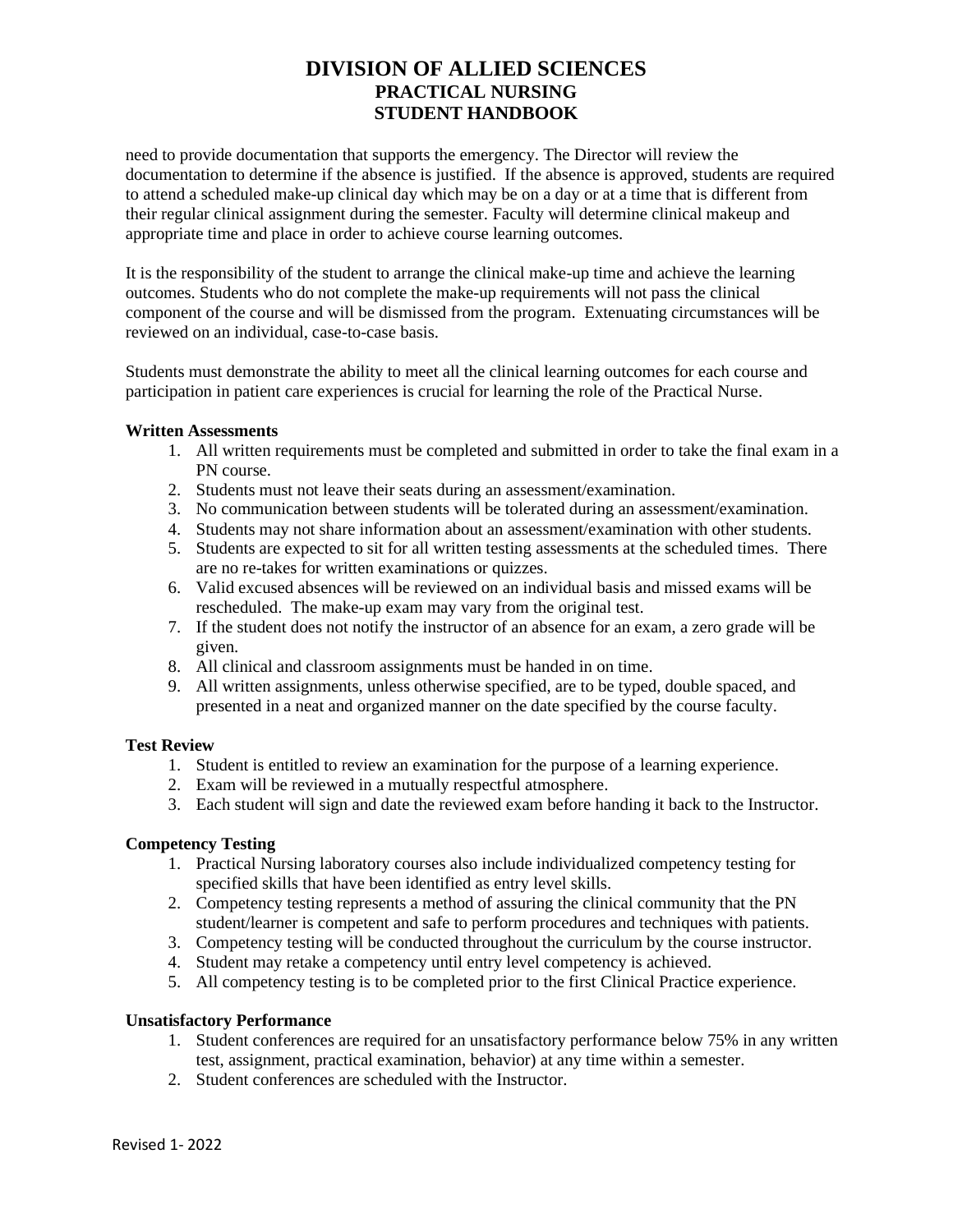- 3. A Strategic Plan for Success Record is completed to memorialize the academic strategies outlined for the student.
- 4. The Strategic Plan for Success is signed by the Instructor and student. Students will receive a copy for their records.

### **Laboratory**

- 1. Attendance to all laboratory sessions is mandatory.
- 2. Students are expected to come to laboratory sessions prepared to perform the lab activities assigned for that day.
- 3. Open lab hours are available each week. A schedule is announced at the beginning of each semester. Students will sign in on the Open Lab Attendance Sheet.
- 4. Students are not to use Practical Nursing classroom and equipment without an instructor being present unless given prior permission.
- 5. Due to the necessity for scheduling adequate laboratory and class experiences, classes may be scheduled on evenings and/or Saturdays.
- 6. It is expected that students will work with their classmates and assist those who may need help.
- 7. All Practical Nursing program laboratory courses involve direct interaction between the students and the Practical Nursing faculty.

### **PROGRAM POLICIES**

#### **Registration**

Students are expected to register for Fall, Spring, and Summer classes during the designated times established by the Practical Nursing Program and Union County College. Students will be informed of advance registration dates. Student Accounts obligations need to be met to avoid cancellation of registration.

Students who need to register for College courses (English, Biology, and Psychology) may do so online or with a College advisor. Upon notification of eligibility, students may register for nursing courses. Students who have questions regarding their academic status and curriculum requirements are advised to discuss their concerns with the Program Director, a Union County College Advisor, or faculty member prior to registration.

#### **Schedule -Curriculum Changes**

Any schedule changes require approval from the Director of Nursing. Students wishing to withdraw from a PNU course must submit the formal withdrawal form available at the One-Stop Student Services Center. If the student has received a clinical failure prior to the withdrawal a grade of "F" will be issued and the student will be dismissed from the program. Withdrawal from a nursing course will count as a repeat attempt. Students who wish to change their curriculum may consult a Student Services staff.

#### **Advising**

Academic advisement is available on all the College campuses. These services include assisting students with curriculum planning/advisement, career exploration, determination of academic status, and transfer information. Faculty and administration in the Practical Nursing Program are also available to assist students in academic decision-making or referral for personal counseling. Students are encouraged to seek assistance for academic and/or personal issues as soon as possible. Exit interviews may be planned with students who withdraw from or fail nursing courses.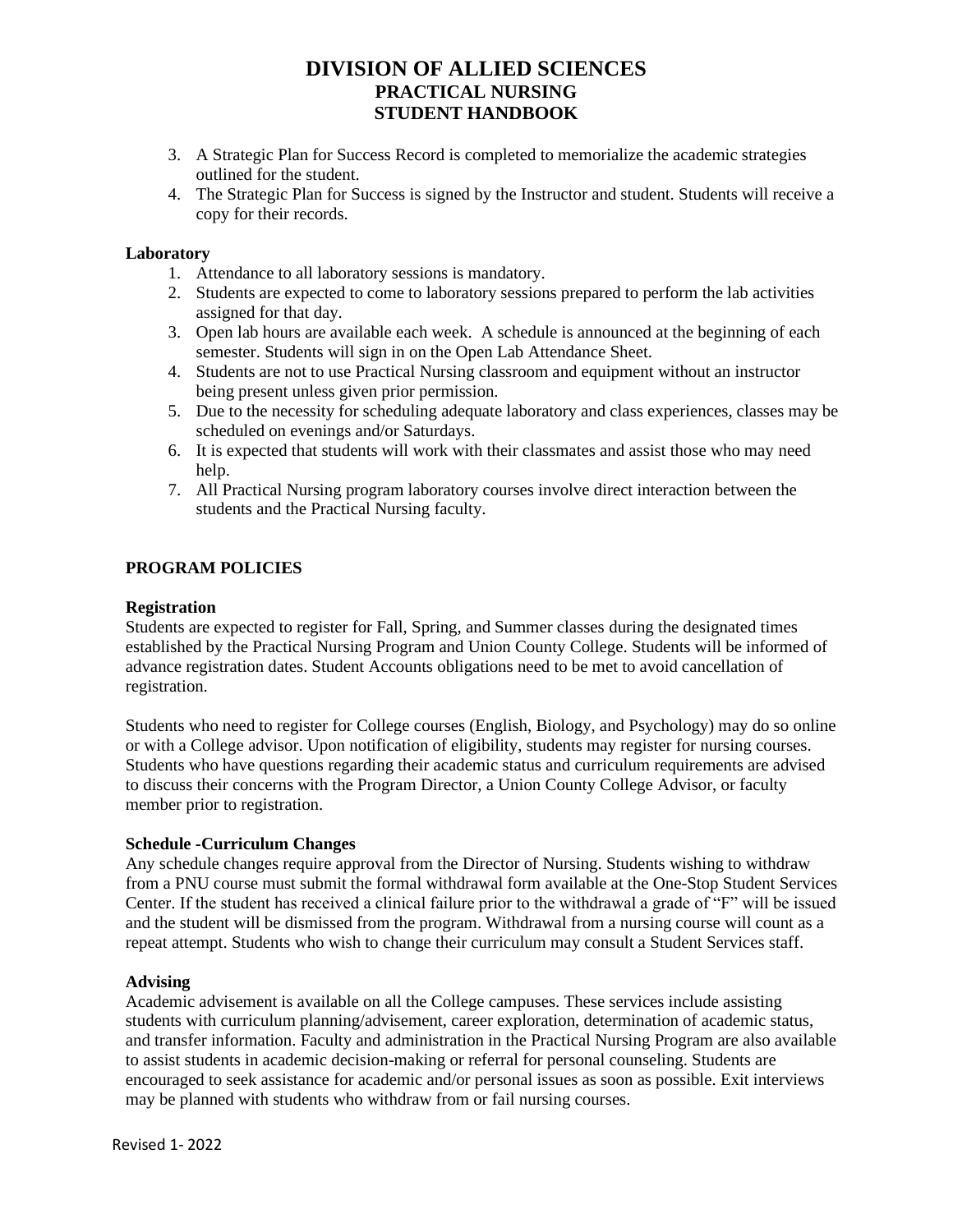#### **Articulations**

Graduates are encouraged to continue with their nursing education after completion of the Practical Nursing Program. There are two programs that, in cooperation with Union County College, offer courses for Registered Nurse Licensure. Students receive an Associate Degree and a Diploma in Nursing. Graduates also have options available for direct pursuit of a bachelor's degree in Nursing

#### **Change in Health Status**

Students who have a significant change in their health status during the semester due to injury, illness, or other circumstance, are to submit the health clearance form that is completed and signed by their personal health care provider. The clearance form is submitted to the course faculty member(s) and the Director of the program prior to returning to the classroom or clinical area. Health clearance forms are available on the course CANVAS website. Students' ability to participate safely in classroom and clinical activities are essential for continuation of or return to the PN Program.

Following a major illness or injury, health clearance must be obtained from the personal healthcare provider before students are able return to the classroom or clinical experience. The health clearance is submitted to the nursing course faculty member(s) and the Director of the program.

Students who have any questions about their health status should arrange to speak confidentially with the nursing course faculty member or with the Director of Nursing. Students with physical or learning disabilities are advised to contact the [Office of Disability](https://www.ucc.edu/administration/the-office-for-equal-opportunity/disability-services/) Services for further information.

#### **Lateness**

Clinical warnings will be issued to students who are repeatedly late to any scheduled clinical experience or skilled lab sessions.

#### **Infection Control**

While participating in classroom, laboratory and clinical practice experiences, students need to be aware of universal precautions and transmission specific precautions (droplet, airborne, contact). All equipment, linens, utensils, dressings, etc. that come in contact with a client's body fluids are considered contaminated and need to be handled accordingly. The following are some basic guidelines to follow:

- 1. Wash hands before and after client care.
- 2. Use barrier protection (eyewear, masks, gloves, gowns) when indicated.
- 3. Dispose of equipment and other materials appropriately (such as in designated hampers).
- 4. Report the presence of open lesions or infections to the instructor.
- 5. All students are to adhere to the standards of care and universal precautions.
- 6. All students are to abide by dress code policy to ensure safety and universal precautions.
- 7. In the event of contamination (eyes, mouth or cut) the students is to immediately report it to the faculty member and follow procedure as instructed by the faculty member.

Emergency alarm buttons, for immediate alert of Public Safety personnel, are located throughout the campus in restrooms, hallways and stairways. In the event of an exposure during classroom or laboratory session, the event will be reported to the Director of Nursing. The student will fill out an incident report form and provide copies to the Program Director and the Union County College Security Office. In the event of an exposure during a clinical affiliation, affiliation procedures will be followed as well as contacting the Director of Nursing and filling a Practical Nursing Program incident report.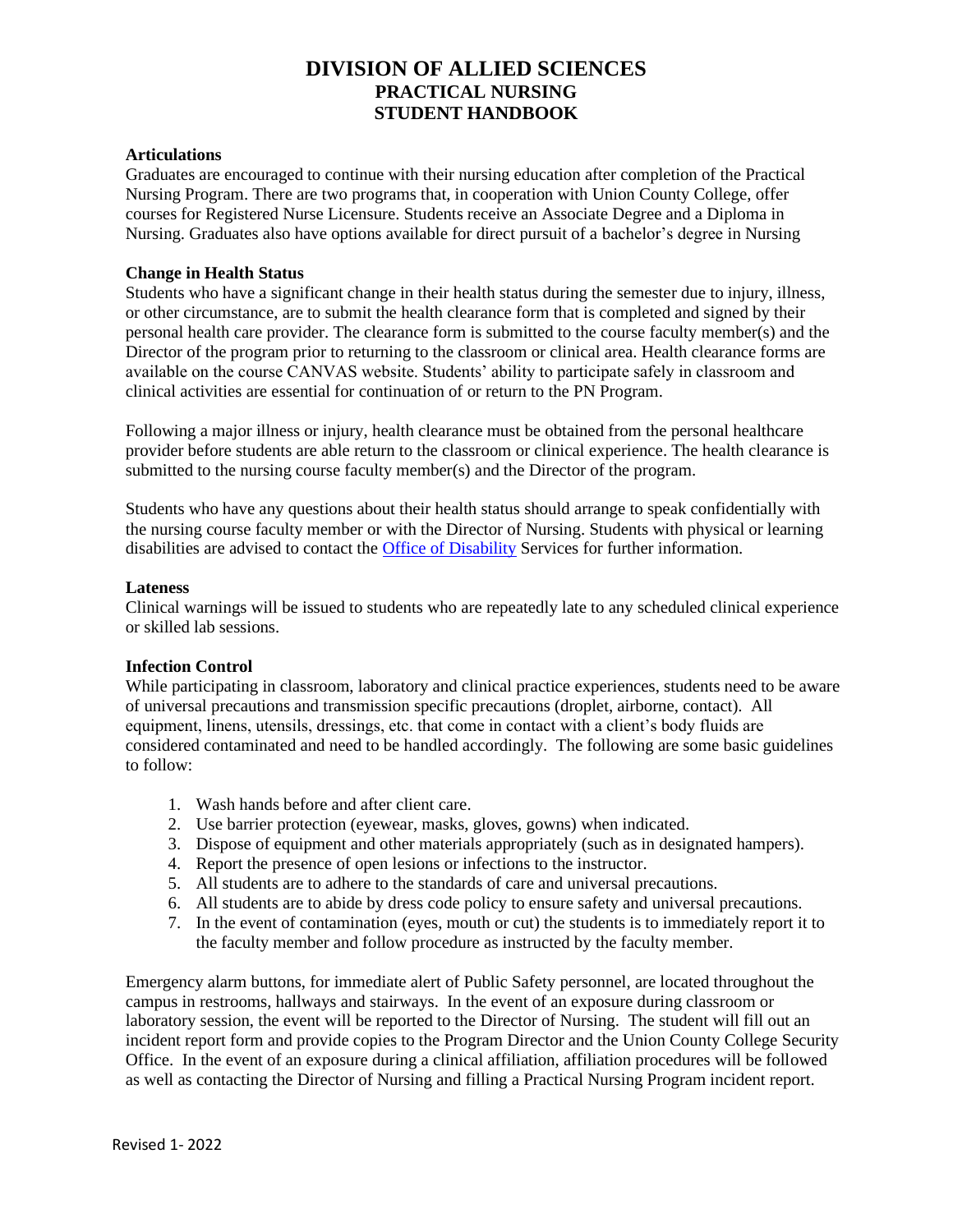#### **Readmission**

Students seeking readmission to the Practical Nursing program must submit a letter requesting review of their status. Students should include information in the written request that identifies their plan for improved success in the Program. Students who were dismissed for academic failure, or who have been on a leave of absence from the program for a year or more, will be considered for readmission upon meeting the following criteria:

Completion of the readmission checklist items which include: current GPA, transcripts, and acknowledgement of compliance with Castle branch health records criteria.

Requests for re-admission will be reviewed will be reviewed when they meet broad parameters Students who meet all the above criteria for re-admission may be placed in the course in which they were enrolled at the time of the dismissal or where they would have been enrolled at the time of the student's absence.

Re-admission to the program is not guaranteed, and may require completion of additional requirements, such as personal counseling or academic assignments. Specific issues relating to conduct may preclude the student's ability to be re-admitted. This behavior includes, but is not limited to threatening behavior, weapons possession, theft, cheating, and substance abuse.

For students who meet the re-admission criteria and return to the Program, any subsequent failure or withdrawal in a nursing course will result in a final dismissal from the Program and such students will not be eligible for re-admission.

Students who attended the Practical Nursing program and have not been enrolled for two (2) years or more will need to start the curriculum sequence from the beginning at PNU 190.

#### **Final Course Grades**

Final course grades will be posted by the faculty for access on the student Web services link. Students are not eligible to access semester grades if there are outstanding Student Account or Library obligations.

#### **National Council Licensure Examination**

Students will receive information on application for state licensure and the National Council Licensure Examination (NCLEX-PN) for Practical Nurses during PNU 211. It is the responsibility of each student to complete and submit the appropriate forms and fees.

#### **Uniforms/Dress Code**

Students are expected to maintain a professional appearance. No visible body piercing, other than the ears, or tattoos are allowed. Students may be asked to remove jewelry or cover tattoos that present an unsafe or unprofessional appearance. Students who observe specific religious or cultural practices may consult with the Director to determine how the uniform policy may be maintained.

Students shall dress in a manner that will not jeopardize the safety of the patient or their professional relationship with the patient.

Agency dress codes must always be followed.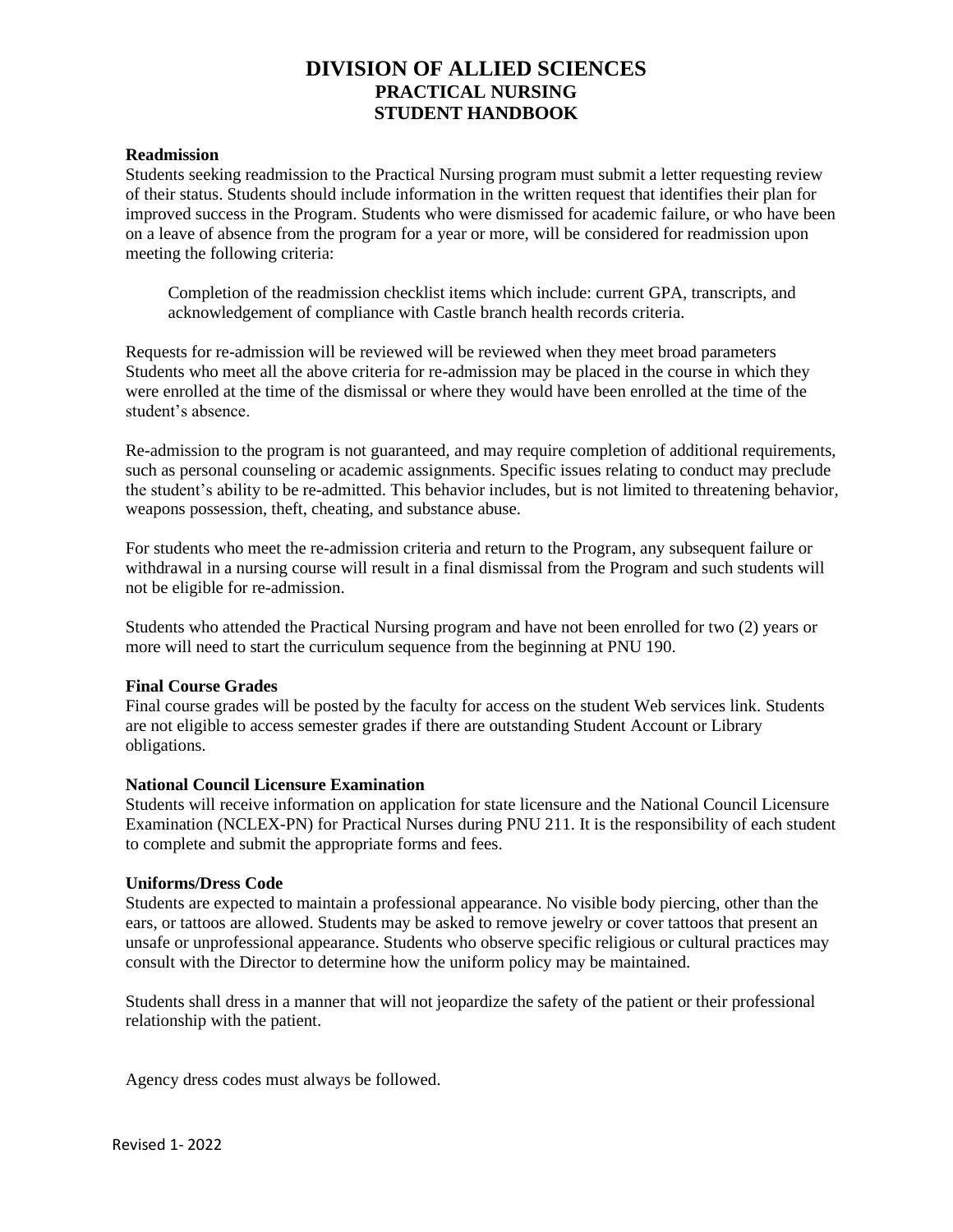The definition of patient safety is at the discretion of the instructor.

Examples of **dress code violation** include but are not limited to:

- Any body piercing
- Body tattoos/painting that are visible.
- Artificial nails, acrylics, gels, wraps, or nail jewelry
- Skirts shorter than three inches above the knee.
- Flip -flops
- Lack of hosiery or socks.

#### **The clinical required uniform consists of:**

- White Union County College Practical Nursing uniform
- White lab coat with UCC logo
- White nursing shoes (no clogs, no sneakers, no open toed shoes)
- White lab coat is required
- Student ID
- No open toed shoes, sandals, or high heels are permitted.

### **PNU 190 lab uniform**:

- White lab coat
- Appropriate business casual dress
- No open toed shoes, no sandals, no high heels

#### **Simulation Clinical Lab:**

• Same as for clinical attire.

In addition to the official uniform, students are to have a stethoscope, sphygmomanometer (blood pressure device), bandage scissors, and watch with a second hand for lab and clinical experiences.

Official uniforms are available at: Uniform States of America, 920 Savitt Place, Union, NJ 07083 Phone: (888) 963-3378

New uniforms are available online at:<http://www.medicallyequipped.com/ucc/>

### **RESOURCES**

Union County College provides a variety of support services to help students achieve academic success. Please refer to the college [catalog](http://onlinecatalog.ucc.edu/content.php?catoid=5&navoid=831) for more information.

The primary collection for the Practical Nursing program is located in the Plainfield Campus Library, Annex Building. Online and electronic resources are available through any networked college computer, and many others are also available from off-campus, with your Owl's Nest log-in. For more information about the Union County College Libraries, sign into Owl's Nest and visit the Libraries' Web site: <http://owlsnest.ucc.edu/academics/library/Pages/default.aspx>

# **Nursing Skill and Simulation Laboratory**

The Nursing Skill Laboratory is in Room 205 on the Second Floor in the Health Science Building on the Plainfield Campus. Supervised practice of nursing techniques and tutorial services are available, as well as sign-off on the completion of mandated skills.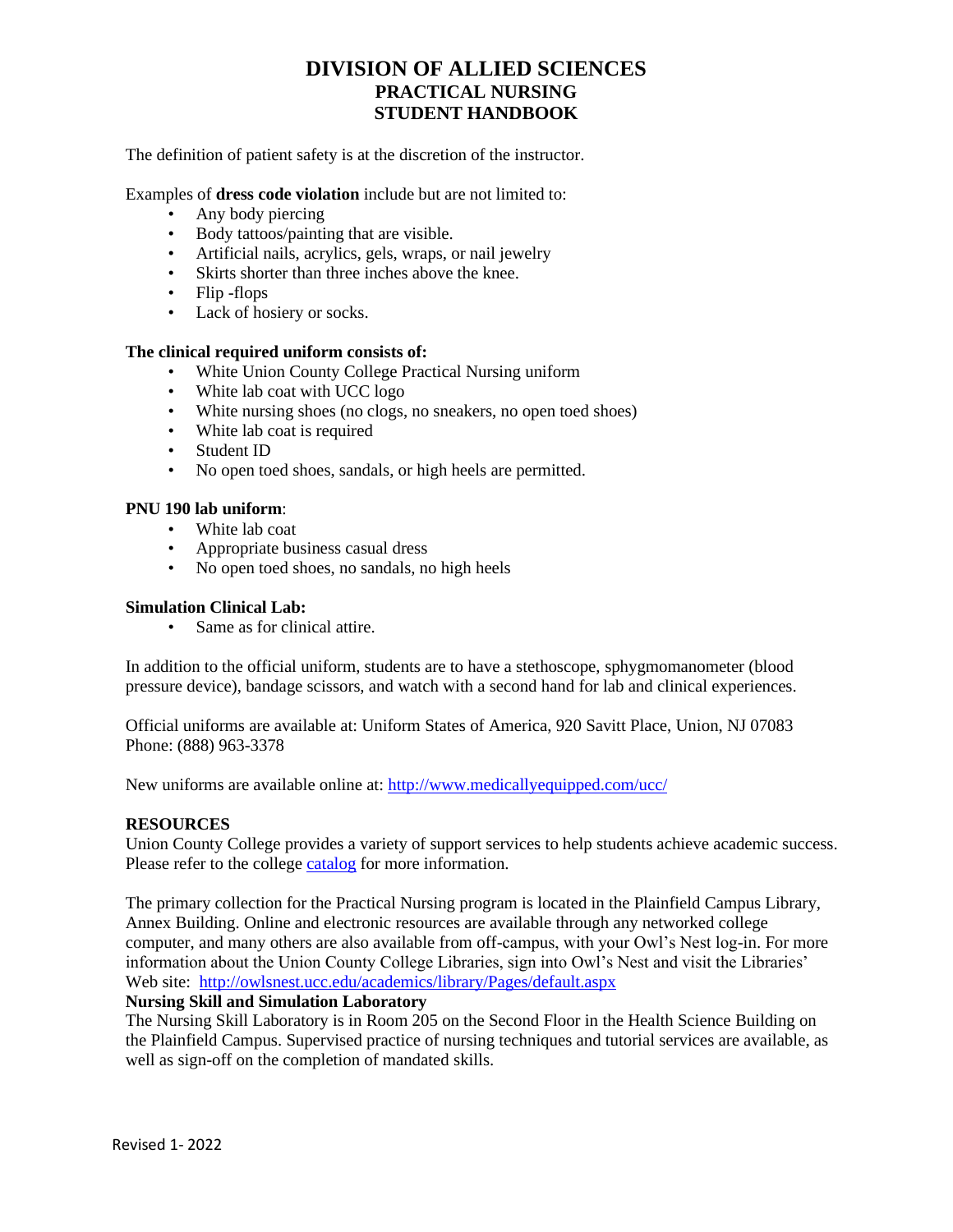The Nursing Simulation laboratory is in room 207 on the second floor in the Health Science Building at the Plainfield Campus. Nursing students actively participate in clinical nursing simulation as part of their clinical learning experience. This experience may be video or taped audio recorded for debriefing purpose only. The Skill and Simulation Lab Semester Policy and Procedure Manual is available in the Program's CANVAS shell.

#### **Student Activities**

Students are encouraged to participate in the wide diversity of activities sponsored by the Student Government Association at Union County College. These activities involve entertainment shows, lectures, films, and musical programs, and trips. Upcoming activities are posted around the campuses prior to scheduled dates. Further information is available from the Office of the Director of Student Activities that is located in the Campus Center Building on the Cranford campus.

#### **Website for Practical Nursing**

Students enrolled in Practical Nursing have access to program and course materials through the CANVAS program and course shells. The link goes to a main page where the individual course and Skill Lab pages will be found. On the course pages are the current syllabi, calendars, and tools used during each semester. The public Practical Nursing website is available at: [www.ucc.edu/academics/Certificates/practicalnursing.aspx](http://www.ucc.edu/academics/Certificates/practicalnursing.aspx)

Reasonable effort is made to keep the information on the web and course pages as up-to-date as possible, but the most current information is available from the Practical Nursing department administration, faculty, and staff.

### **STUDENTS RIGHTS AND OBLIGATIONS**

For information about student rights and obligations at the College, refer to the Union County College Student Handbook.

### **Academic Integrity**

Any violation of academic integrity will result in dismissal from the Program with no readmission recourse. Please refer to the Union County College Student Handbook.

### **FITNESS FOR DUTY**

It is expected that students come to class, laboratory and clinical practice in a condition fit for competent and safe performance of their duties. Instructors are held accountable for documenting impaired observation and subsequent emergent or non-emergent actions.

- 1. Impaired observations include but not limited to: frequent absenteeism with no documentation, drowsiness and sleepiness, smell of alcohol, inability to meet schedules and deadlines, slurred incoherent speech pattern which is different than typical, aggressive behavior, erratic change in mood, change in appearance, decreased dexterity and coordination, inappropriate response to stimulus, unexplained injuries.
- 2. If impaired observations are detected, a request for the presence of a second instructor or staff to witness observations.
- 3. The instructor will initiate emergent or non-emergent actions depending on the situation with the appropriate referrals.
- 4. The instructor will fill out documentation of events for student file.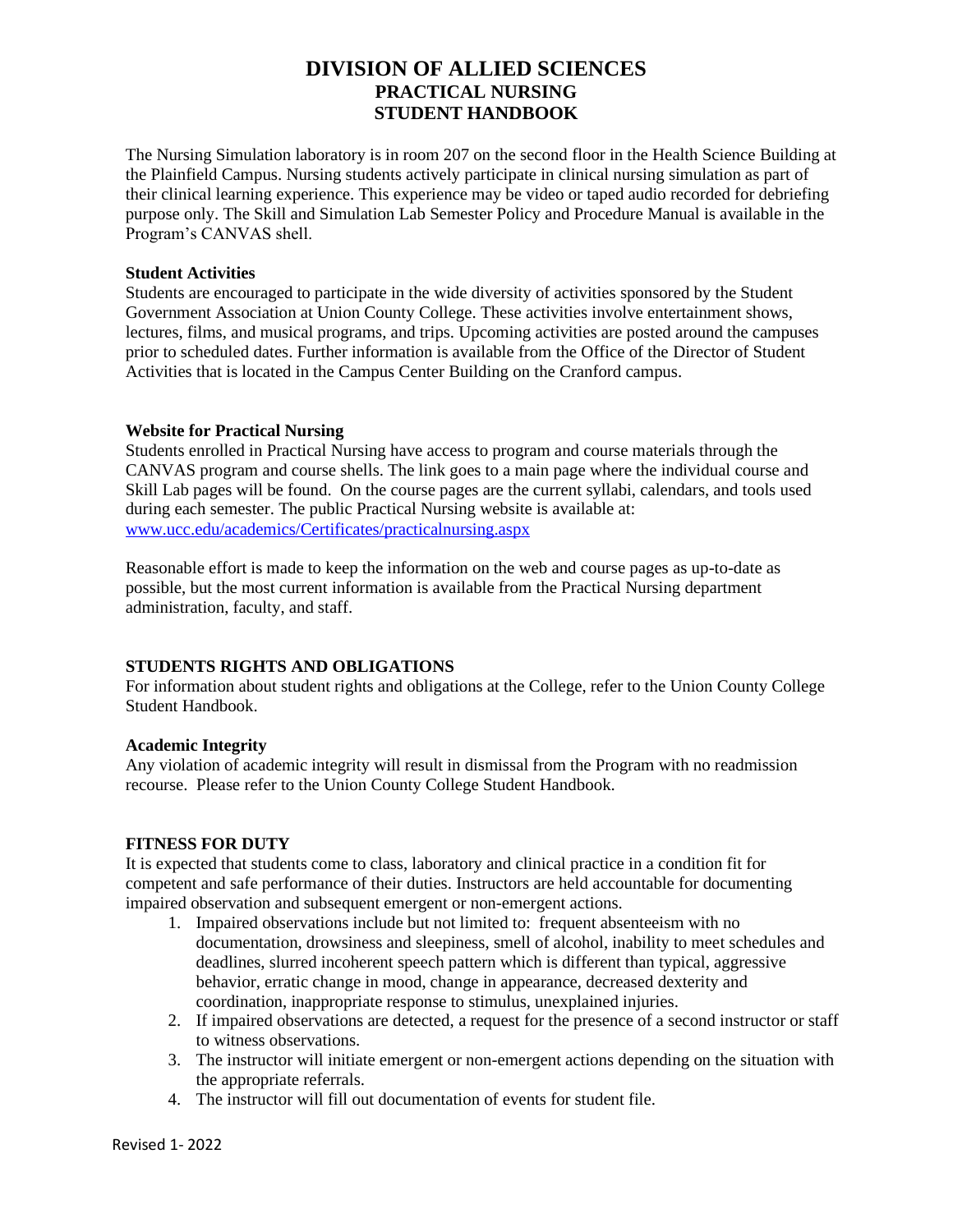#### **MISCELLANEOUS**

#### **Communication**

Students may communicate with program staff using UCC email, Canvas mail or voicemail. Staff will respond within 24-48 hours of student's submission. All students are expected to have their UCC accounts active for receipt of notices from the Program Director and Staff. Union County College expects all members of its community to use electronic communications in a responsible manner. The College may restrict the use of its computers and network systems for electronic communications, pursuant to the procedures and standards set forth in the "Union County College Responsible Use Policy."

### **Cell Phones**

Use of cell phone are not permitted during class or clinical education. Cell phone must be turned off and secured away during classroom, laboratory and clinical activities. Students may use their cell phones during scheduled breaks in classroom/lab and during clinical practice experiences.

#### **Student Guidance and Grievances**

Practical Nursing Program staff will schedule and post office hours for advisement, guidance and tutoring. Students may also schedule an alternate appointment convenient for both student and instructor. Under guidance of the instructional staff, students in the Practical Nursing professional education program assume responsibility for their own ongoing learning as well as personal and professional growth. Students are responsible for their own curriculum plan in completing ENG 101 English Composition, PSY 101 and BIO 102 or BIO 106 Anatomy and PSY 204 or PSY 205, if not completed prior to admission. Students are expected to maintain their own personal record of courses completed, including course grades and the accuracy of these records.

To facilitate the sharing of information, student representatives from each class are chosen and can meet with instructional staff as needed. During these meetings, students may express the thoughts of their peers and offer possible suggestions for program improvement. Additional meetings with student groups may be scheduled during the year as necessary. Student representatives will be determined each semester by nomination and an election of the majority in each class.

Students are also encouraged to participate in the evaluation of the program by completing course/clinical and instructor evaluations at the end of each course. This input assists in the review and revision of the Practical Nursing curriculum.

Students have the right to express their concerns regarding academic and non-academic issues. These issues may include, but are not limited to: course activities, clinical affiliation sites. discrimination, disruptive classroom behavior, harassment, or intimidation. Students are to convey their expressed concerns directly to the appropriate faculty member. If a student does not perceive a resolution of the issue, then they should contact the Program Director. Students are to submit a signed written statement addressed to the Program Director outlining the concern. Every attempt

will be made to resolve the concern. If the concern is not related to the course grade and cannot be resolved, the students should review the Union County College Student Handbook for guidance.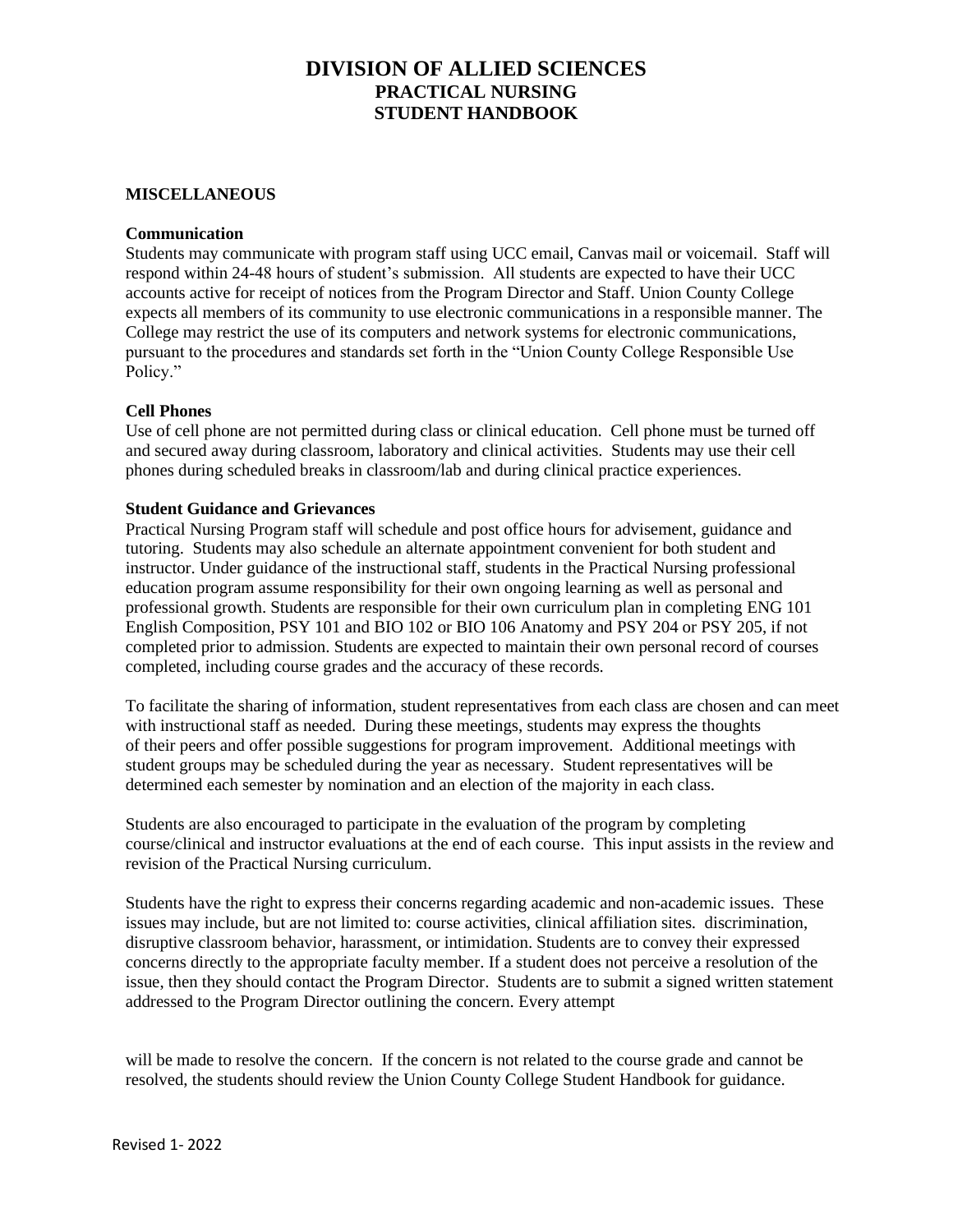### **Student Records**

The Practical Nursing Program maintains all student records and documents in the Program's locked file cabinet. Documents include by are not limited to: application, consents, releases, confidentiality agreement, health records, proof of insurance, criminal background checks and examinations. After graduation, the student's records will be moved to the Practical Nursing archive closet for 5 years then destroyed.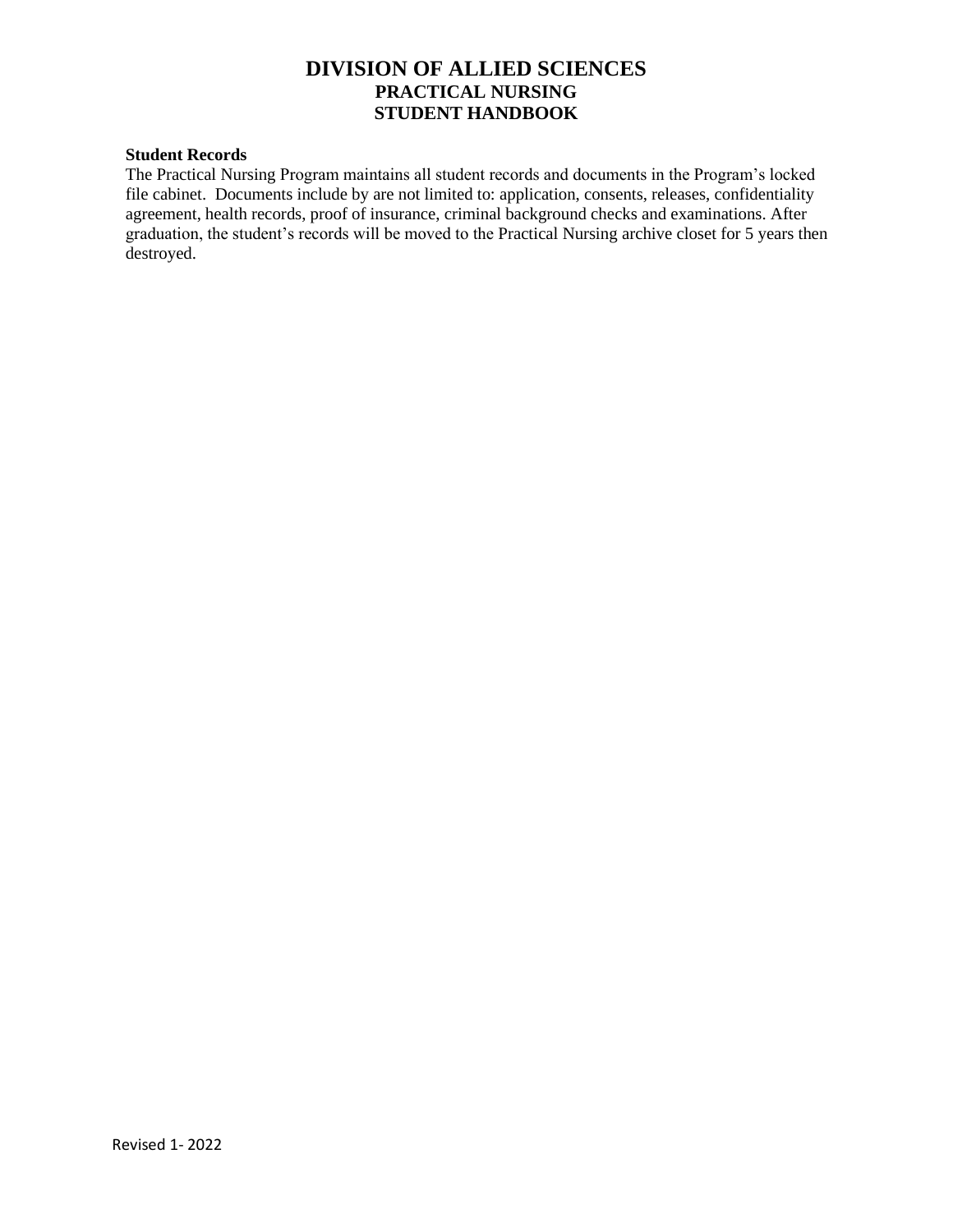#### **RELEASE FORM**

The Union County College Practical Nursing Program consists of two components, didactic (classroom learning) and clinical/lab/simulation experiences. Upon completion of this program, a national examination is required for licensure.

In order to begin clinical experiences, it may be necessary for the student to have results submitted to a facility with regards to drug screening, HIV testing, criminal background, psychiatric illness and/or substance abuse, or academic concerns. Many of the affiliation sites require a copy of current information (no more than one year old). Students may be required to have two physical examinations completed by their own personal physician during the course of the program. Some facilities may require additional screening such as a more in depth drug screening and/or a two or three step Mantoux test for tuberculosis.

Students are required to make copies of these physical examination forms and submit them to clinical sites upon request. A copy of the documents is kept in a file at Union County College and will be submitted to the clinical site upon request if a student has failed to do so or if the student is unable to do so for any reason.

I have reviewed and understood the information above and give the Union County College administrators permission to release this information to the potential clinical affiliates.

\_\_\_\_\_\_\_\_\_\_\_\_\_\_\_\_\_\_\_\_\_\_\_\_\_\_\_\_\_\_\_\_\_\_\_\_\_\_\_\_\_\_\_\_\_\_\_\_\_\_\_\_\_\_\_\_\_\_\_\_\_\_\_\_\_\_\_\_\_\_\_\_\_\_\_\_\_\_

\_\_\_\_\_\_\_\_\_\_\_\_\_\_\_\_\_\_\_\_\_\_\_\_\_\_\_\_\_\_\_\_\_\_\_\_\_\_\_\_\_\_\_\_\_\_\_\_\_\_\_\_\_\_\_\_\_\_\_\_\_\_\_\_\_\_\_\_\_\_\_\_\_\_\_\_\_\_

Please Print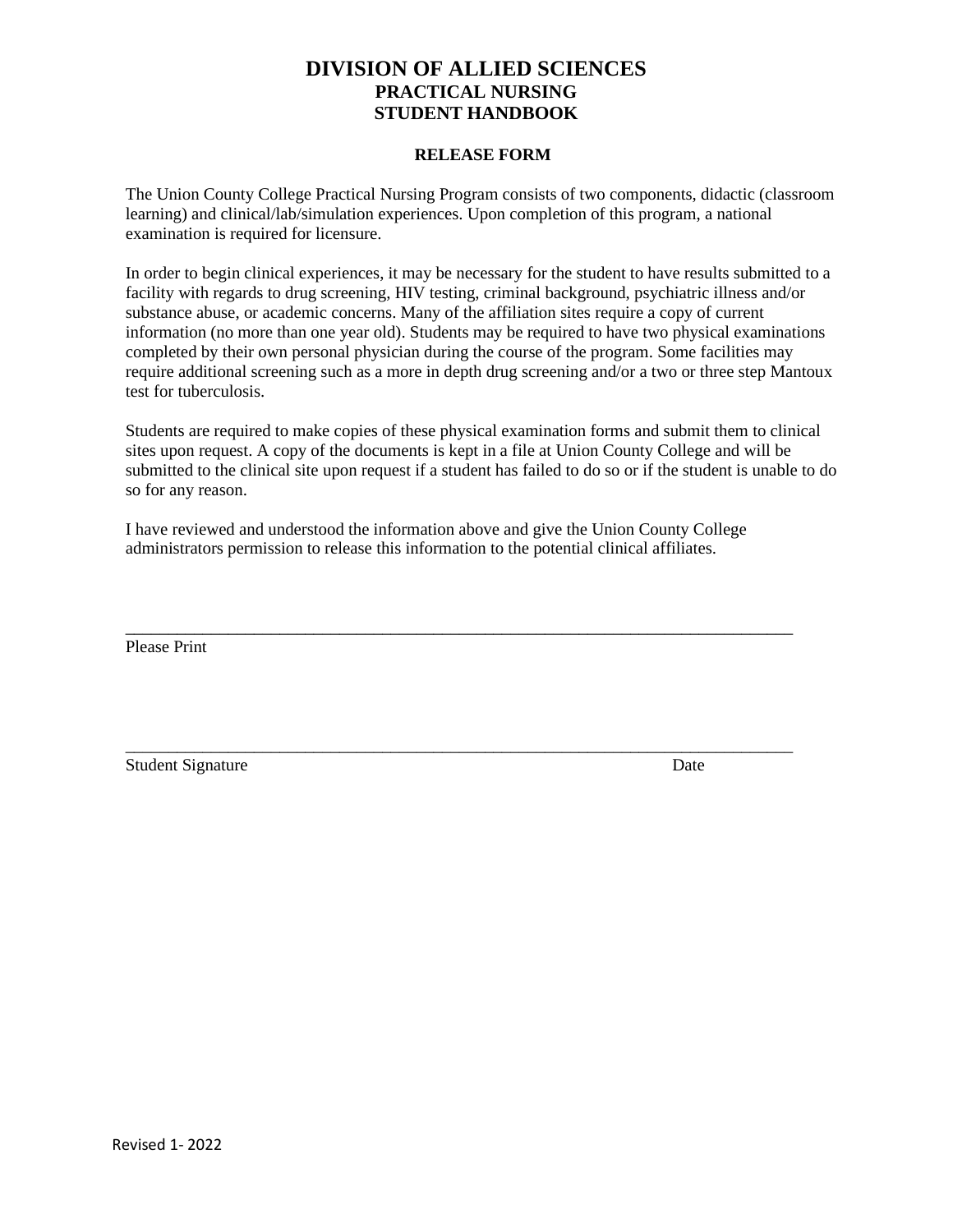#### **PHOTOGRAPHY AND VIDEOTAPE CONSENT FORM**

Periodically, the Practical Nursing Program at Union County College will utilize photography or videotaping of students, faculty and staff involved in classroom demonstrations. Students may also be videotaped during practical examinations if there is a question regarding a student performance on a practical examination. It will be used for student feedback and/or student assessment review by other professionals. Students enrolled in the Practical Nursing Program consent to being filmed and understand that the film and images remain the property of the Practical Nursing Program. In the case of a student being filmed during examinations, the images will be kept confidential.

\_\_\_\_\_\_\_\_\_\_\_\_\_\_\_\_\_\_\_\_\_\_\_\_\_\_\_\_\_\_\_\_\_\_\_\_\_\_\_\_\_\_\_\_\_\_\_\_\_\_\_\_\_\_\_\_\_\_\_\_\_\_\_\_\_\_\_\_\_\_\_\_\_\_\_\_\_\_

\_\_\_\_\_\_\_\_\_\_\_\_\_\_\_\_\_\_\_\_\_\_\_\_\_\_\_\_\_\_\_\_\_\_\_\_\_\_\_\_\_\_\_\_\_\_\_\_\_\_\_\_\_\_\_\_\_\_\_\_\_\_\_\_\_\_\_\_\_\_\_\_\_\_\_\_\_\_

Name of Student (please print)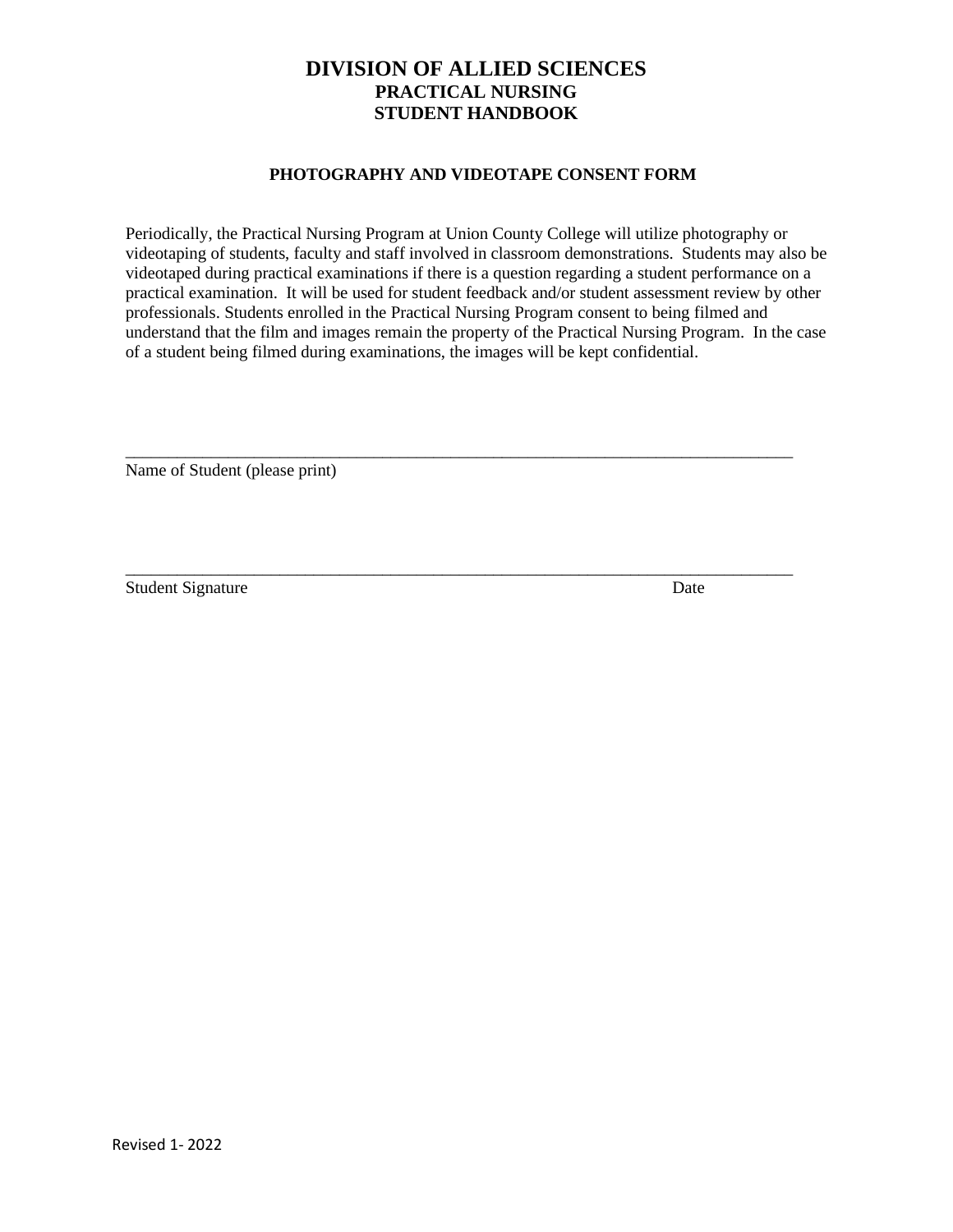### **INFORMED CONSENT**

I understand that the Practical Nursing Program will include academic, laboratory, clinical practice which will include direct contact with peers and patients with a variety of illnesses and diseases. I therefore understand that I may be exposed to these illnesses and diseases.

Additionally, laboratory courses will require considerable physical exertion, as when transferring student partner or in exercise training. Certain examination and treatment procedures can cause mild irritation and/or injury of known or unknown neuro-musculoskeletal conditions of the student examiner or model.

I fully recognize the dangers and hazards inherent in the health care field which may be present during my participation in the Program. I hereby agree to assume all the risks and responsibilities associated with my participation.

I agree to hold harmless, indemnify, release and discharge Union County College and all of its officers, agents and employees from and against all claims, demands and actions on account of damage to personal property, personal injury, disease or death which may results to me from my participation in this program.

\_\_\_\_\_\_\_\_\_\_\_\_\_\_\_\_\_\_\_\_\_\_\_\_\_\_\_\_\_\_\_\_\_\_\_\_\_\_\_\_\_\_\_\_\_\_\_\_\_\_\_\_\_\_\_\_\_\_\_\_\_\_\_\_\_\_\_\_\_\_\_\_\_\_\_\_\_\_

Please Print

Student Signature Date

\_\_\_\_\_\_\_\_\_\_\_\_\_\_\_\_\_\_\_\_\_\_\_\_\_\_\_\_\_\_\_\_\_\_\_\_\_\_\_\_\_\_\_\_\_\_\_\_\_\_\_\_\_\_\_\_\_\_\_\_\_\_\_\_\_\_\_\_\_\_\_\_\_\_\_\_\_\_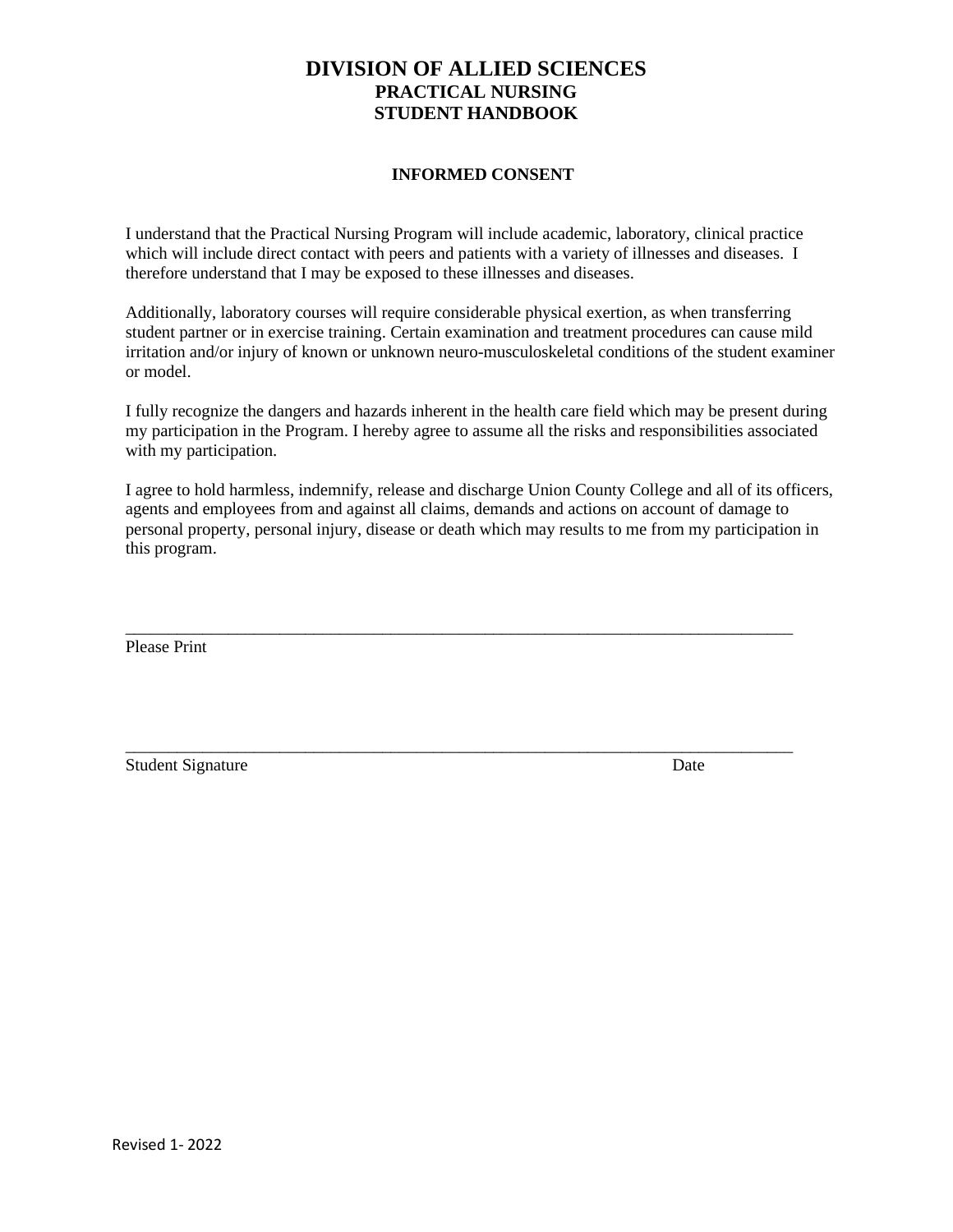### **FITNESS FOR DUTY CONTRACT**

The Union County College Practical Nursing Program has a Fitness for Duty Policy (see page 32 of this handbook). This policy is concerned with performance problems related to impairment and documentation of the same. Students are required to adhere to this Policy; noncompliance with the Policy will result in a diagnostic evaluation including supervised blood alcohol levels, urine studies, referral for treatment, and may result in dismissal from the Practical Nursing Program.

\_\_\_\_\_\_\_\_\_\_\_\_\_\_\_\_\_\_\_\_\_\_\_\_\_\_\_\_\_\_\_\_\_\_\_\_\_\_\_\_\_\_\_\_\_\_\_\_\_\_\_\_\_\_\_\_\_\_\_\_\_\_\_\_\_\_\_\_\_\_\_\_\_\_\_\_\_\_

\_\_\_\_\_\_\_\_\_\_\_\_\_\_\_\_\_\_\_\_\_\_\_\_\_\_\_\_\_\_\_\_\_\_\_\_\_\_\_\_\_\_\_\_\_\_\_\_\_\_\_\_\_\_\_\_\_\_\_\_\_\_\_\_\_\_\_\_\_\_\_\_\_\_\_\_\_\_

Please Print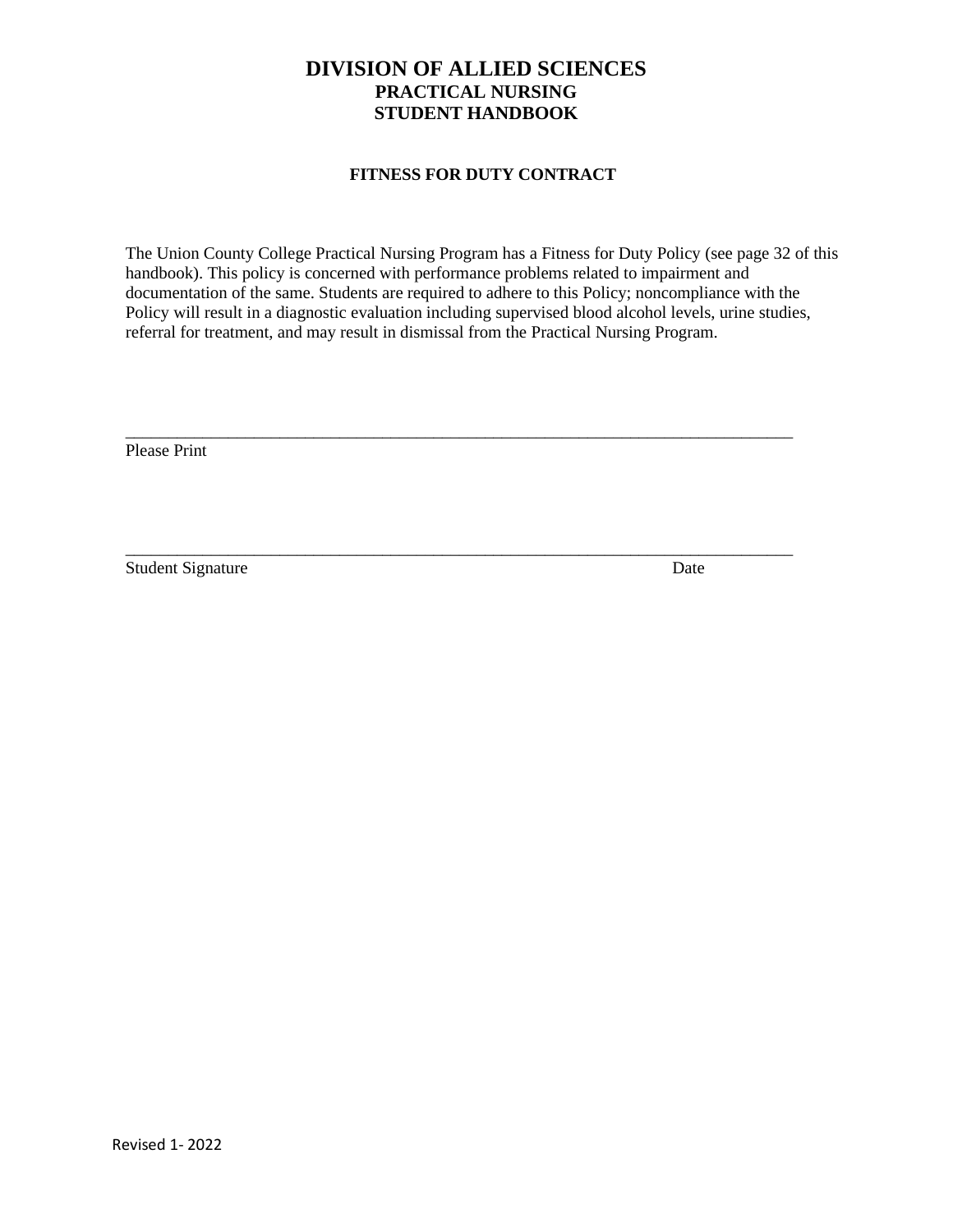### **PRIVACY AND CONFIDENTIALITY AGREEMENT**

The Health Insurance Portability and Accountability Act (HIPAA) is a set of federal rules that defines what information is protected, sets limits on how that information may be used or shared, and provides patients with certain rights regarding their information. I understand that it is my responsibility to become familiar with federal and state laws regarding confidentiality as it is applicable to my responsibility as a student.

These rules protect information that is collected or maintained, (verbally, in paper, or electronic format) that can be linked back to an individual patient and is related to his or her health, the provision of health care services, or the payment for health care services. This includes, but is not limited to, clinical information, billing and financial information, and demographic/scheduling information. Any use or disclosure of protected information requires written authorization from the patient.

Any patient information you see or hear, directly or indirectly, must be kept confidential when attending your clinical education rotations to include but not limited to: charts and other paper and electronic records, demographic information, conversations, admission/discharge dates, names of attending physicians, patient financial information.

I understand and agree to the following:

I will access, use, and disclose such information as described within my scope of practice as a Practical Nursing Student.

I understand that any fraudulent application, violation of confidentiality or any violation of the above provisions will result in the termination of my privilege to observe and participate in the Practical Nursing Program's clinical education rotations and I may be subject to legal liability as well.

My signature below indicates that I have read, accept, and agree to abide by all of the terms and conditions of this Agreement and agree to be bound by it.

\_\_\_\_\_\_\_\_\_\_\_\_\_\_\_\_\_\_\_\_\_\_\_\_\_\_\_\_\_\_\_\_\_\_\_\_\_\_\_\_\_\_\_\_\_\_\_\_\_\_\_\_\_\_\_\_\_\_\_\_\_\_\_\_\_\_\_\_\_\_\_\_\_\_\_\_\_\_

\_\_\_\_\_\_\_\_\_\_\_\_\_\_\_\_\_\_\_\_\_\_\_\_\_\_\_\_\_\_\_\_\_\_\_\_\_\_\_\_\_\_\_\_\_\_\_\_\_\_\_\_\_\_\_\_\_\_\_\_\_\_\_\_\_\_\_\_\_\_\_\_\_\_\_\_\_\_

Please Print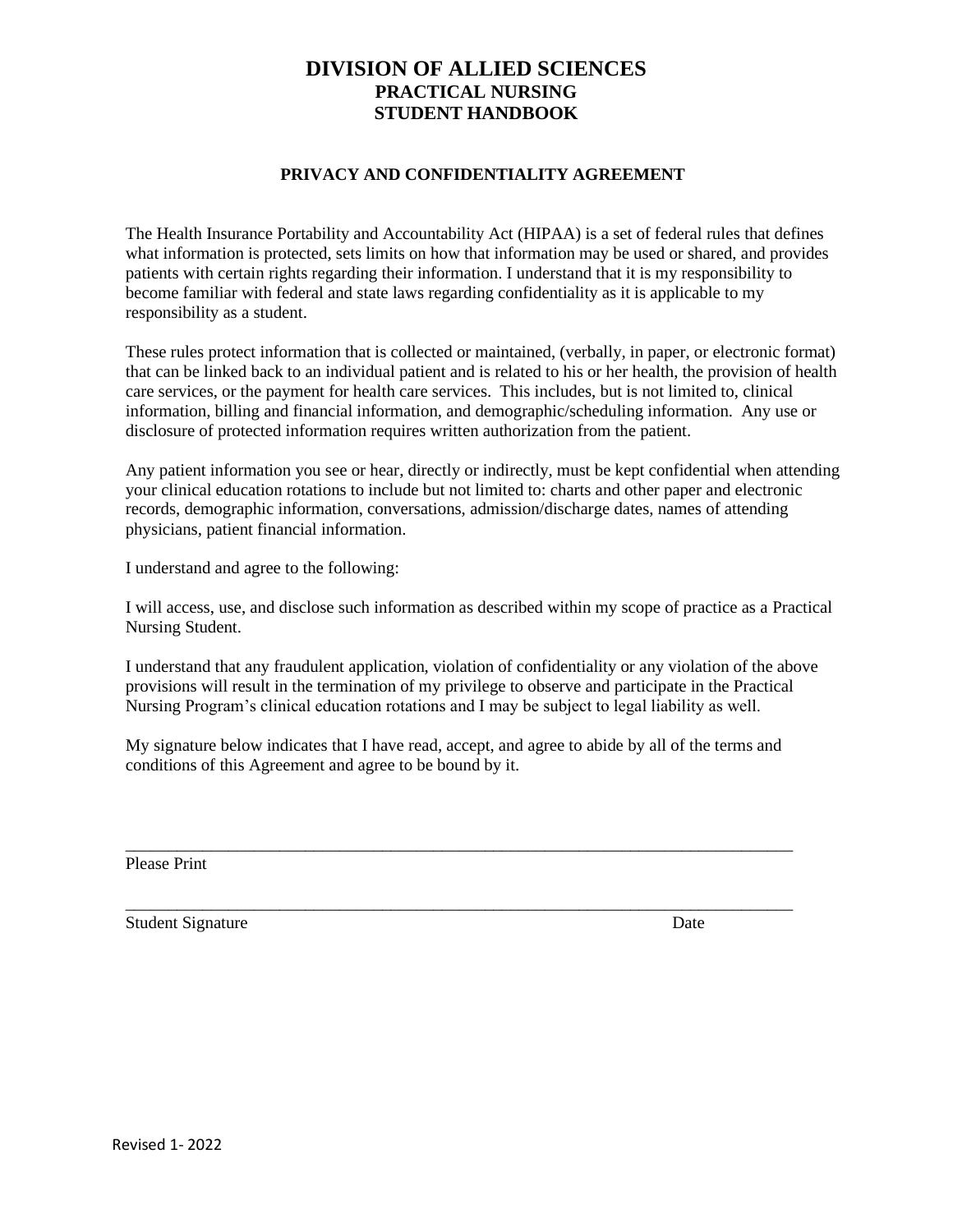### **EXAMINATION CONFIDENTIALITY AGREEMENT**

I understand that the contents of all examinations are confidential. I agree that I will not share any information related to any examination nor will I receive any information related to examinations from any individual. Any violation of the examination confidentiality may result in dismissal from the Practical Nursing Program.

\_\_\_\_\_\_\_\_\_\_\_\_\_\_\_\_\_\_\_\_\_\_\_\_\_\_\_\_\_\_\_\_\_\_\_\_\_\_\_\_\_\_\_\_\_\_\_\_\_\_\_\_\_\_\_\_\_\_\_\_\_\_\_\_\_\_\_\_\_\_\_\_\_\_\_\_\_\_

\_\_\_\_\_\_\_\_\_\_\_\_\_\_\_\_\_\_\_\_\_\_\_\_\_\_\_\_\_\_\_\_\_\_\_\_\_\_\_\_\_\_\_\_\_\_\_\_\_\_\_\_\_\_\_\_\_\_\_\_\_\_\_\_\_\_\_\_\_\_\_\_\_\_\_\_\_\_

Please Print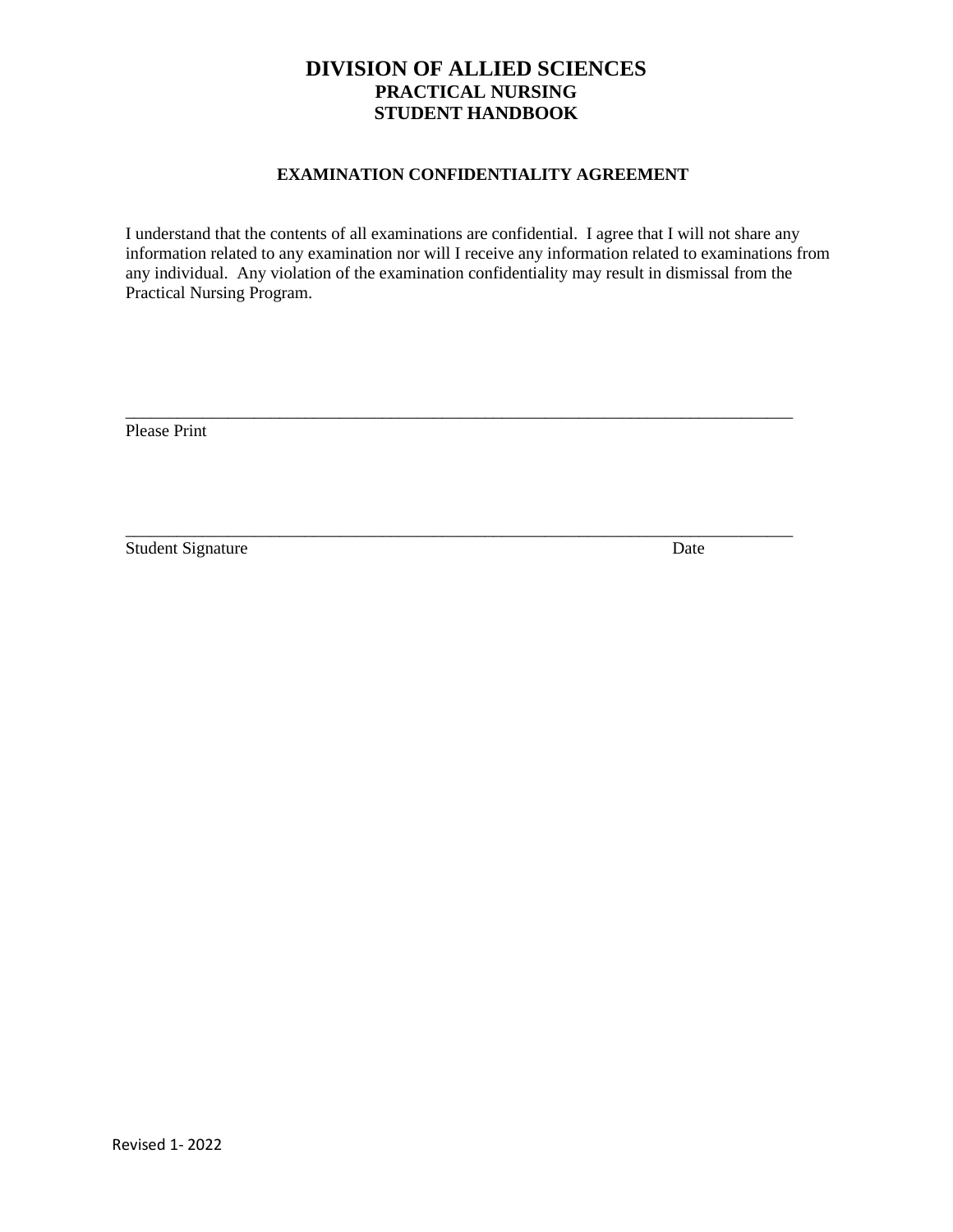# **STUDENT REQUEST FOR TEST QUESTION REVIEW**

If a student wishes to challenge a particular test item, the student must contact the faculty within 24 hours after the test to arrange a meeting. At the time of this meeting, the student must present written documentation regarding the test item from a required course textbook.

| Rationale from textbook: |
|--------------------------|
|                          |
|                          |
|                          |
|                          |
|                          |

STUDENT SIGNATURE DATE

\_\_\_\_\_\_\_\_\_\_\_\_\_\_\_\_\_\_\_\_\_\_\_\_\_\_\_\_\_\_\_\_\_\_\_\_\_\_\_\_\_\_\_\_\_\_\_\_\_\_\_\_\_\_\_\_\_\_\_\_\_\_\_\_\_\_\_\_\_\_\_\_\_\_\_\_\_\_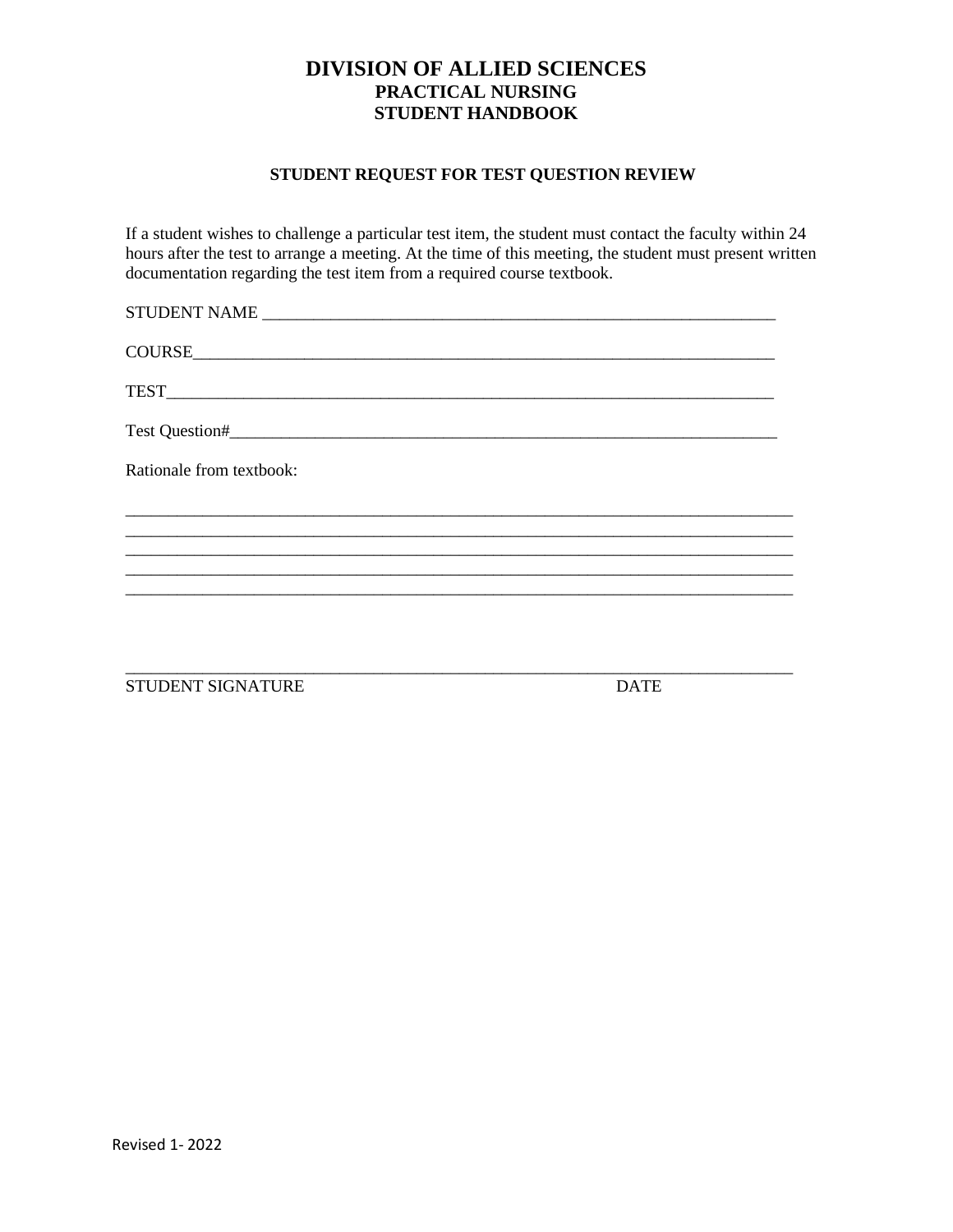### **STATEMENT OF UNDERSTANDING**

I am in receipt of the Practical Nursing Program Handbook. I understand that I will be held accountable for all program policies and procedures. I further understand that I will be informed when policies and procedures are updated or changed.

I understand that clinical affiliates require current First Aid/CPR certification for the Healthcare Provider, complete up-to-date health records, criminal background check and drug testing in order to participate in the clinical practice experience.

\_\_\_\_\_\_\_\_\_\_\_\_\_\_\_\_\_\_\_\_\_\_\_\_\_\_\_\_\_\_\_\_\_\_\_\_\_\_\_\_\_\_\_\_\_\_\_\_\_\_\_\_\_\_\_\_\_\_\_\_\_\_\_\_\_\_\_\_\_\_\_\_\_\_\_\_\_\_

\_\_\_\_\_\_\_\_\_\_\_\_\_\_\_\_\_\_\_\_\_\_\_\_\_\_\_\_\_\_\_\_\_\_\_\_\_\_\_\_\_\_\_\_\_\_\_\_\_\_\_\_\_\_\_\_\_\_\_\_\_\_\_\_\_\_\_\_\_\_\_\_\_\_\_\_\_\_

Please Print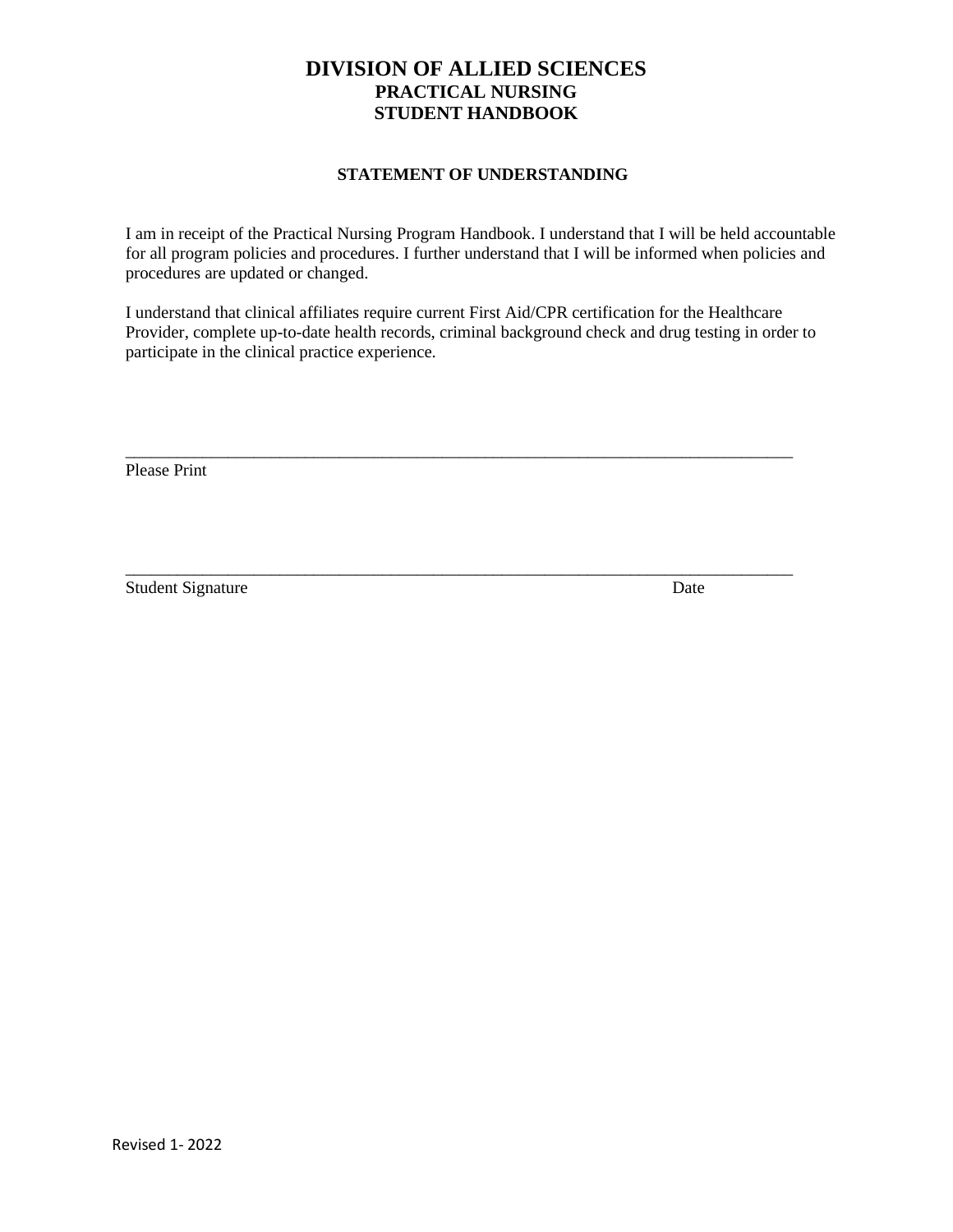### **PRACTICAL NURSING STUDENT HANDBOOK WAIVER**

I hereby certify that I have read and understood the contents of each page of Practical Nursing Student Handbook; that I am familiar with the contents of this document; and that I fully understand and agree to its terms and provisions. Any questions that I have about the Practical Nursing Program and the contents of the Practical Nursing Student Handbook have been fully explained to my satisfaction.

\_\_\_\_\_\_\_\_\_\_\_\_\_\_\_\_\_\_\_\_\_\_\_\_\_\_\_\_\_\_\_\_\_\_\_\_\_\_\_\_\_\_\_\_\_\_\_\_\_\_\_\_\_\_\_\_\_\_\_\_\_\_\_\_\_\_\_\_\_\_\_\_\_\_\_\_\_\_

\_\_\_\_\_\_\_\_\_\_\_\_\_\_\_\_\_\_\_\_\_\_\_\_\_\_\_\_\_\_\_\_\_\_\_\_\_\_\_\_\_\_\_\_\_\_\_\_\_\_\_\_\_\_\_\_\_\_\_\_\_\_\_\_\_\_\_\_\_\_\_\_\_\_\_\_\_\_

Please Print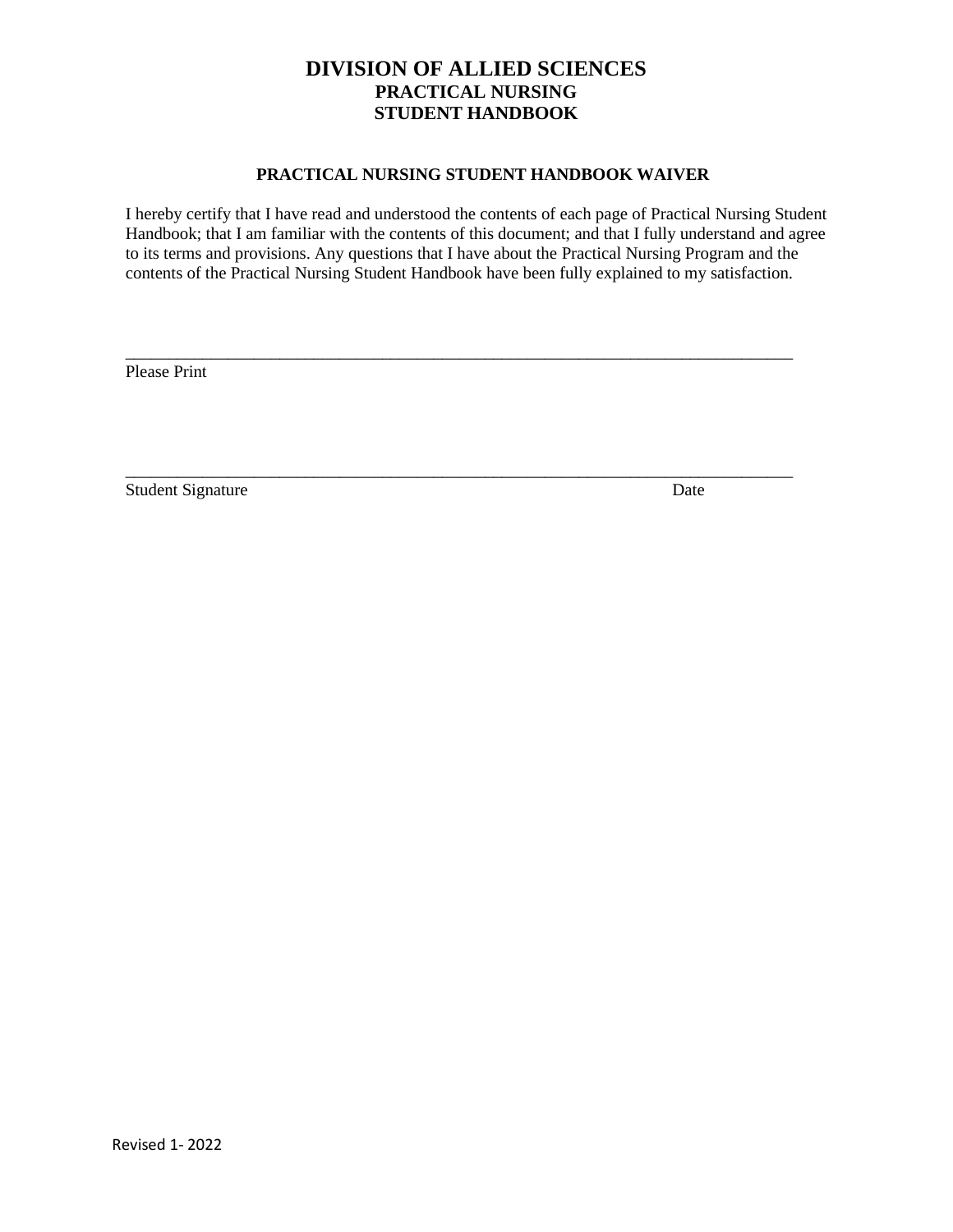#### **PROGRAM DIRECTORY**

Program Office Health Science Building, Room 208- 225 Roosevelt Avenue, Plainfield, NJ 07060.

Director of Nursing: Christiana Nwachukwu, DNP, MSN, R.N. Phone: (908) 791-4947 Email: [nwachukwu@ucc.edu](mailto:nwachukwu@ucc.edu)

| Division Secretary: | Kathleen Wittrock         |
|---------------------|---------------------------|
| Phone               | $(908)$ 791-4917          |
| Fax:                | $(908)$ 412-3548          |
| Email:              | kathleen.wittrock@ucc.edu |

**Instructors** 

Michele Cislo, MA, RN, Associate Professor, Practical Nursing Phone: (908) 412-3564 Email: [cislo@ucc.edu](mailto:cislo@ucc.edu)

Donna Sonsiadek, MSN, RN, Assistant Professor, Practical Nursing Phone: (908) 791-4937 Email: [sonsiadek@ucc.edu](mailto:sonsiadek@ucc.edu)

Cynthia Rufus, RN, MSN, Academic Specialist, Practical Nursing

Phone: (908) 791-4950

Email[: cynthia.rufus@ucc.edu](mailto:cynthia.rufus@ucc.edu)

Alvina Lofters, MSN, RN, CSN, Academic Specialist, Practical Nursing

Phone: (908) 412-3565

Email[: alvina.lofters@ucc.edu](mailto:alvina.lofters@ucc.edu)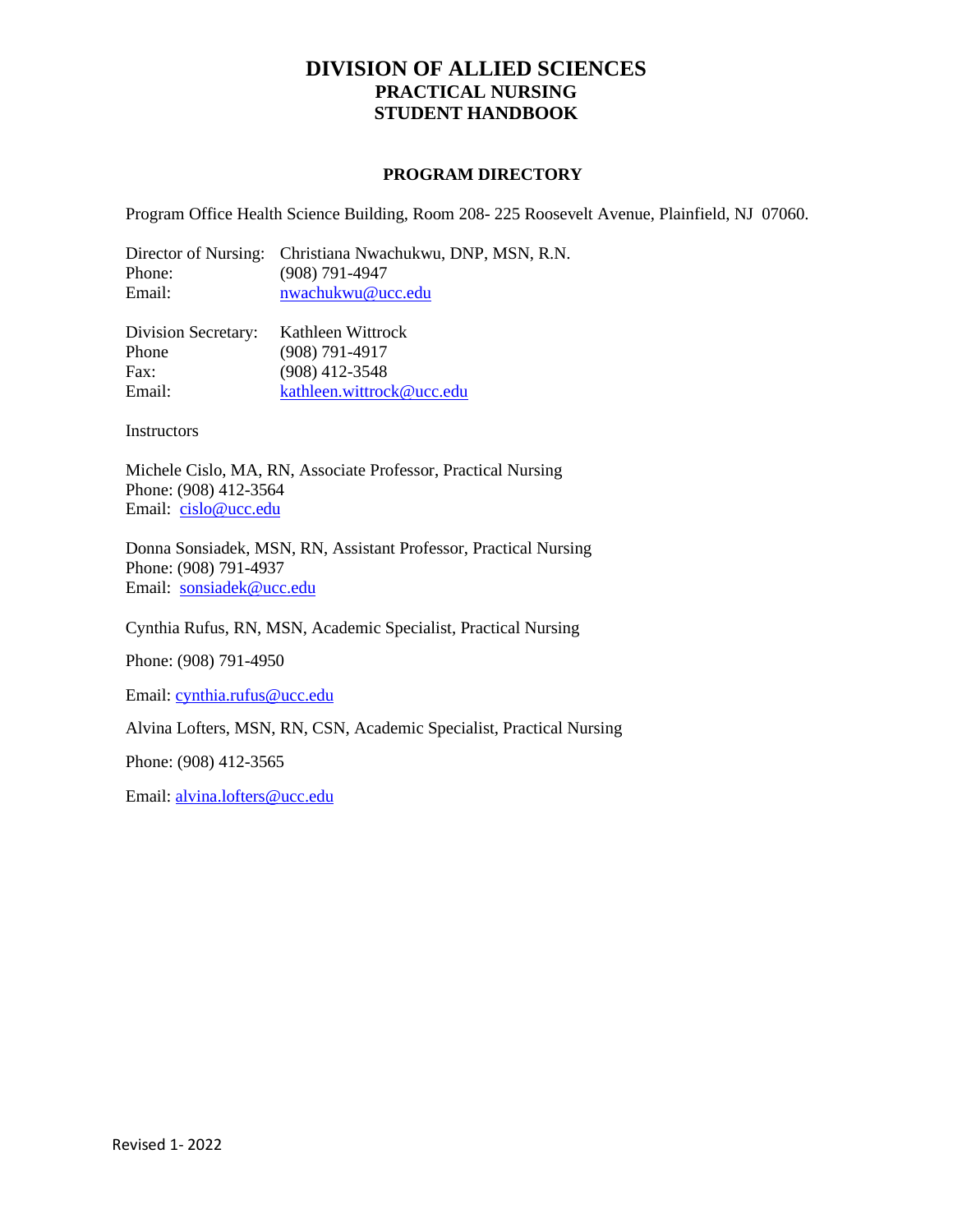Skill & Simulation Lab Rooms 205 & 207 Office Hours Fall and Spring Semesters: Monday – Friday 8:30 AM – 4:30 PM Summer hours: Monday –Thursday 8:00 AM – 5:15 PM

Office hours may change. Please check on either the Department Office door or with the Director for specifics. For College closings, please check the college website.

### **Accreditation**

The Practical Nursing Program at Union County College received accreditation on October 2015 through October 2023, from the New Jersey Board of Nursing. The Board may be contacted at: New Jersey Board of Nursing 124 Halsey Street PO Box 45010 Newark, NJ 07101 (973) 504-6430 <http://www.state.nj.us/lps/ca/medical/nursing.htm>

Applicants may contact the Board of Nursing with inquiries regarding the nursing program. In the event that a students' concerns are not perceived to have been resolved through the grievance process within the College, then students may address complaints about the Program to the Board of Nursing at the address above.

The program is also accredited by the **National League for Nursing Commission for Nursing Education Accreditation (NLN CNEA) effective 2019-2025**. This is a voluntary accreditation that recognizes the program's "ability to meet or exceed standards and criteria for educational quality

**CNEA**  2600 Virginia Avenue Washington, DC 20037

The program was designated by as The Center for Excellence in Nursing Education by the National League for Nursing 2015 – 2019.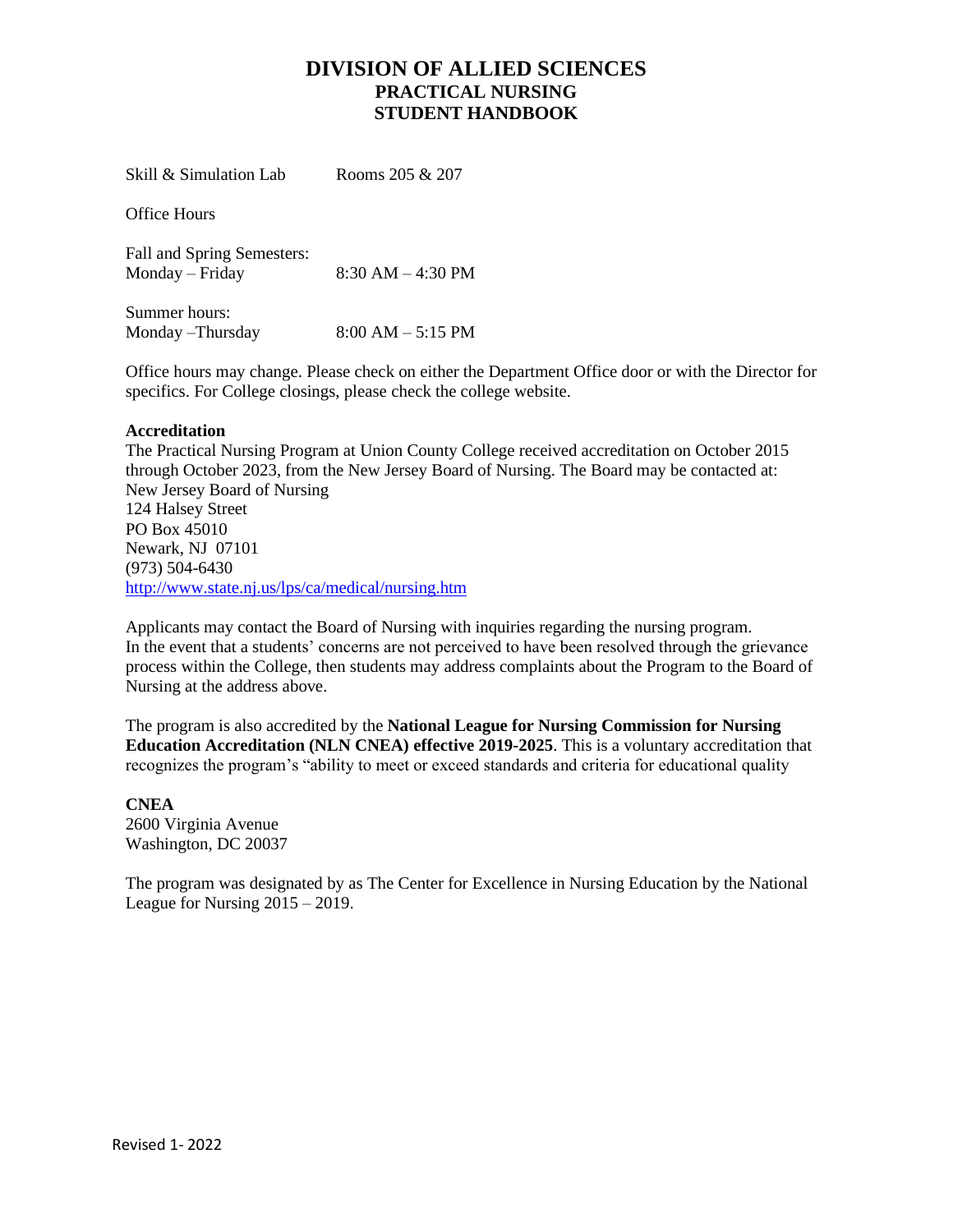#### NATIONAL LEAGUE FOR NURSING CORE COMPONENTS AND COMPETENCIES

Upon graduation from the Practical Nursing Program, the graduate will have demonstrated or met the National League for Nursing Practical Nursing Core Components and Competencies (NLN, 2010). PDF Program outcome documents may be found at [http://www.nln.org/professional-development](http://www.nln.org/professional-development-programs/teaching-resources/practical-nursing)[programs/teaching-resources/practical-nursing.](http://www.nln.org/professional-development-programs/teaching-resources/practical-nursing)

#### Human Flourishing

Human flourishing is defined as an effort to achieve self-actualization and fulfillment within the context of a larger community of individuals, each with the right to pursue his or her own such efforts. It encompasses the uniqueness, dignity, diversity, freedom, happiness, and holistic well-being of the individual within the larger family, community, and population. Achieving human flourishing is a lifelong existential journey of hopes, achievements, regrets, losses, illness, suffering, and coping. The nurse helps the individual to reclaim or develop new pathways toward human flourishing.

Outcome: Promote the dignity, integrity, self-determination, and personal growth of diverse patients, their families, and oneself to provide individualized, culturally appropriate, relationship-centered nursing care.

#### Nursing Judgment

Clinical judgment refers to ways' nurses come to understand the problems, issues, or concerns of clients/patients, to attend to salient information, and to respond in concerned and involved ways (Benner, 2010). Nurses employ clinical judgment in complex patient care situations, working with interprofessional teams to ensure health care quality and safety. Critical components include: changes in patient status, uncertainty about the most appropriate course of action, accounting for context, and the nurse's practical experience. Making clinical decisions is rooted in the nurse's theoretical knowledge; ethical perspectives; relationships with patients, the patient's caregivers, and the community; and understanding of the influence of systems on health care outcomes.

Outcome: make judgments in practice, substantiated with evidence, that integrate nursing science in the provision of safe, quality care for diverse patients and their families in collaboration with the health care team.

### Professional Identity

Professional identity is defined as including both personal and professional development. It involves the internalization of core values and perspectives recognized as integral to the art and science of nursing. These core values become self-evident as the nurse learns, gains experience, reflects, and grows in the profession. Internalization of ethical codes of conduct is imperative. The nurse embraces these fundamental values in every aspect of practice while working to improve patient outcomes and promote the ideals of the nursing profession. Integral to this outcome is the nurse's commitment to advocacy for improved health care access and service delivery for vulnerable populations and to the growth and sustainability of the nursing profession.